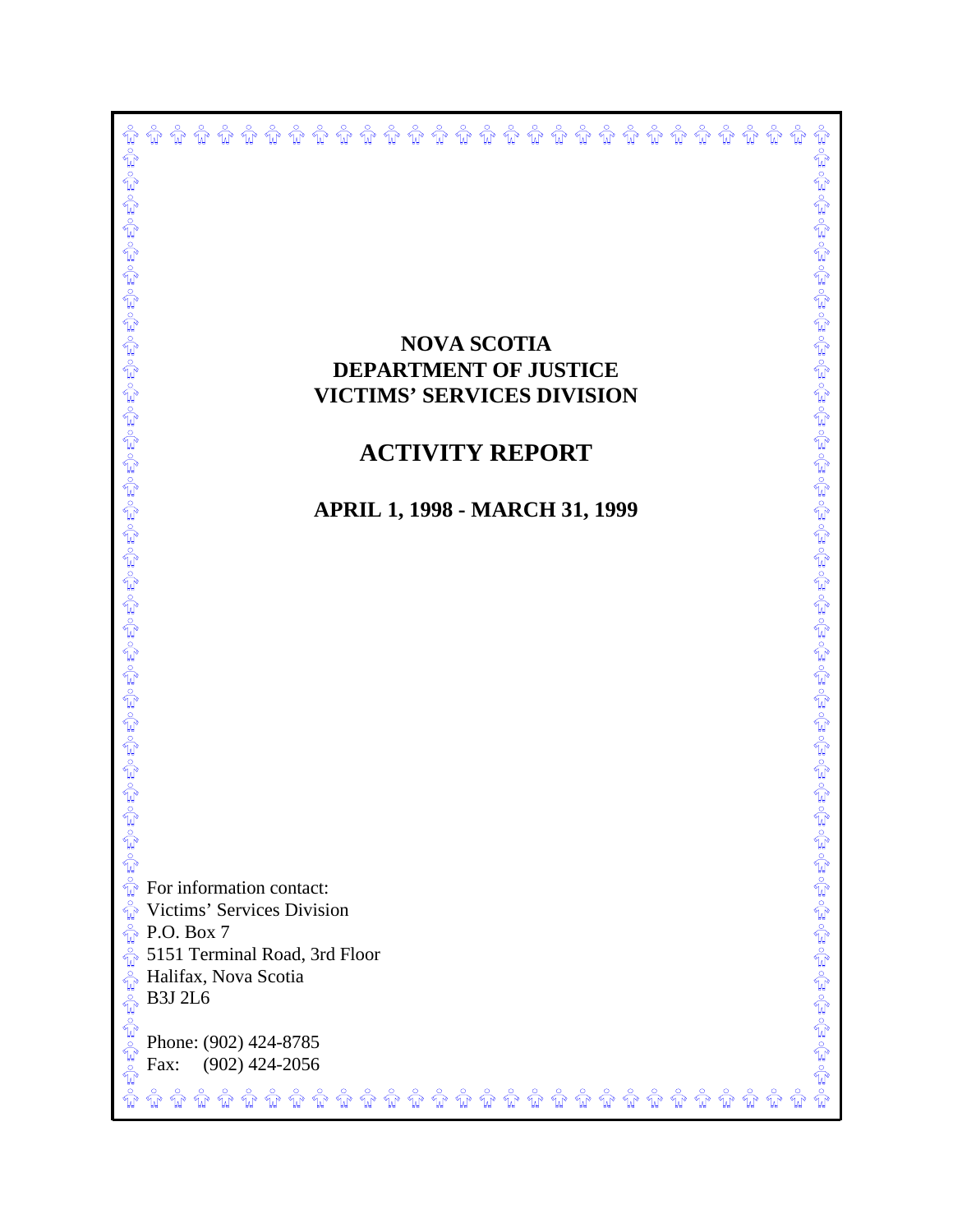# **Table of Contents**

| A) Victims' Services Division                                                |
|------------------------------------------------------------------------------|
|                                                                              |
|                                                                              |
|                                                                              |
|                                                                              |
|                                                                              |
|                                                                              |
|                                                                              |
|                                                                              |
| F) Special Initiatives in 1998/99                                            |
| 1. Framework for Action Against Family Violence - Victim Support Projects 40 |
| 2. Victims' 1st Emergency Cellular Telephone Pilot Program 43                |
| 3. PRISO (Production of Records in Sexual Assault Offences) Pilot Program 45 |
|                                                                              |
| <b>Appendix A</b> Victims' Services Division, Organizational Chart           |
|                                                                              |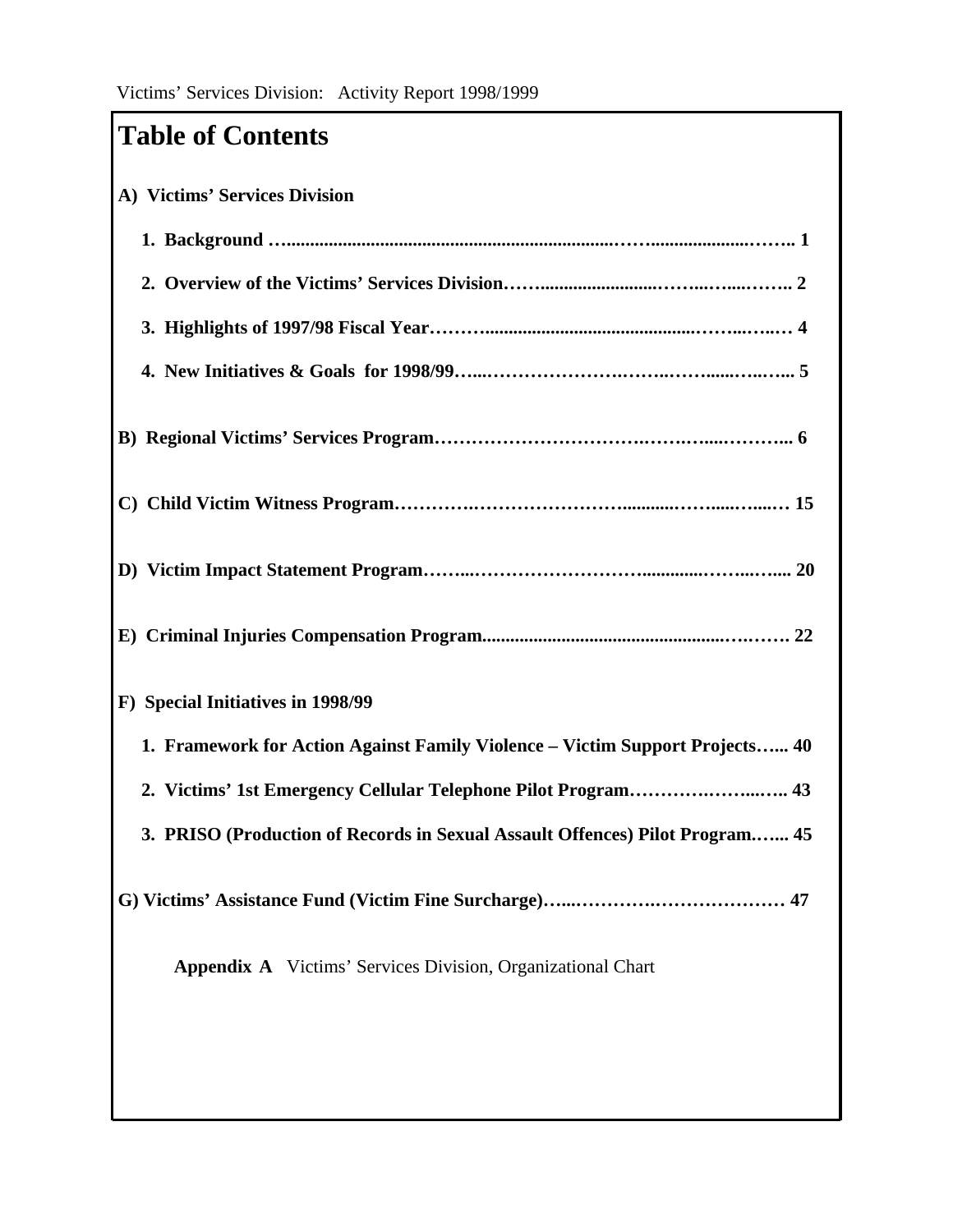$\sum_{i=1}^N$ **Department of NOVA Justice**

# **Victims' Services Division**

# **BACKGROUND**

n the spring and early summer of 1998 the Victims' Services Division, Nova Scotia Department of Justice, welcomed the opportunity to address the House of Commons Standing Committee on Justice and Human Rights in response to the Committee's Issues Paper on Victims' of Crime. Our response consisted of a 30 page written submission entitled Victims in the Criminal Justice System as well as participation at a two-day consultation held in B Block of the Parliamentary Buildings in Ottawa. Of approximately 35 people from across Canada invited to the consultation, it was gratifying to note that four were from Nova Scotia including the Executive Director of a Transition House, the Program Director of a Men's Treatment Program, and a Crown Attorney. The consultation was a representation of the view as expressed in our written submission that:

*sole responsibility for responding to the needs of victims of crime and for the provision of services does not rest with the Victims' Services Division or the Provincial Department of Justice alone. There is a significant role to be played by other levels of Government, other Departments within Provincial Government, community agencies and the community at large. Collaboration among all stakeholders is required if we are to improve measures to ease the burden of crime on victims.* (Victims in the Criminal Justice System, May 29, 1998)

Through increased collaboration at both the Federal and Provincial levels over the past fiscal year, the concerns of victims of crime have received greater recognition. On the Federal level, the report of the Standing Committee on Justice and Human Rights Victims' Rights - A Voice, Not a Veto which resulted from the Federal consultations, provided 17 recommendations to improve the justice system response to victims of crime. The response of the Federal Minister of Justice to the report indicated that most of the recommendations were favourably received and that subsequent amendments to the *Criminal Code* can be expected within the next year.

On the Provincial level, the joint funding of Framework for Action Against Family Violence projects by Justice and Community Services; the development of joint protocols between Victims' Services and Corrections and RCMP; the partnership between MT&T Mobility, Bryony (Transition) House and Victims' Services for the provision of emergency cellular telephone service for high risk victims of domestic violence and stalking; and the involvement of Victims' Services in police recruit training are all examples of using our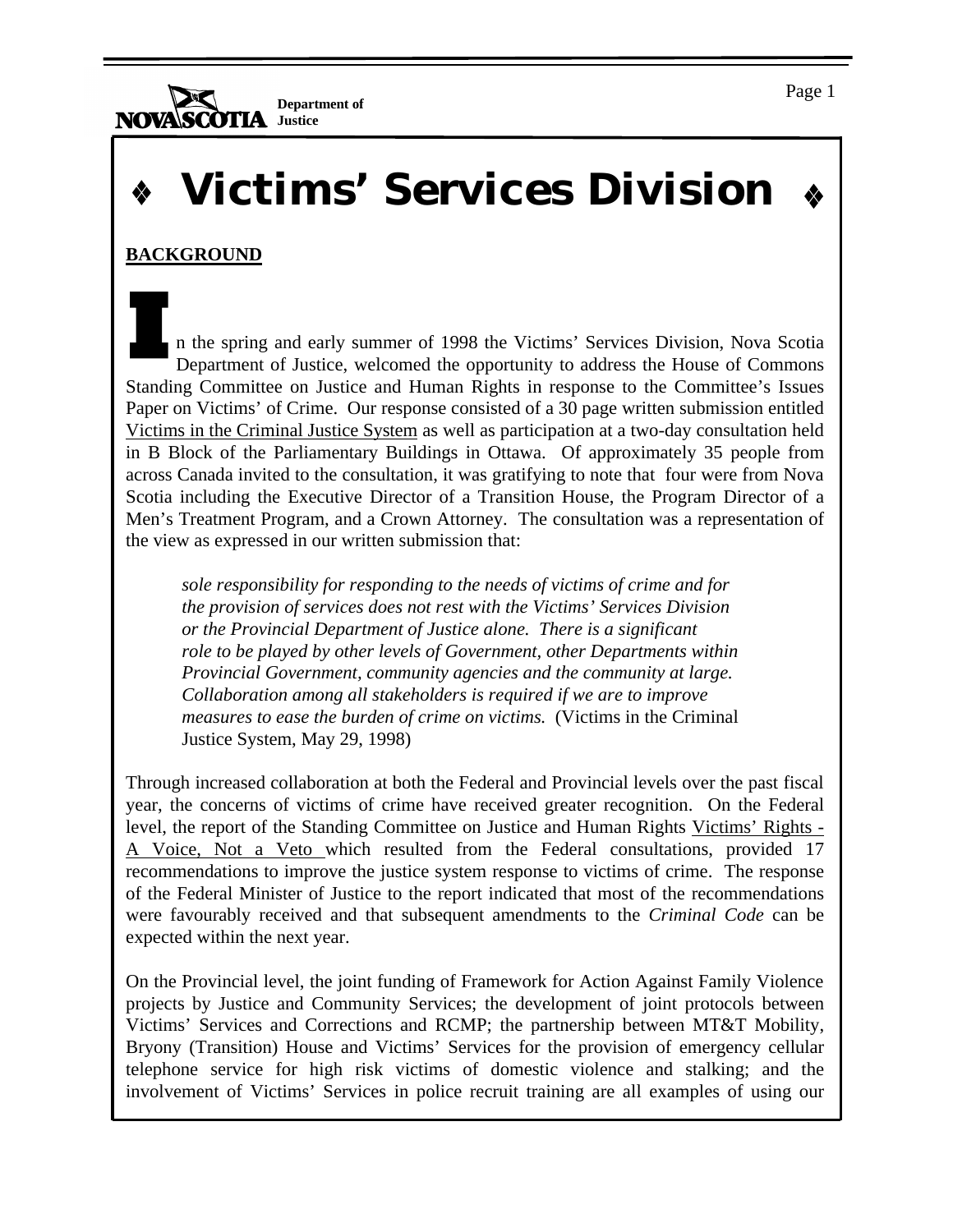combined resources in a collaborative way to enhance and improve our response to victims of crime.

#### **OVERVIEW OF THE VICTIMS' SERVICES DIVISION '98/99**

The Victims' Services Division assists victims of crime to have their needs and concerns addressed by the criminal justice system. The Division provides a voice for victims within the criminal justice system through advocacy and liaison on their behalf with all components of the system. In addition, the Division acts as a central source of information and advice to Government and others on issues affecting victims of crime. It is the primary resource within the Department of Justice to address the Department's strategic goal to "**offer a coordinated response to victims of crime**".

The specific goals of the Victims' Services Division are:

- to promote the rights and interest of victims of crime;
- to advise Government on issues relating to victims of crime;
- to provide province-wide standardized services for victims of crime;
- to facilitate an integrated and comprehensive approach in response to the needs of victims of crime.

The legislative authority for the Division and its services is the *Victims' Rights and Services Act* which was proclaimed in January 1990 and revised in 1992 to include Criminal Injuries Compensation.

The Victims' Services Division has a Provincial Office in **Halifax** and Regional Offices in **Dartmouth, Kentville, New Glasgow**, and **Sydney.** All Regional Offices are located within or adjacent to a courthouse facility and have specialized child-friendly waiting areas for children who are waiting to testify in court. Each office outside of metro Halifax has a tollfree 1-800 number to ensure accessibility to all programs. The Criminal Injuries Compensation Program also has a toll-free number available province-wide.

The Division offers standardized province-wide services through four core programs:

- Criminal Injuries Compensation Program provides financial compensation to victims of violent crimes committed in Nova Scotia for specific costs related to personal injury. Approximately 75% of compensation awards include counselling services. In most cases, applications for compensation must be made **within one year of the crime**;
- Regional Victims' Services Program provides information, advocacy and support for victims of crime within the criminal justice system;
- Child Victim Witness Program is a specialized component of the Regional Victims' Services Program for children who are required to testify in criminal proceedings. This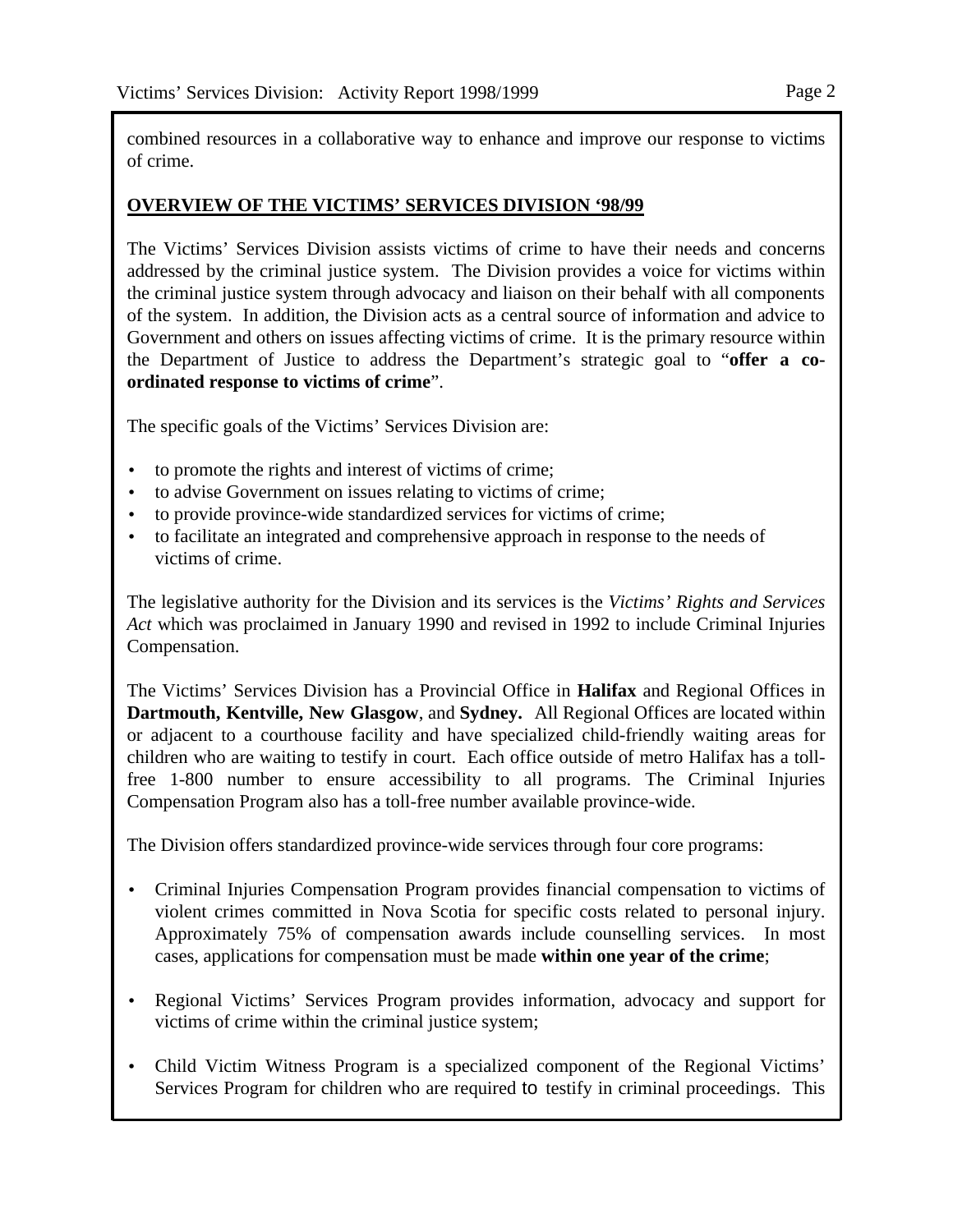Page 3

program, a portion of which is offered in the home, prepares the child for the court experience and provides support before, during, and after court hearings;

• Victim Impact Statement Program offers victims of crime the opportunity to provide a statement to the court which outlines the financial, physical and psychological/emotional impact of the crime. This program is provided through the Regional Victims' Services Offices.

In addition to the core programs, in 1998/99 the Division also embarked on a number of new initiatives.

#### **Framework for Action Against Family Violence – Victim Support Projects**

The Framework For Action Against Family Violence was initiated in 1995 as a Departmentwide initiative under the direction of the Policy, Planning and Research Division. Framework policy addressed criminal justice system response to violence between spouses or intimate partners including marriage, common-law, and dating relationships. Department of Justice funding for this initiative has been derived almost totally from the Victims' Assistance Fund. By the end of 1998/99 fiscal year, \$1,035,772 had been expended from the fund for this initiative. In April 1998, the Victims' Services Division assumed responsibility within the Department of Justice for the funded project component of the Framework for Action. The projects are currently co-funded and co-managed by the Departments of Justice and Community Services.

In 1998/99, the Victims' Services Division, in conjunction with the Department of Community Services, completed a review of the eight community-based projects for provision of enhanced support for victims of spousal/intimate partner violence initiated under the Framework For Action. The review built on the results of the external review of the projects by Gardner/Pinfold, completed in November 1997, which highlighted an 'ideal model' of service.

#### **Victims' 1st Emergency Cellular Telephone Pilot Program**

Victims' Services, Bryony (Transition) House and MT&T Mobility have partnered to pilot a program for the provision of cellular telephone to enhance the safety of high risk victims of stalking and domestic intimate partner violence. With the cooperation of police and 911, the program was implemented in the Halifax Regional Municipality in September 1998. If the pilot is successful, it is hoped that the program will be expanded province-wide where cellular service is available.

#### **PRISO (Production of Records in Sexual Offences) Pilot Program**

The Victims' Services Division has implemented a pilot program to research and develop recommendations for the provision of legal representation for sexual assault complainants in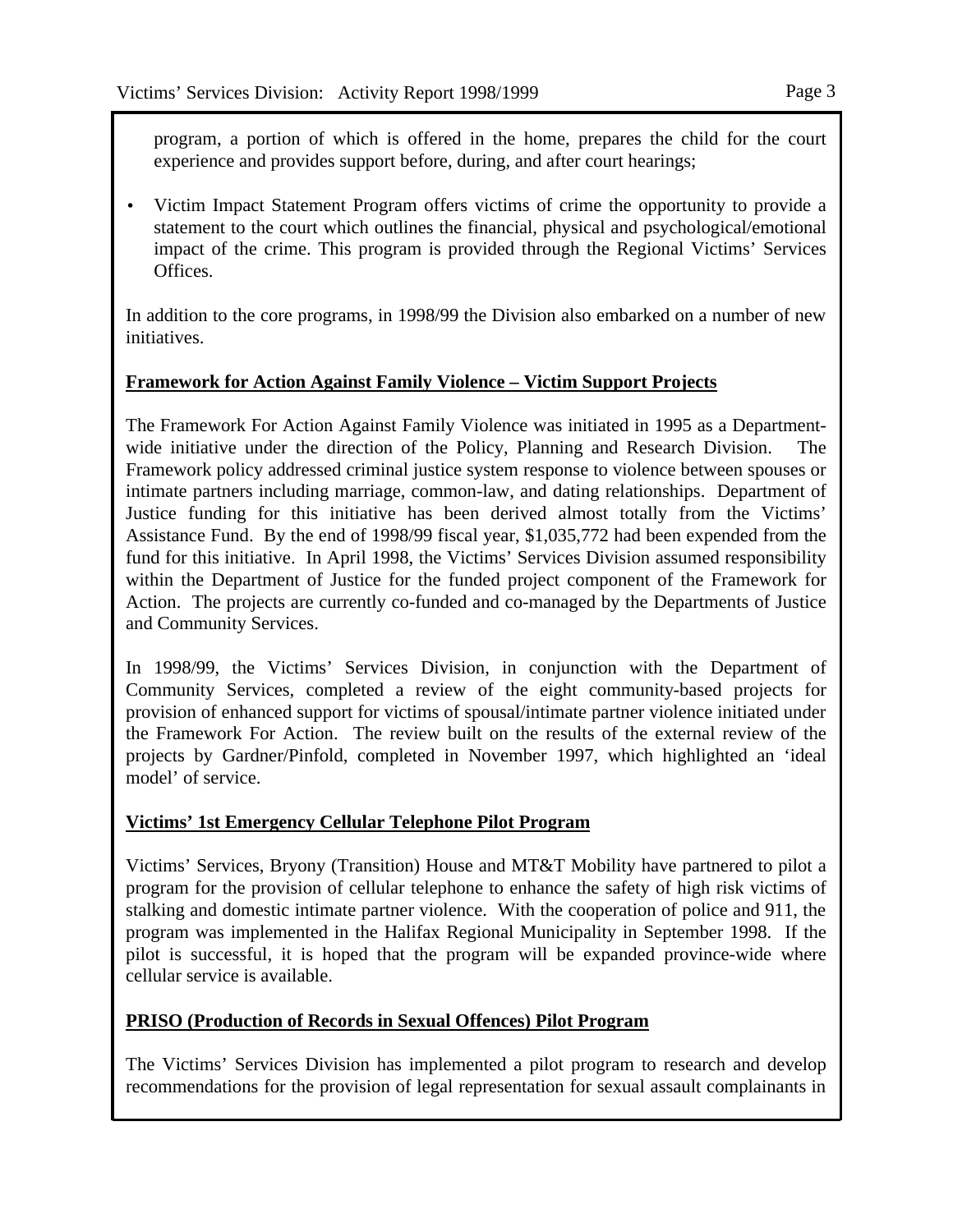applications for production of their private therapeutic (medical and counselling) records in sexual offence proceedings. These applications are commonly known as 'O'Connor' applications based on a Supreme Court of Canada decision in 1995. The program provides protection for sexual assault complainants of their privacy rights and against use of O'Connor applications as intimidation by accused persons. Recommendations for the establishment of an ongoing program are dependent upon the results of the pilot and the decision of the Supreme Court of Canada in *R v. Mills* on the constitutionality of the present law on O'Connor applications.

# **HIGHLIGHTS FOR 1998/99**

- Completed Framework For Action Against Family Violence Victim Support Service Projects Review;
- Submitted paper on victims rights to the Parliamentary Standing Committee on Justice and Human Rights;
- Implemented the Victims' 1<sup>st</sup> Emergency Cellular Telephone Pilot Program, in partnership with Bryony (Transition) House and MT&T Mobility, for high-risk victims of stalking and domestic/intimate partner violence;
- Implemented computerized case management and statistical record keeping program for the Regional Victims' Services Program;
- Developed and implemented joint protocols with Corrections regarding the notification to victims of the release of offenders from provincial correctional institutions;
- Developed and implemented joint protocols with RCMP for early referral of victims in cases of serious crime;
- Improved accessibility for victims of crime to Victims' Services Division services and increased the presence of Victims' Services staff in court facilities by establishing designated interview rooms in four court houses (Truro, Yarmouth, Port Hawkesbury and Halifax);
- Developed and delivered training on family violence/victim issues as a component of the Police recruitment training program delivered by Police and Public Safety Division;
- Criminal Injuries Compensation received **410** applications; granted **282** awards totaling **\$382,791** in projected payouts; award expenditures for 98/99 fiscal year were **\$490,093**;
- Regional Victims' Services Program served **3780** new clients; opened **3066** new case files for clients requiring ongoing service; provided **693** court preparation sessions (individual and group) to prepare victims of crime to testify in criminal court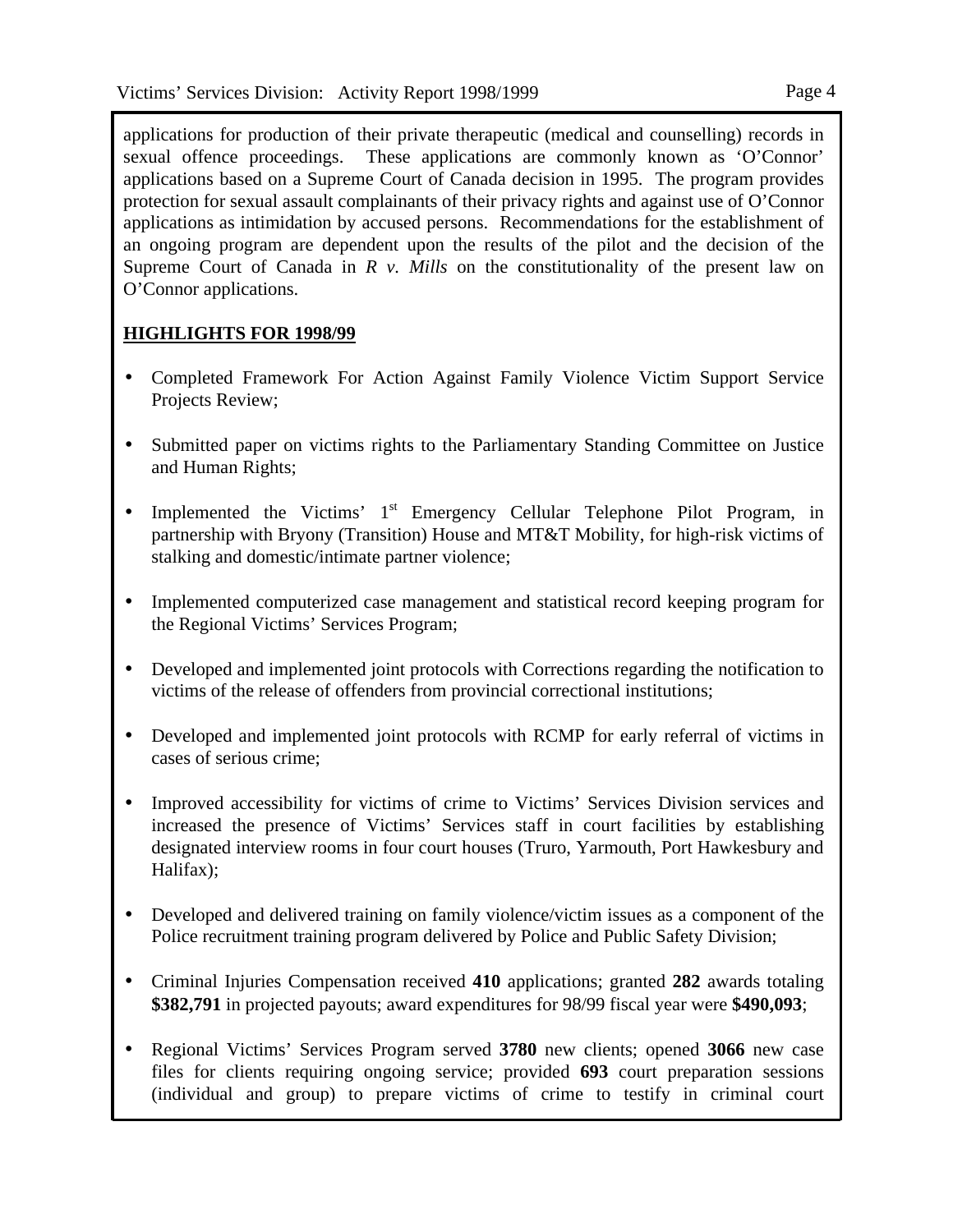proceedings; and provided court accompaniment to **324** victims, primarily children;

- Filed 325 Victim Impact Statements with the courts on behalf of victims of crime;
- Child Victim Witness Program received **516** referrals a significant increase over last year (359);
- Victim Fine Surcharge revenue collected in 1998/99 was **\$715,918**. Of that amount \$118,114 was collected on overdue accounts through the Fines Collection Project.

#### **NEW INITIATIVES AND GOALS FOR 1999/2000**

- Complete a review of the Victims' 1<sup>st</sup> Emergency Cellular Telephone Pilot Program and, in partnership with Bryony House and MT&T Mobility respond to results;
- In partnership with the Department of Community Services, develop a service model for provision of community-based victim support through the Framework for Action on Family Violence;
- Complete a report on the PRISO Pilot Program and make recommendations regarding provision of legal representation for complainants in sexual offence proceedings in relation to production of their private records;
- Research and make recommendations to address barriers to the court ordering and enforcement of payment of restitution by offenders to victims of crime;
- Develop and implement victim awareness training modules for delivery in relation to the Department's Restorative Justice Initiative;
- Analyze and report on children's experience in the criminal justice system in Nova Scotia from data compiled by the Child Victim Witness Program since 1994.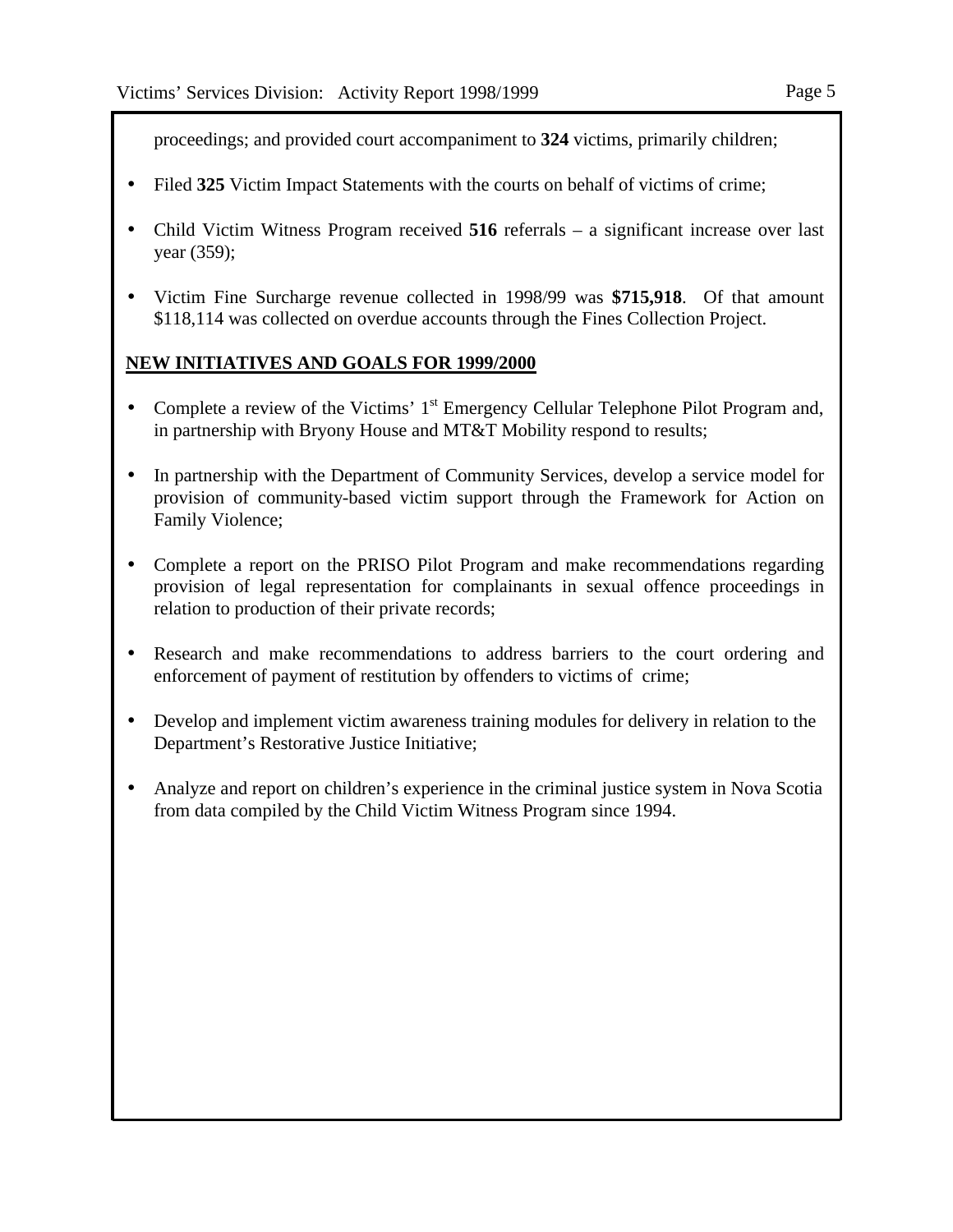# **Regional Victims' Services Program**

egional Victims' Services Program was established seven years ago to provide direct service to victims of crime within the criminal justice system. Services are provided through four regional offices located in Dartmouth, New Glasgow, Sydney and Kentville. In addition, Victims' Services interview rooms have been established in court houses in Halifax, Truro, Port Hawkesbury and Yarmouth, to increase the presence of Victims' Services staff in court facilities. Each Regional Office outside of the Halifax metro area has a toll-free 1-800 number to ensure client accessibility to the service.

The Regional Program provides core services designed primarily to assist victims to deal with the court process: general information about the criminal justice system; specific information about their case; tracking of court decisions connected to the case; liaison with police, courts and Crown Attorneys; referrals to other services; assistance in applying for criminal injuries compensation and preparing victim impact statements. Throughout the process emotional support and short term counselling provide the foundation for service delivery. The number of clients using these services has steadily grown as the services have become more established and better known.

In order to accommodate the increased demand for service, the complement of permanent staff has been supplemented with the addition of approximately thirty Victims' Services Support Workers. The role of the Support Worker is based on the Assistant Probation Officer, a fee-for-service model utilized by Correctional Services over many years.

Although the primary role of Victims' Services Support Workers is to deliver the Child Victim Witness Program, they also provide services to adult clients and undertake other assigned tasks - all under the supervision of a Victims' Services Officer. The majority of the Support Workers have been with Victims' Services for almost two years. During the first year they completed an intensive training program and evaluations were completed every three months.

Professional development training and performance evaluations are now provided annually.

CLIENT/CASELOAD STATISTICS

As illustrated by **Chart 1,** during the first three years of the program the number of clients served through the Regional Victims' Services Program climbed steadily and then increased significantly as a result of the introduction of a proactive referral policy under the Department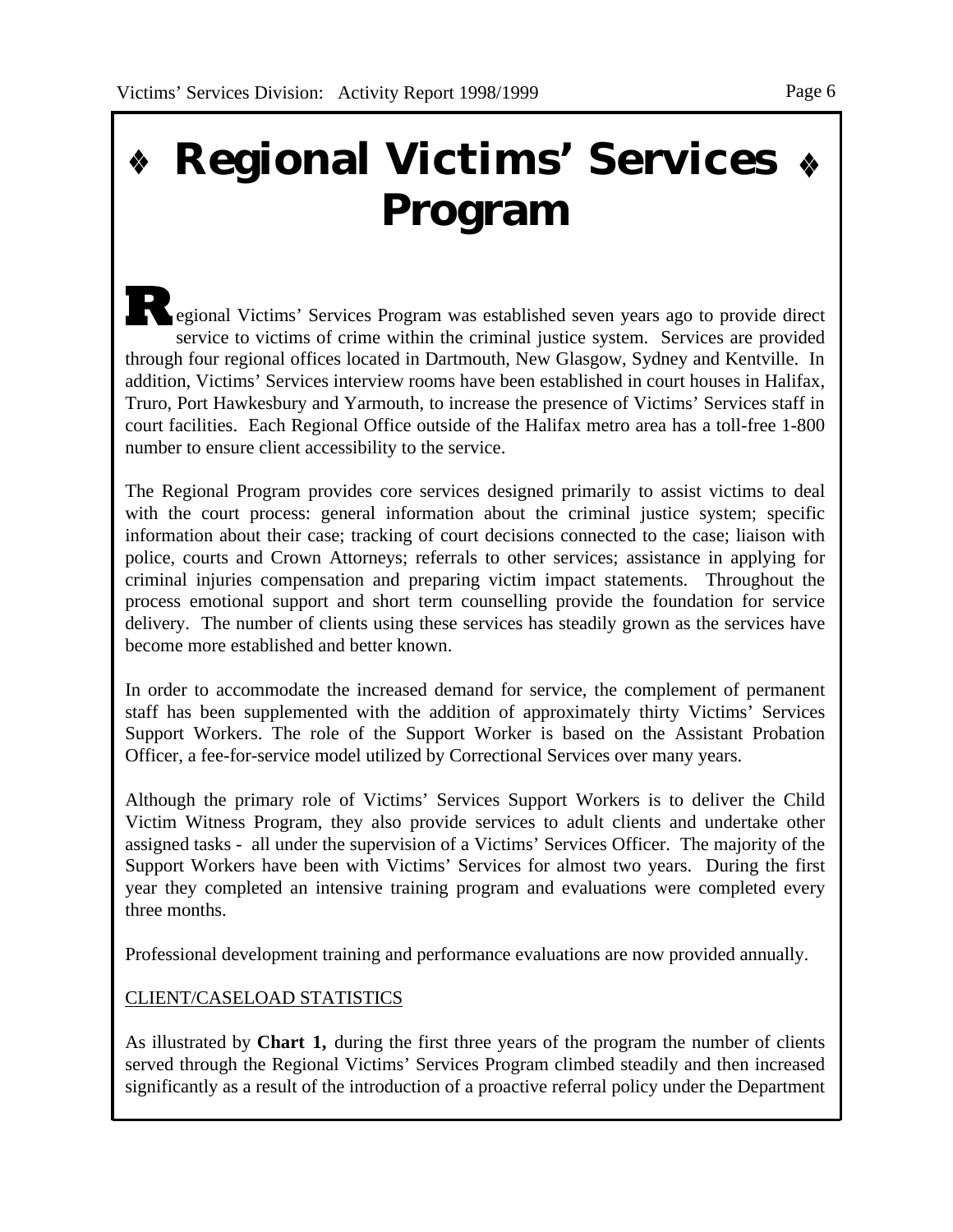of Justice Framework for Action Against Family Violence. When the policy was implemented in 1996/97 the number of referrals increased by over 50%. The number of new clients served last year was 3780, that was slightly higher than the previous year but roughly the same as in 1996/97. The majority of clients are either the actual victim of a crime or the immediate family members of murder victims. Of the 3780 new clients served in the past year, case files were opened on 3066 as they required ongoing service.

# **CHART 1: Caseload Statistics**



As seen in **Chart 1**, the number of case files opened has been increasing since the program was introduced in 1993/94. During the past year, the number of cases opened increased to 3066, an increase of 105 from the previous year. Case files relate to a criminal charge or incident and not to an individual. It is therefore possible for there to be more than one file open on a client although this is not typical.

If contact with an individual was limited, i.e. less than three contacts, the file is designated as a brief contact. There were a total of 714 brief contact cases last year, often related to peace bond applications. These brief contact files are in addition to the 3066 ongoing new case files.

Office caseloads have continued to increase each year since the program was established. The average caseload of a Victims' Services Officer may be anywhere between 300-500 although there may be periods of inactivity on individual files while awaiting court proceedings. Files may be open for over two years since it can take that long, and sometimes even longer, for a case to move through the court process. An indication of the volume of interaction between the client and the program can be drawn from the fact that in 1998/99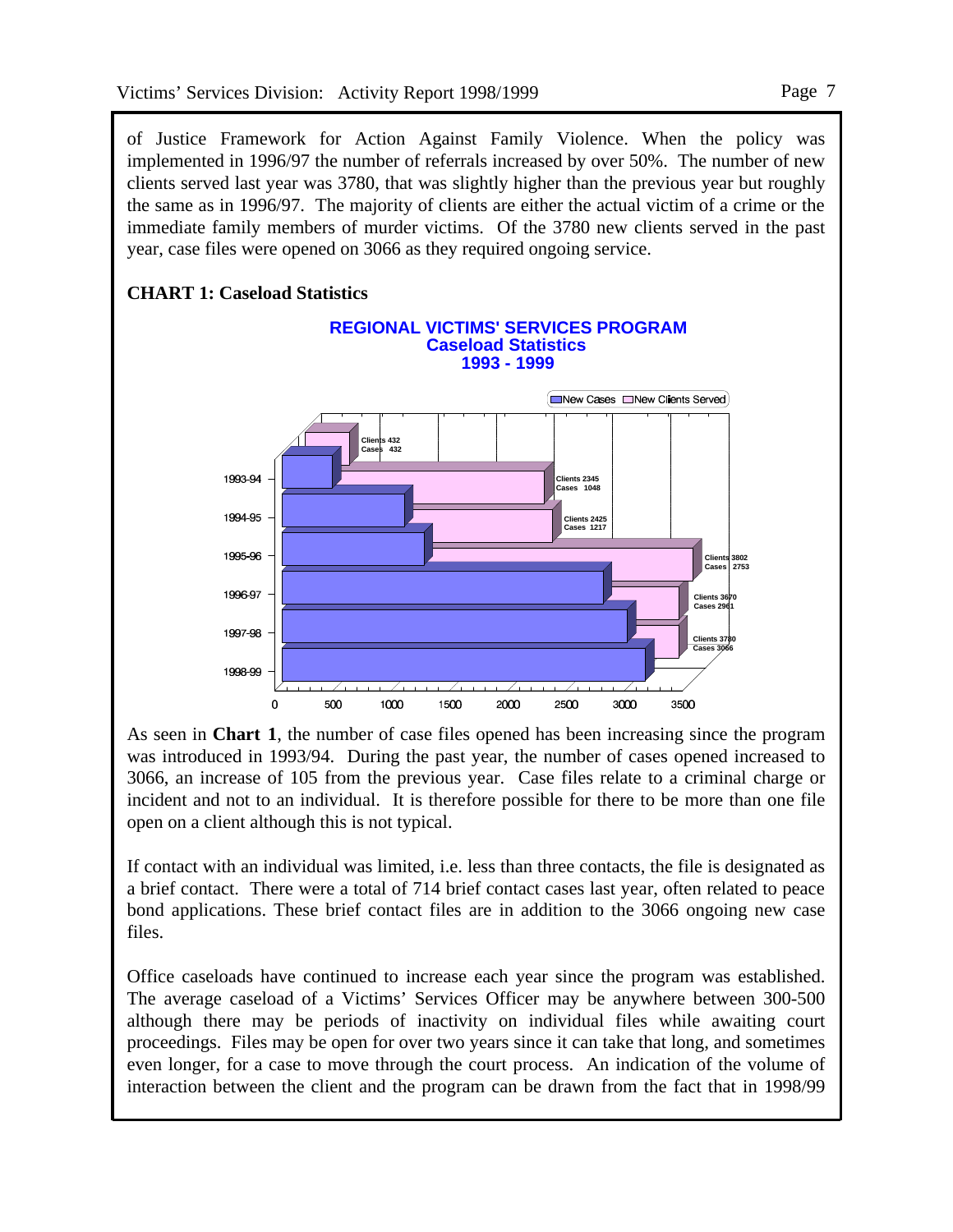there were more than 26,000 individual client service contacts or an average of 7 per client. A client contact can last anywhere from several minutes to several hours and may require significant travel by Victims' Services staff due to the large geographic areas covered by each Regional Office.

# CLIENT SERVICES

Each victim is unique. Victims have a broad range of community-based needs, including medical services, counselling, family and children's services and financial assistance, in addition to their needs relating to the criminal justice system. As previously stated, Regional Victims' Services provides assistance to victims primarily during the court process. The most frequent types of help required by victims, in addition to emotional support, are information, assistance with applications or court processes and liaison within the justice system.

**Chart 2** shows that the most frequently requested information services were case specific information followed by general information on the criminal justice system and assistance in understanding the implications of Probation Orders. Liaison and arranging meetings with Crown Attorneys were also significant activities carried out on behalf of clients. As indicated by **Chart 2**, our experience supports the research literature which states that the services most wanted by victims of crime are information about the criminal justice process and to have their questions in that regard addressed.



# **CHART 2: Summary of Services**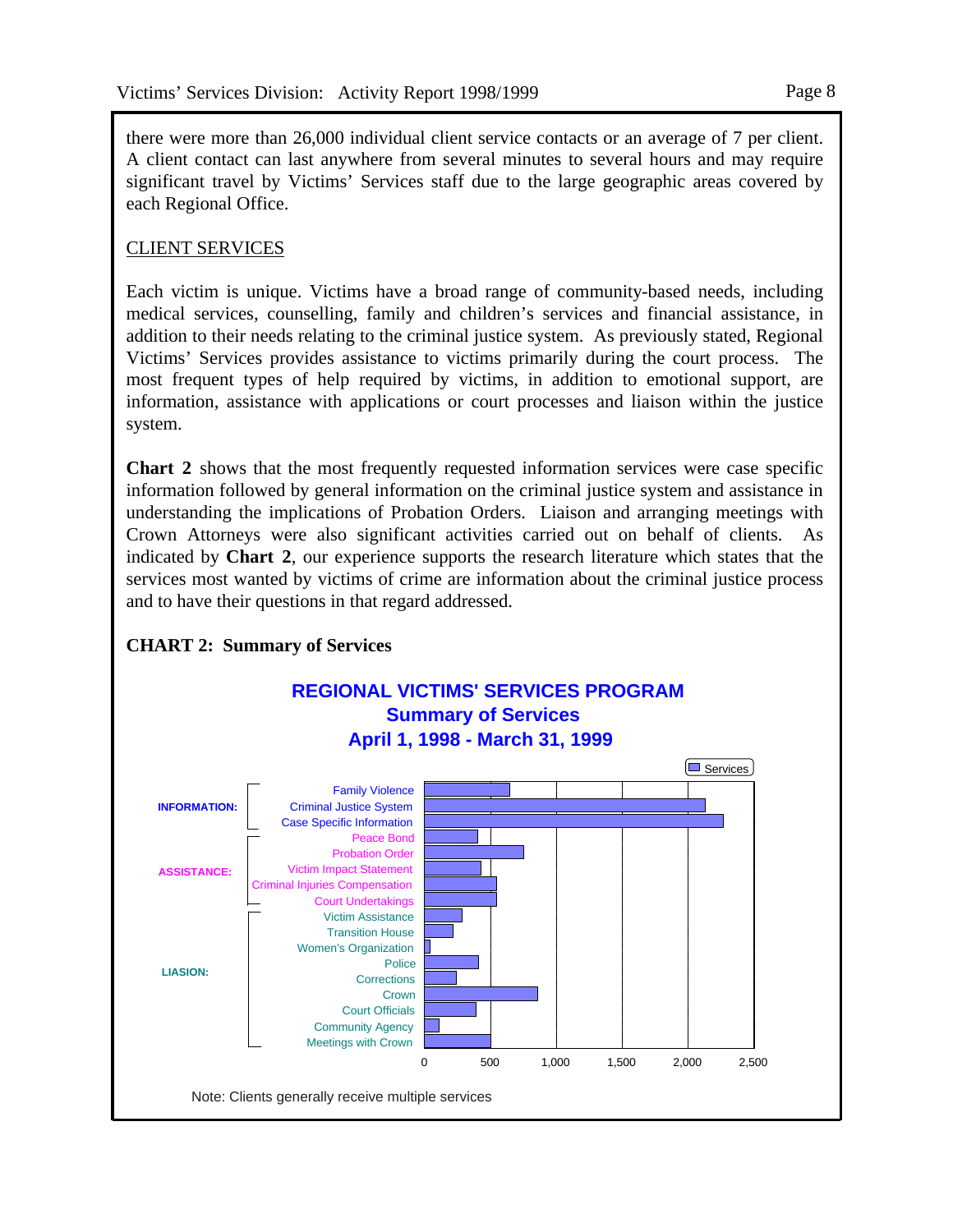Victims who are required to testify in court are offered the opportunity to participate in a court preparation session. This involves a tour of the court room, information on the court process and advice on how to deal with emotional issues, such as nervousness and anxiety. The court preparation sessions establish familiarity with the court, give victims the opportunity to ask any questions that they may have and assist victims to be more confident in the witness role.

In the Halifax Metro area group court preparation sessions are offered on a monthly basis in each of the Provincial courts. In the rural areas court preparation is generally provided on an individual basis because of the smaller numbers of clients in rural areas and the fact that some courts may only open one day per week. For adult clients who have difficulty in traveling to a court location for court preparation, a Court Preparation Guide is mailed out and later reviewed with the client over the telephone.

Court accompaniment is always provided to child victims or witnesses but is not generally provided to adult victims. Usually court accompaniment is only provided for adults in cases where the victim/witness is highly traumatized and has no other support. When necessary, we are generally able to arrange for court support to be provided by our partners from other services to victims of crime. For example, court accompaniment is frequently provided by police-based victim assistance volunteers and by specialized victim services such as MADD (Mothers Against Drunk Driving) or Avalon Centre for victims of sexual assault.

Assistance with the preparation and filing of victim impact statements is another court related service provided by Victims' Services. This program will be discussed in detail later in this report.



# **CHART 3: Court Related Services**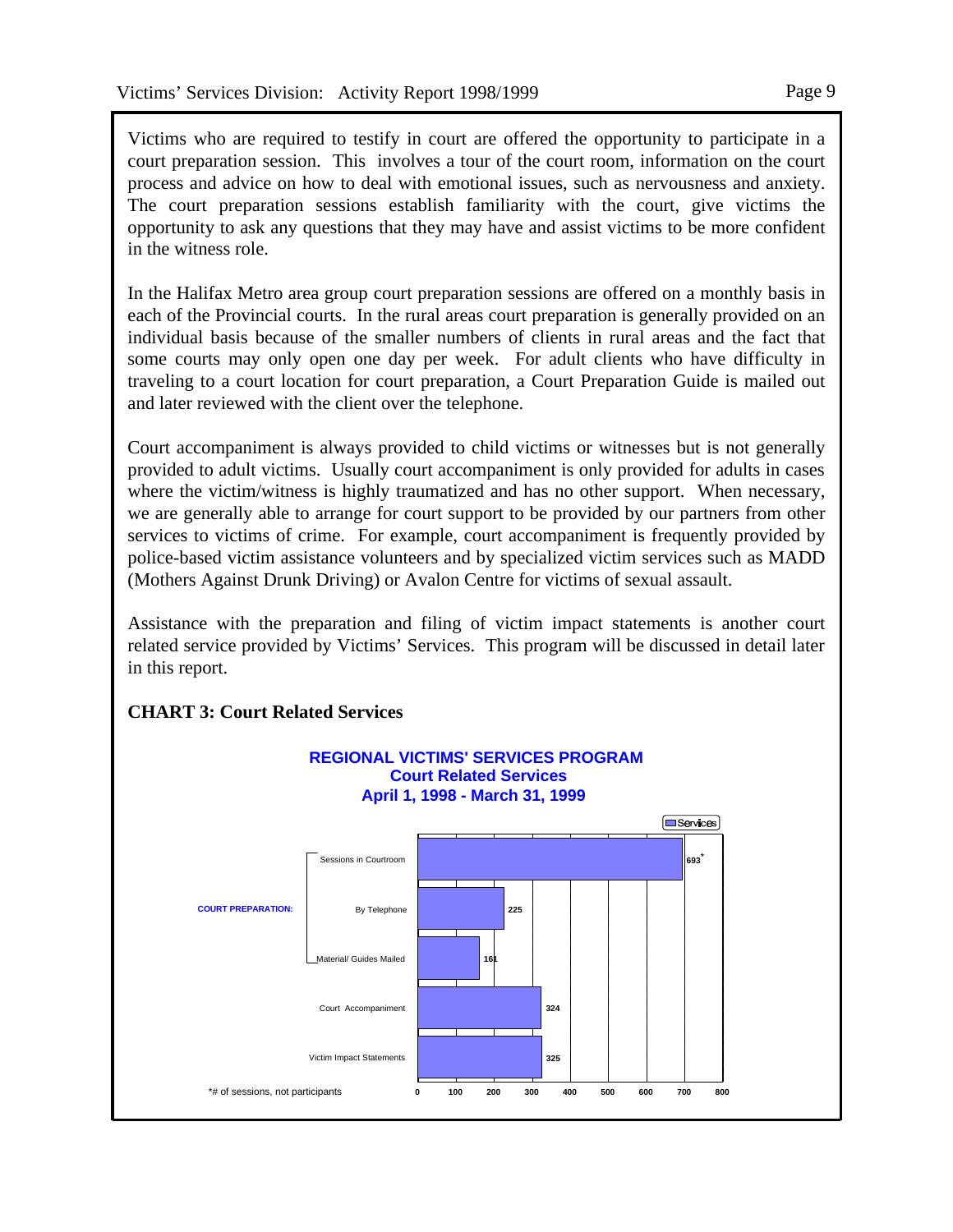Page 10

Many of the services offered by our Regional Offices can be provided by telephone (each office outside Halifax has a 1-800 number) and through the mail; however, staff also meet with clients, personally in the office, at court locations or in the community.

#### CLIENT PROFILE

The majority of clients (including children and adults) are female (2896 or 77.5%). This profile has remained constant since the program was established. As Regional Victims' Services gives priority to victims of spousal/partner violence and sexual assault, however, the prevalence of female clients is not surprising given that most victims of these types of offences are female. Most are in the 20 - 40 year age group but there are also a significant number in the  $41 - 65$  year category. The next largest group of clients is girls under the age of 19 years. The majority of those are children under 16 years who are served through the Child Victim Witness Program which will be profiled later in this report.

#### **CHART 4: Age and Gender of Clients**



#### TYPES OF OFFENCES (ADULT VICTIMS)

Regional Victims' Services gives priority to victims of violence and to other highly traumatized victims, such as children and the elderly. In addition, in accordance with the Department's Framework for Action Against Family Violence, a particular focus is placed on service provision to victims of spousal/intimate partner violence. It is therefore not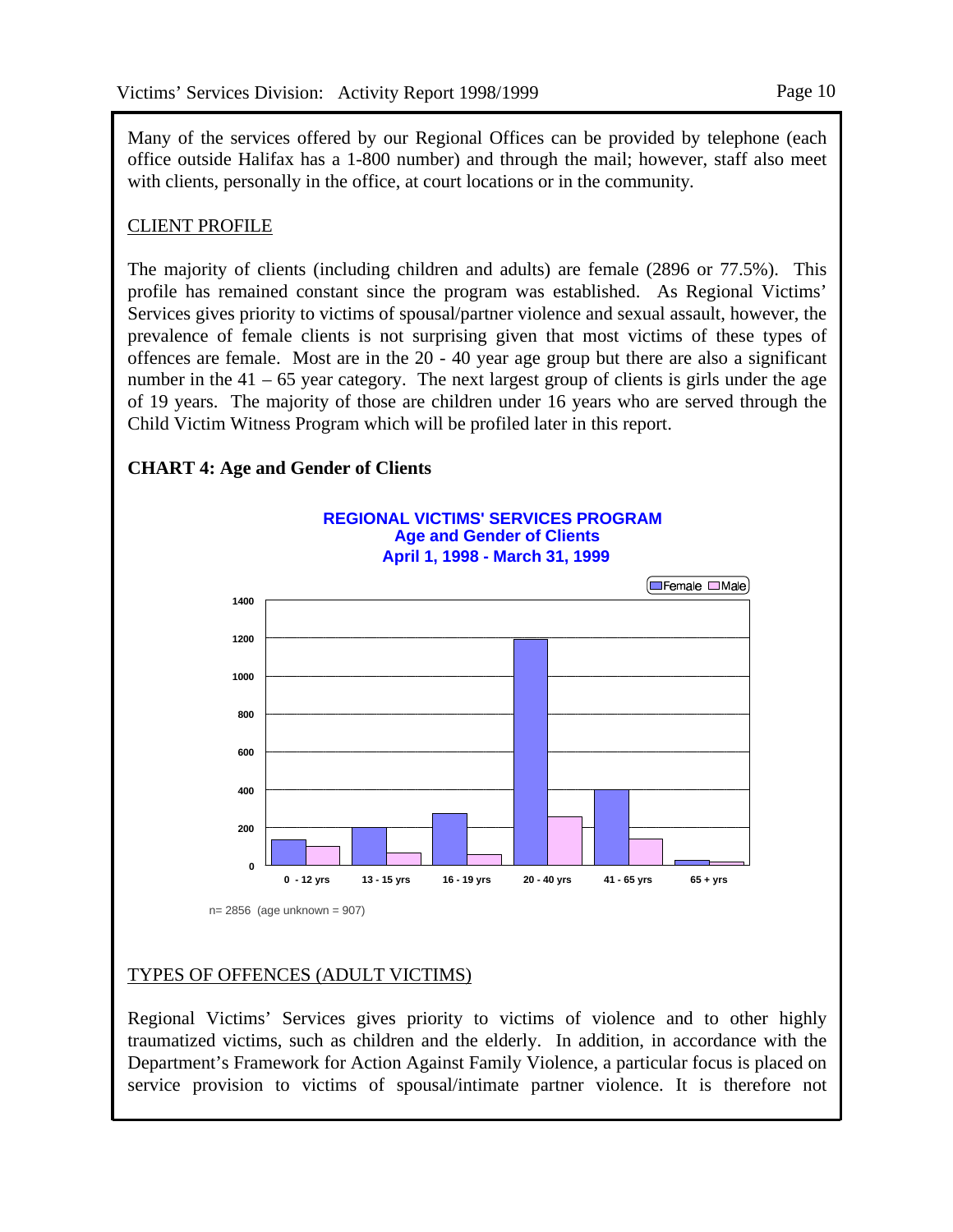unexpected to see that Common Assault against female victims (1017) was the most frequent category of offence dealt with by the program. The next largest category was the more serious assault charge and again the majority of Victims' Services' clients in these cases were women (406 female:167 male).

Again, in relation to offences against women, the number of Uttering Threats charges dealt with by the Regional Program is increasing (1997/98 - 170; 1998/99 - 251). This could indicate an increase in that type of offence; increased reporting of the offence; an inclination by police to lay more charges; or increased referral of those offences to Regional Victims' Services. In relation to the most serious of violent crimes, murder/manslaughter and attempted murder, the number of cases dealt with last year was very similar to the previous year (16 murder/manslaughter cases and 6 attempted murders compared to 18 and 4 in the previous year).



#### **CHART 5: Types of Offences (Adult Victims)**

n=2921 (Note: figures based on most serious charge)

# STAGE OF REFERRAL

The primary mandate of Regional Victims' Services is to assist victims of crime through the criminal justice system process. In most instances that involves providing information about the court process, tracking the client's specific case and giving support and assistance during the court stage. Accordingly, most referrals are received prior to the beginning of court proceedings - before the preliminary hearing or before trial. In cases of serious crime,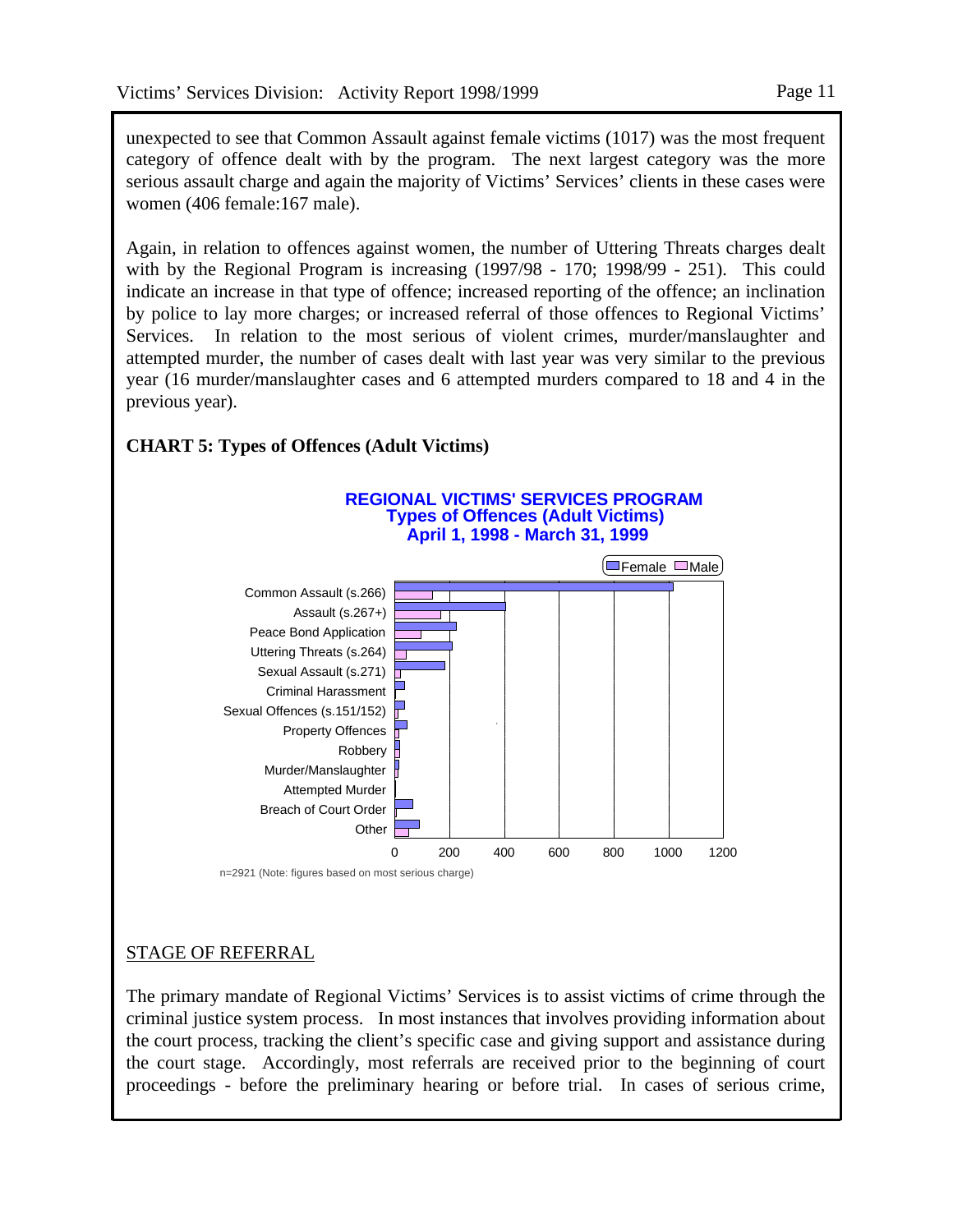particularly homicide, referral is made earlier - at the Reported to Police stage - in order to enable victims to apply for financial help, such as funeral expenses, or counselling through Criminal Injuries Compensation. In other instances, a later referral might be made to explain a sentence, such as the content of a Probation Order, or to facilitate linkage with Correctional Services following a custodial sentence.



# SOURCE OF REFERRAL

As can be seen in **Chart 7,** the majority of referrals to Victims' Services were made by the Crown, closely followed by self-referrals and direct referrals from police officers. However, if direct referrals from police were combined with referrals from police-based victim assistance workers, then police become the largest referral source. It is also possible that many of the self-referrals were initiated by police although there is increased awareness of Victims' Services in the general community. In relation to spousal/partner violence, referrals from police and the Crown are covered in policy under the Framework for Action Against Family Violence which mandates referral to a victim service program.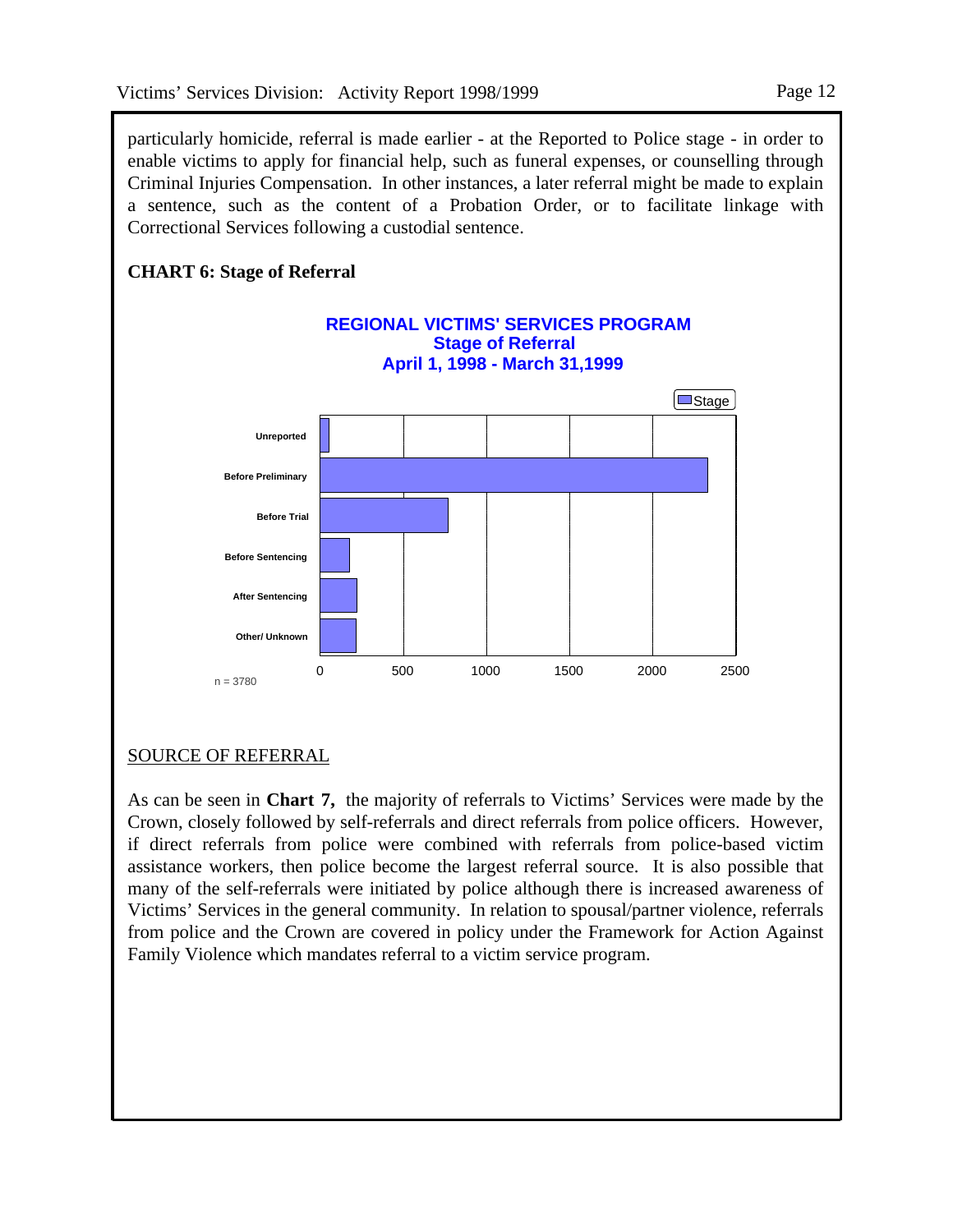

# FRAMEWORK FOR ACTION AGAINST FAMILY VIOLENCE

The Department of Justice Framework for Action Against Family Violence, established in 1995, introduced mandatory training on family violence for all justice workers and implemented a pro-arrest, pro-charge, pro-prosecution policy in dealing with spousal/partner abuse. All divisions within the criminal justice system developed specific policies to support the Framework. The policy of Regional Victims' Services in relation to the Framework is to make personal contact with victims of spousal/partner abuse within two working days of receiving the referral.

The Framework for Action Against Family Violence defines spousal/intimate partner abuse as:

 *all forms of violence committed by spouses or partners in an intimate relationship, whether they be legally married, living together in a common-law relationship or dating. It can include physical, emotional and economic threats, including threats to children, friends, pets, property, stalking, harassment and every other form of violence.*

As can be seen in **Chart 8**, spousal/partner abuse cases comprised half of all cases opened last year.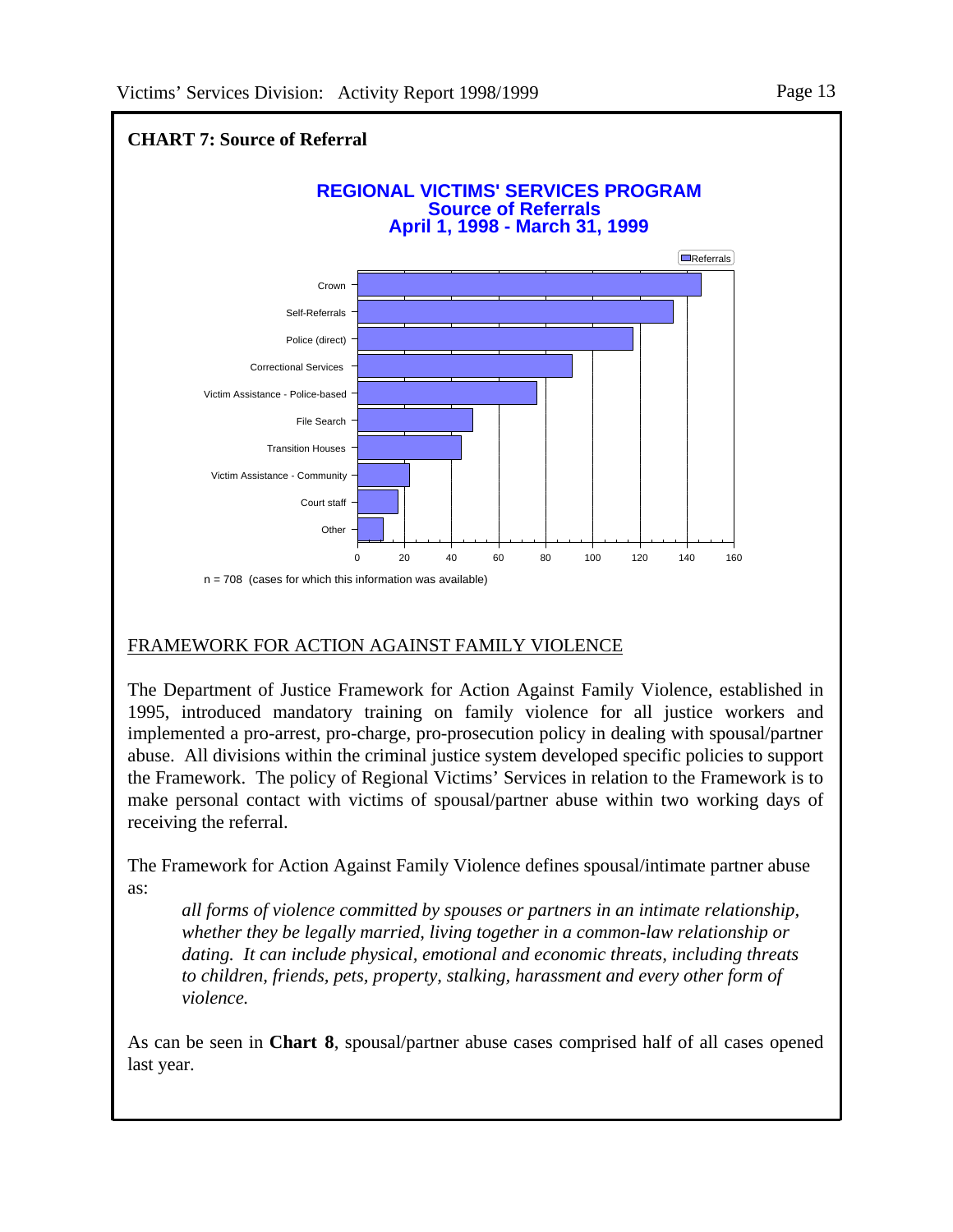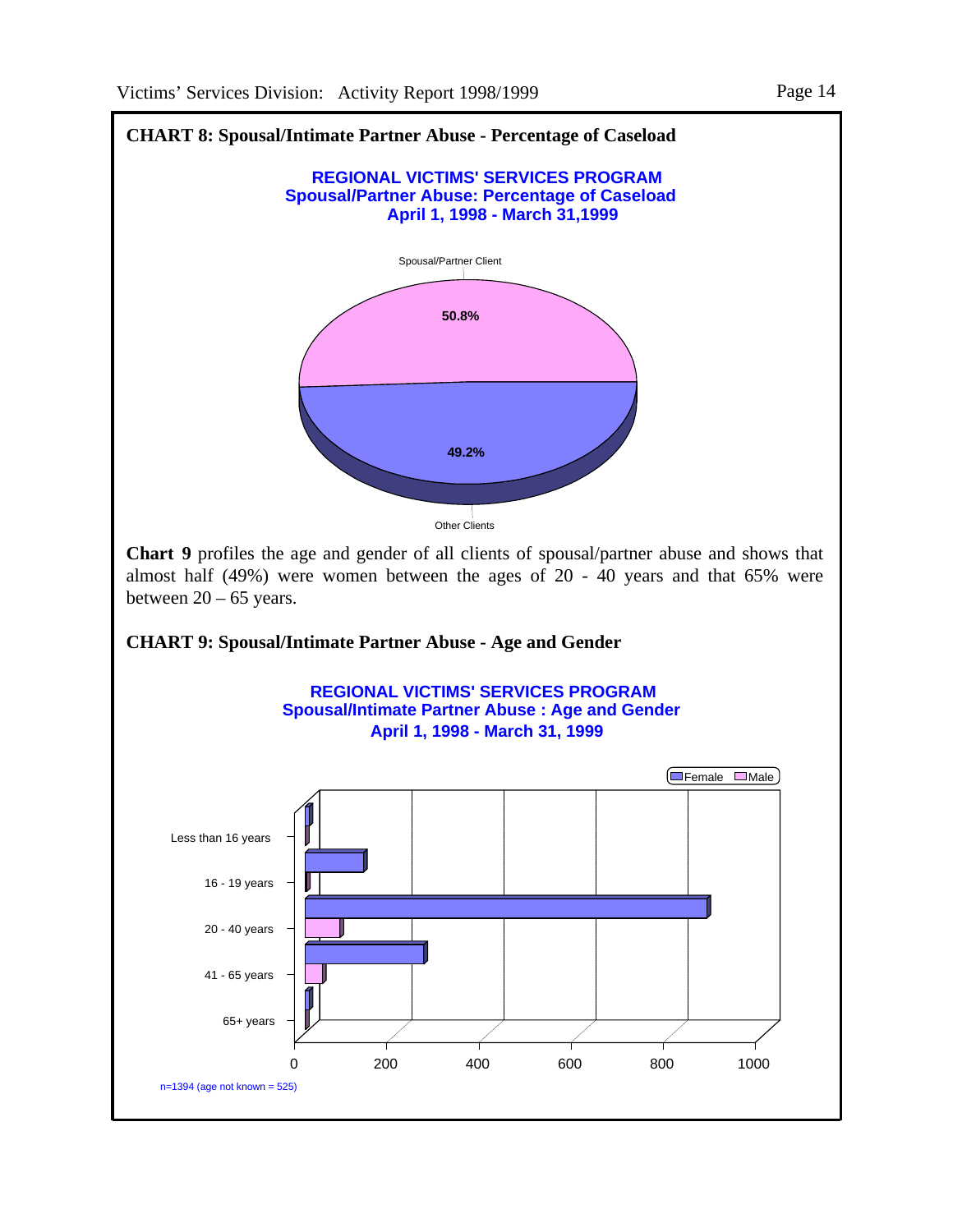#### Page 15

# **Child Victim Witness Program**

hild Victim Witness Program is a specialized program providing non-evidentiary court preparation for children under the age of sixteen who have to testify in court. The program serves child witnesses as well as child victim/witnesses. The program consists of individual sessions with the child and parent or support person. The first session, lasting approximately an hour, usually takes place in the child's home. The second session takes place in the court room and often includes a meeting with the Crown Attorney. The program provides court accompaniment during the actual court hearings; assistance in preparing a victim impact statement; a debriefing session at the end of each court hearing where the child testifies; and referrals or liaison with other services.

# CHILD CASES BY YEAR

The number of children referred to the Child Victim Witness Program grew steadily during the first three years of the program but decreased in the fourth year. Some of the decrease may have been attributable to the decrease in the age of eligibility for the children's program from 18 to 16. Based on the experience of the program, it was determined that young persons between 16 and 18 who were called to testify in court could be better served through the general court preparation provided to adults rather than through the specialized children's program.



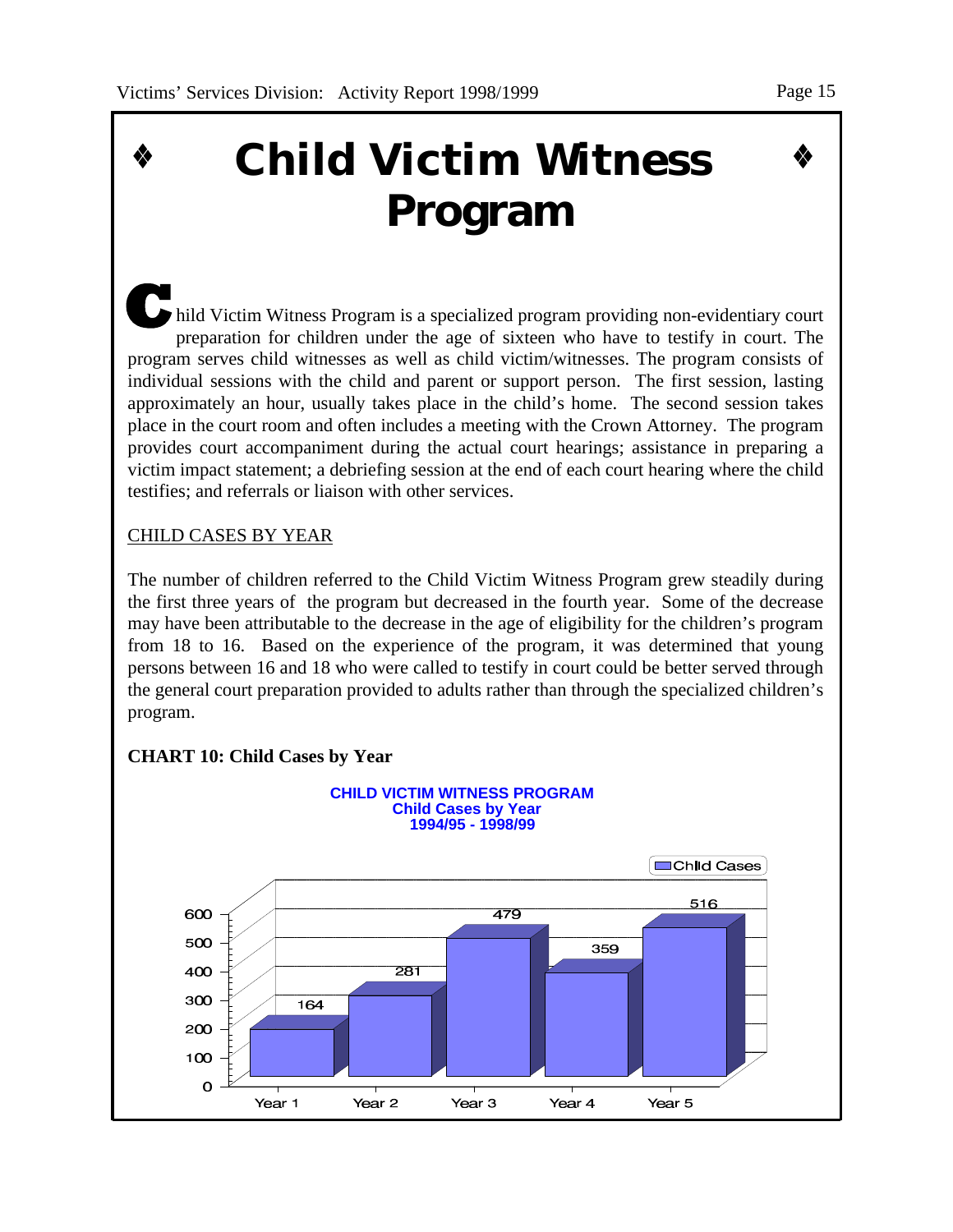As can been seen from **Chart 10**, there was a considerable increase in referrals last year - an increase of 157 cases over the previous year. Referrals are made by Children's Aid Societies, Family and Children's Services, police, Crown Attorneys and by self-referral, usually through a parent.

### AGE/GENDER OF CHILDREN

The profile of children served has remained relatively unchanged since the program's inception. The largest group of children are girls between the age of 12 and 15 years of age. As shown on **Chart 11**, in 1998/99 more girls than boys were seen in each age group except for the  $6 - 7$  years category. Of the 516 children referred to the program last year, 66% were girls.

# **CHART 11: Age and Gender of Children**

#### **Age and Gender of Children April 1,1998- March 31, 1999 CHILD VICTIM WITNESS PROGRAM**



# OFFENCES AGAINST CHILDREN

The most common type of offence committed against child victim/witnesses referred to our program is sexual assault followed by physical assault. More girls than boys are likely to be the victims of sexual assault charges according to the information gathered through the program. Up until last year statistics indicated that boys were more likely to be victims of physical assault but, as can be seen by **Chart 12**, that was not the case last year when in fact more girls (53 girls to 40 boys) were victims of common assault than boys.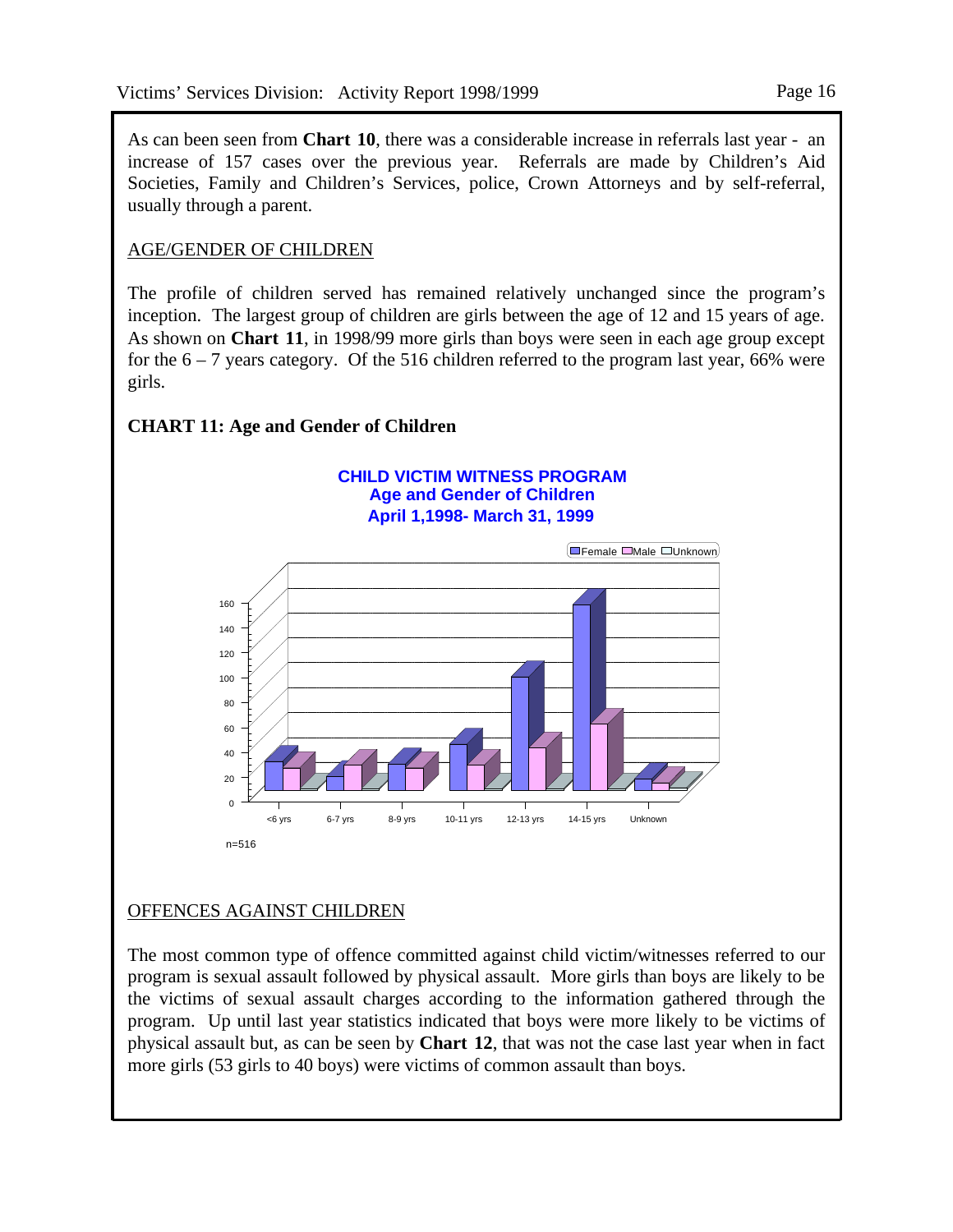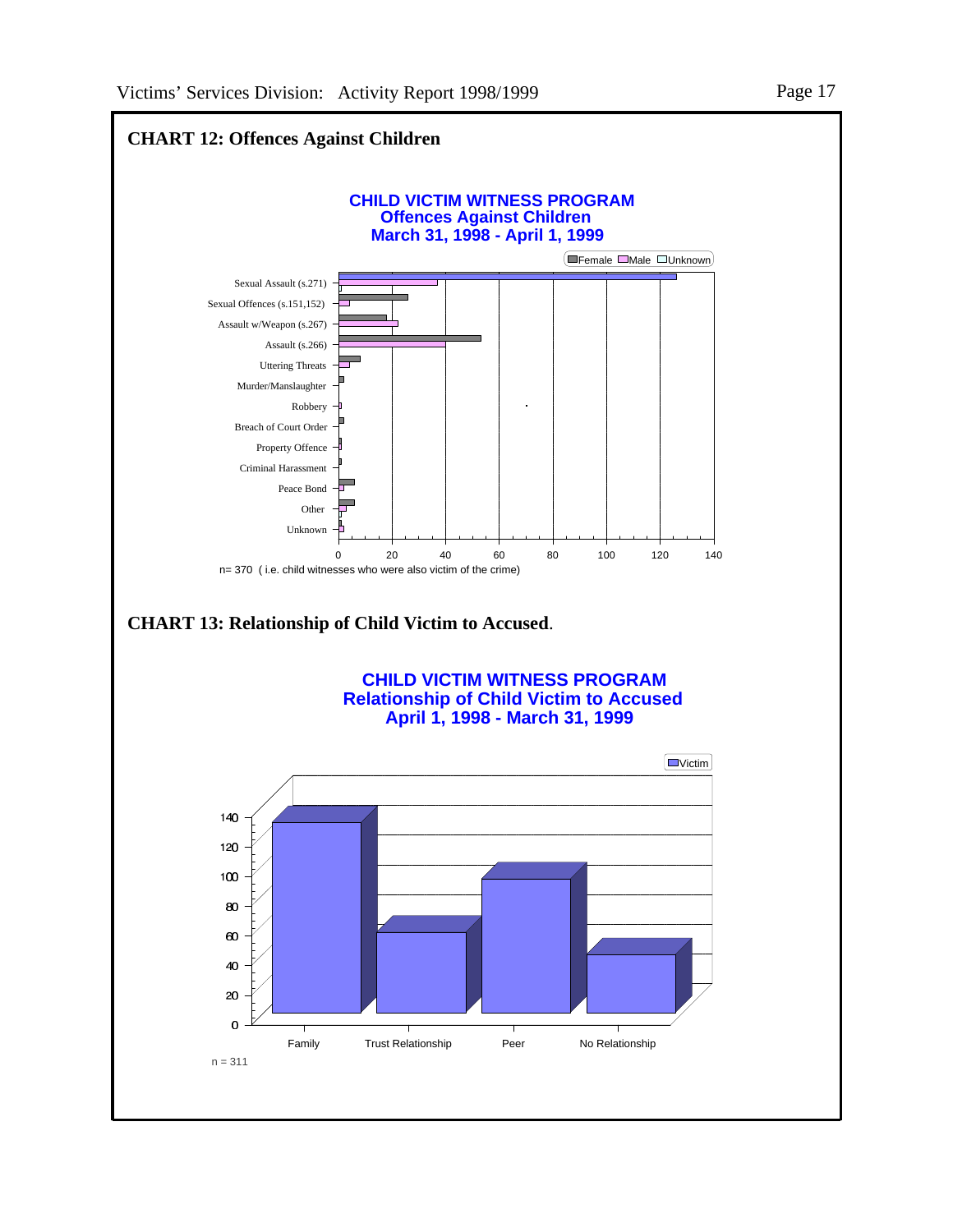#### RELATIONSHIP OF CHILD TO ACCUSED

As indicated in the previous chart, the majority of accused in child cases are family members, specifically male family members. This is a consistent finding in the data collected since the program's beginnings. Last year 35% of accused in child cases had a familial relationship with the victim. This category includes parents, siblings, the intimate partner of a parent and other relatives. Other trust relationships, which includes babysitters, family friends, and activity leaders, also form a significant category of accused for the children referred to the program. The second largest category of accused are peers. This group consists of children of about the same age as the victim, for example friends or schoolmates. The person most feared by parents, the stranger - included in the No Relationship category - was in fact the smallest group of accused.

#### CASES DECISIONS

**Chart 14** shows the outcome of 278 child victim/witness cases involving 325 charges which were concluded in the past year. Approximately 28% of the charges were dismissed, withdrawn or stayed. In the majority of those cases the child would not have testified in court. It can be very difficult for a child and family to understand court decisions where the case does not proceed. Especially when those decisions appear to have been made at the last moment, such as the day of the trial. In most instances the children would have been prepared and would have expected to testify. The accused pled guilty in relation to 40% of the charges. Of the remaining cases, the accused was found guilty in 18% and acquitted in less than 10%.

# **CHART 14: Court Decisions in Child Cases CHILD VICTIM WITNESS PROGRAMCourt Decisions in Child Cases April 1, 1998 to March 31, 1999** Dismissed Other Outcomes 14 1%  $2.8%$ Convicted 18.5% Withdrawn 11.6% Acquittal 9.4% Staved 2.5% Guilty Plea 41 1% n=319 charges (other outcomes may include: accused at large; diversion; plea overturned; Peace Bond)

Page 18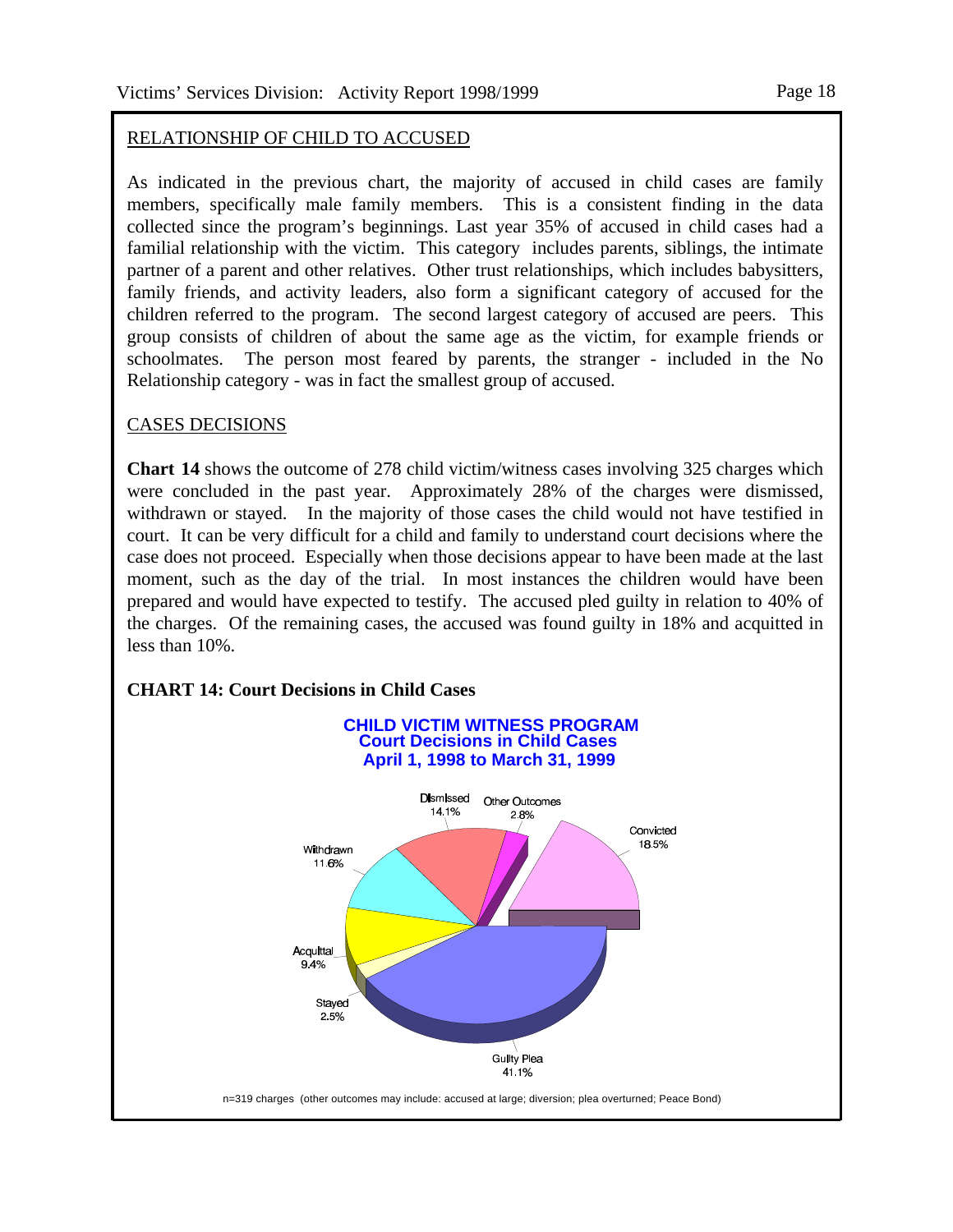# CASE OUTCOMES

In the 180 cases in which a disposition for sentence was rendered in the past year, the most common disposition (54%) was a Probation Order. This percentage is similar to previous years. Probation Orders contain conditions which may include attendance in specific programs, such as anger management or sex offender treatment, or orders to stay away from the victim. Sentences can include Probation Orders as well as periods of custody, conditional sentences and fines. Dispositions which include more than one of the above are quite common.

# **CHART 15: Case Disposition in Child Cases**



n=232 (outcomes on 180 cases - there may be more than one outcome on a case where there is more than one charge)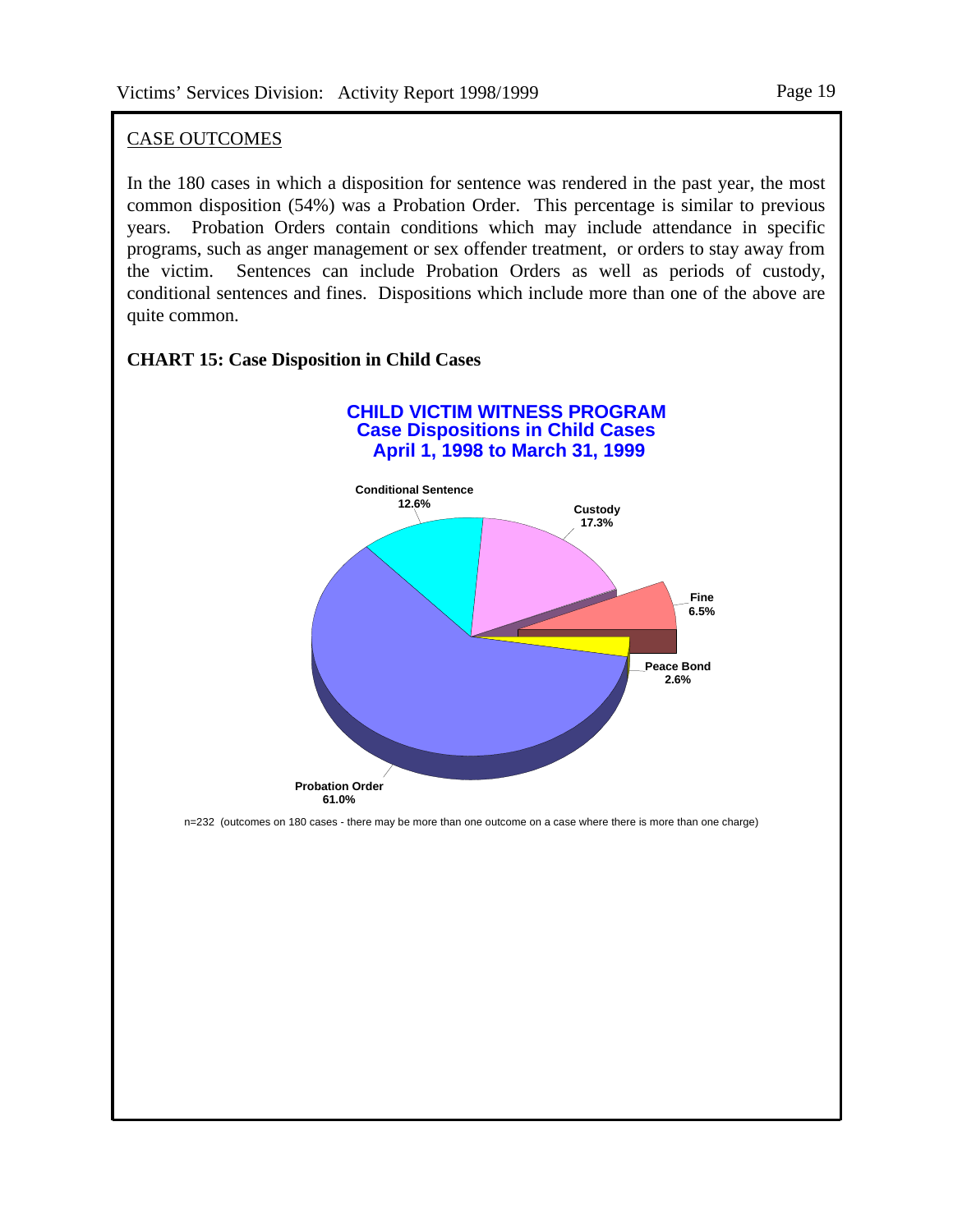# **Victim Impact Statement Program**

he Victim Impact Statement Program became a designated program under the Victims' Services Division in 1994. In accordance with S. *722* of the *Criminal Code*, the victim impact statement is a written statement prepared voluntarily by the victim which describes the financial, physical and emotional/psychological impact of the crime. If a statement has been prepared by the victim, the court must take it into consideration in determining an appropriate sentence for the offender. Victims' Services Officers inform victims of their right to submit a victim impact statement; distribute the packages and provide assistance in completing them; and submit the statements to the court on the victims' behalf.

During the past year 489 victim impact statement packages were distributed to clients who indicated an interest in submitting a statement to the court. Of that number, 325 statements were completed and filed with the court. As shown on **Chart 16** this was slightly higher than the number filed in previous years.

#### **CHART 16: Victim Impact Statements Submitted to Court**



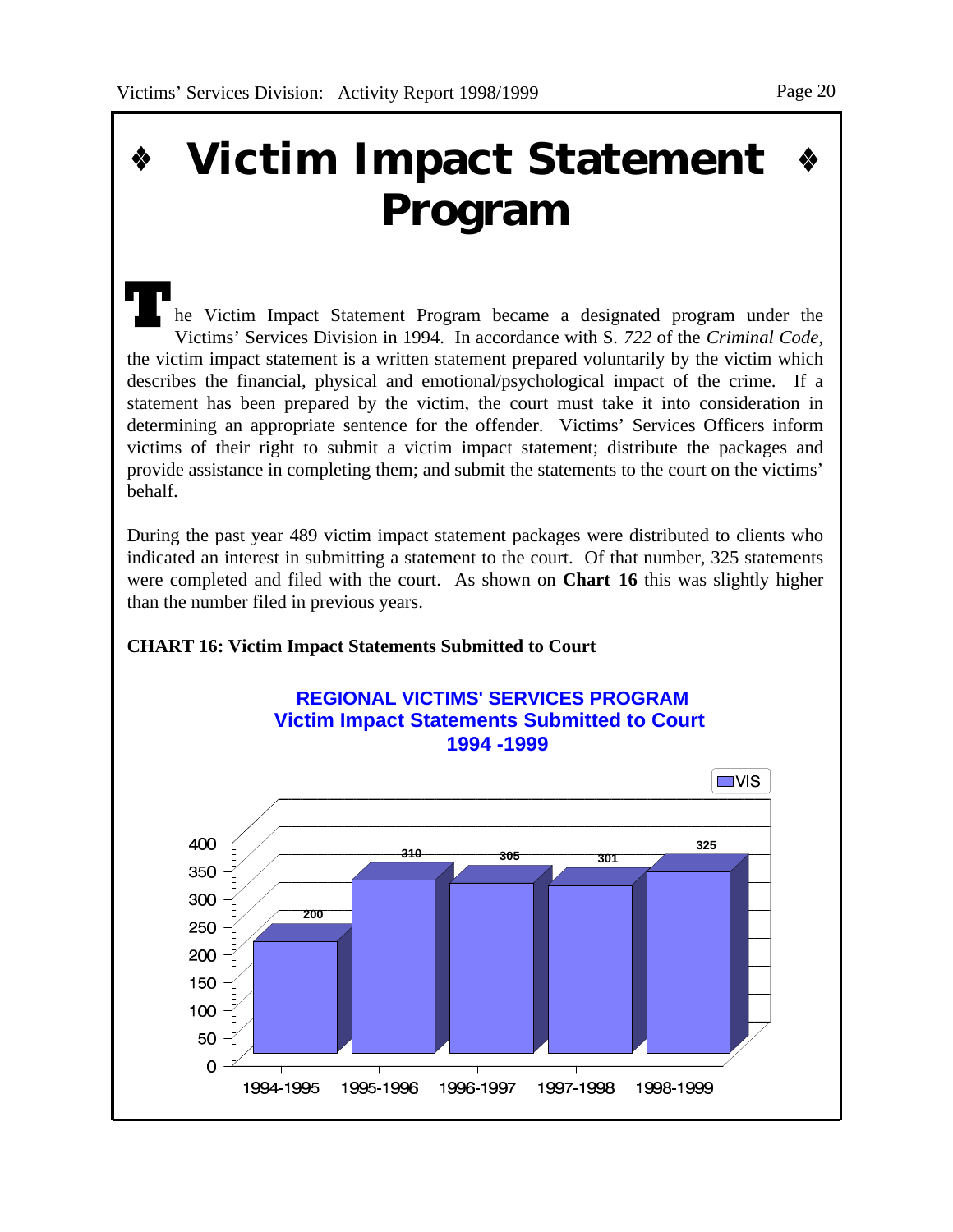Victim impact statements provide an opportunity for the victim to have a voice in the criminal justice process. It provides the court with information on how the crime has affected the individual. In addition, in cases where a custodial sentence has been imposed, the victim impact statement is forwarded with the offender to the correctional institution. The information in the statement is considered in developing the inmates' case management plan during sentence and for release planning and parole hearings.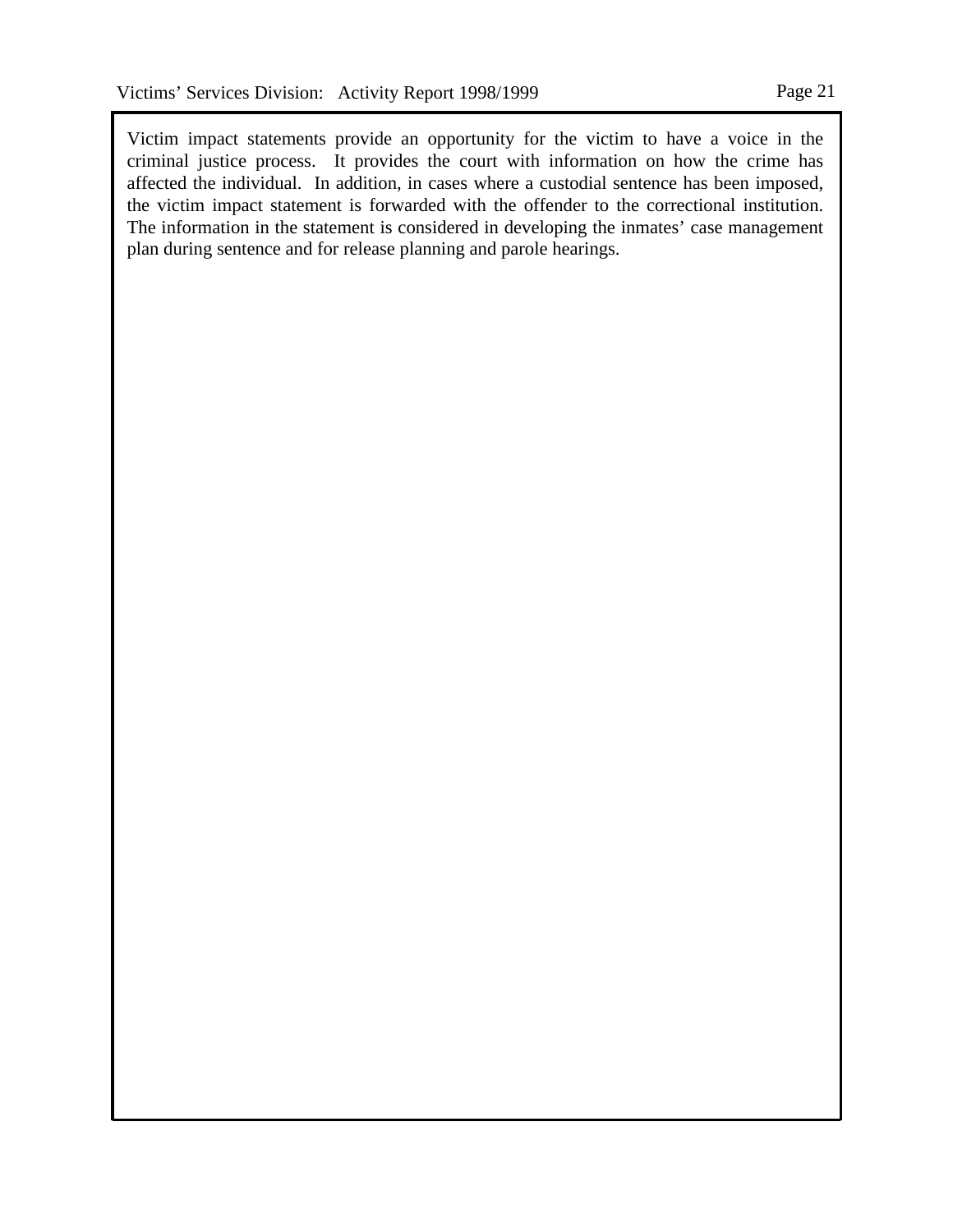#### Page 22

# **Criminal Injuries Compensation Program**

riminal Injuries Compensation in Nova Scotia was established in 1981. Its' aim is to acknowledge the harm done to the person injured as a result of violent crime, and to assist in easing the victim's financial burden by paying for certain personal injury costs resulting from the crime. Property damage is not covered by the compensation program.

The Criminal Injuries Compensation Board administered the compensation scheme under the *Compensation for Victims of Crime Act* from 1981 until 1992. In 1992, the *Compensation for Victims of Crime Act* was repealed, and effective April 28, 1992, the *Victims' Rights and Services Act* was amended to include provisions for Criminal Injuries Compensation. The Criminal Injuries Compensation Board was replaced with a centralized administrative program under the jurisdiction of the Victims' Services Division. The legislation provided the Director of the Victims' Services Division the authority to make decisions on applications for compensation. In addition, financial awards for pain and suffering were replaced by counselling service awards.

Counselling is provided by private counselling practitioners within the community who are approved counsellors with the Criminal Injuries Compensation Program. Approved counsellors must meet the following criteria:

- employment history as a professional counsellor;
- university degree in a counselling disipline;
- supervised practicum in counselling from a recognized educational institution;
- current membership in a professional association;
- two reference letters from qualified counselling professionals;
- letter of clearance from police;
- completed child abuse register check;
- proof of current liability insurance.

All documentation must be received before the counsellor will be considered for placement on the approved counsellor list. Liability insurance and membership in a professional association with a code of ethics and standards of practice with regard to counselling must be updated on an annual basis.

Funding for Criminal Injuries Compensation is provided through the Consolidated Revenue Fund for the Province.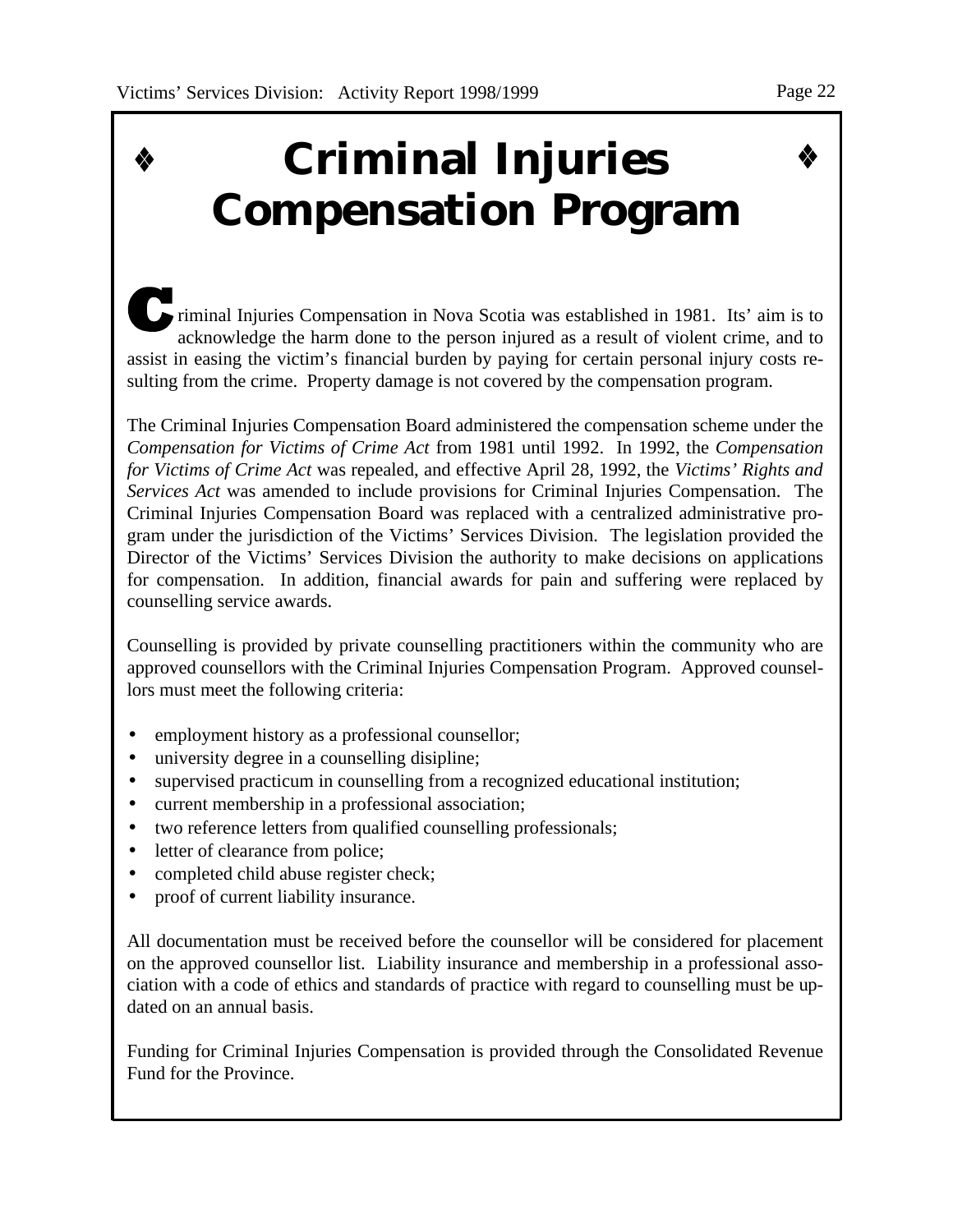#### Page 23

#### PROGRAM INFORMATION

#### **Who can claim compensation?**

A person who has suffered personal injury as a result of an eligible crime which occurred in Nova Scotia may qualify for compensation. Although applicants are usually the direct victim of the crime, secondary victims such as family members of murder victims or those who suffer post traumatic stress disorder from witnessing the crime often apply for counselling. Compensation may also be provided to persons who were injured while attempting to prevent the commission of a crime.

#### **How can you apply for compensation?**

Applications for compensation can be obtained through any office of the Regional Victims' Services Program or the office of the Criminal Injuries Compensation Program. Each of the Regional Offices outside metro Halifax as well as the Criminal Injuries Compensation Program have toll-free numbers that can be accessed from any area of the province. Completed applications are forwarded to the Criminal Injuries Compensation Program.

Applications for children under the age of 16 years must be signed by the parent or legal guardian of the child. Applicants between the ages of 16 and 18 must have the application for compensation signed by both the applicant and a parent/guardian. There is no cost to the applicant for filing an application.

#### *Applications are to be made within one year of the date of the criminal injury.*

This one year filing requirement can be extended in exceptional circumstances. Special exceptions in the time to apply may be made in relation to children or in sexual assaults where the accused was in a position of trust or authority with respect ot the complainant.

#### **What requirements have to be met in order for compensation to be granted?**

A report must be made to the police and the applicant must cooperate fully with the police investigation and prosecution of the offence. There must be sufficient evidence to determine the applicant was injured as a result of an eligible crime in order for compensation to be granted. Compensation may be granted in some instances in which charges were not laid or a guilty verdict was not rendered.

The crime must be an offence under the *Criminal Code of Canada* as detailed in the Schedule of Offences in the *Victims' Rights and Services Act*. Eligible crimes include physical assault, sexual assault and murder. Although the crime must have occurred in Nova Scotia, the applicant does not have to be a resident of Nova Scotia to apply for compensation.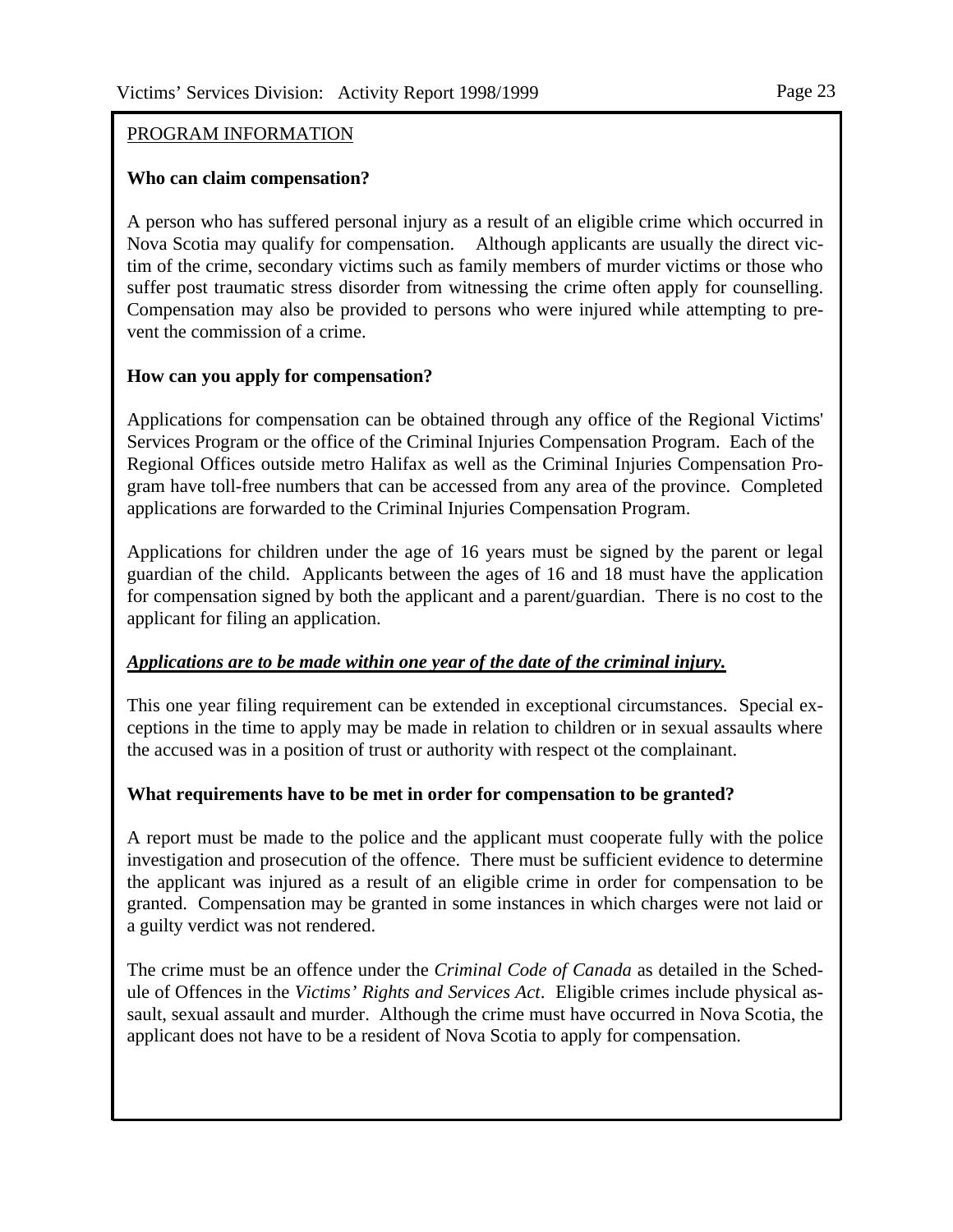#### **What factors are taken into consideration when determining eligibility for compensation?**

- Was the crime reported to the police?
- What was the outcome of the police investigation?
- Did the police lay charges against the accused?
- Is the applicant the person injured?
- Was the applicant injured as a result of a Scheduled Offence under the *Act*?
- What was the outcome of the court proceedings?
- Did any behavior of the applicant directly or indirectly contribute to the incident?
- Did the applicant cooperate in the investigation and prosecution of the offence?
- Was the applicant involved in the commission of an offence during the incident?

#### **When will a decision be made?**

A decision will usually be made when the police have completed their investigation and the program has obtained a written report from the police. If the information received from the police and/or other sources such as medical documentation contains conflicting evidence regarding the incident or does not provide sufficient evidence for the Director to determine that a crime within the Schedule of Offences covered by the program has been committed, or that the injuries clearly resulted from the criminal offence, the program will await the outcome of the court proceedings before making a decision. Likewise, if there are indications that the applicant may not cooperate with the investigation and prosecution of the offence or if it appears that the behavior of the applicant may have contributed directly or indirectly to the incident, a decision may be delayed until the court outcome is determined.

Once a decision is made, if the applicant does not agree with the decision, the applicant can appeal the decision to the Nova Scotia Utility and Review Board. An appeal must be filed within 30 days of receipt of the Director's decision.

#### **What loss categories may be considered for payment?**

Certain costs resulting from the criminal injury such as lost income, certain uninsured medical and dental expenses, and funeral expenses can be paid by the program. The program also provides awards to pay for counselling services from qualified practitioners within the community.

Compensation may be awarded as lump sum or periodic monthly payments. The maximum limits are \$30,000 in lump sum and \$1,000 per month in periodic payments. If both lump sum and periodic payments are awarded, only one (but not both) may exceed half of the maximum. Where the award is determined to be less than \$50.00, no compensation is awarded.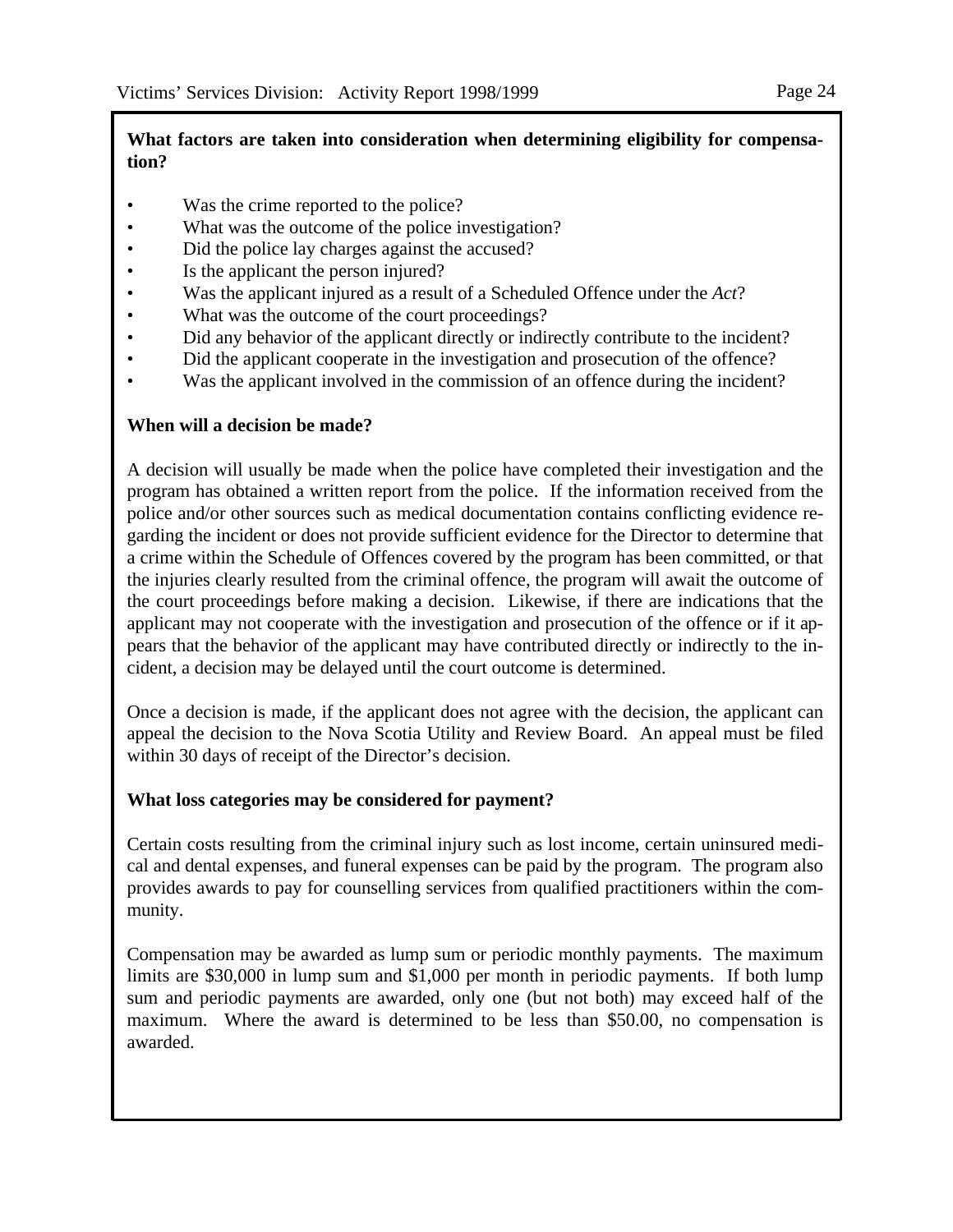### **What offences, losses or injuries does the program** *not* **cover?**

The following are some of the offences, losses or injuries not covered by the program:

- Offences which occurred outside of Nova Scotia;
- Injuries not directly caused by the criminal offence;
- Stolen money, or loss of or damage to property, including a car or home;
- Legal fees or costs;
- Injuries covered by other sources such as insurance or by the Nova Scotia Workers' Compensation Program;
- Any offence not listed in the Schedule appended to the *Victims' Rights and Services Act.*

# 1998/99 STATISTICAL REVIEW

There were a total of 410 applications received by the Criminal Injuries Compensation Program between April 1, 1998, and March 31, 1999. This represents a slight decrease (16%) in the number received last fiscal year (474). The number of awards made has plateaued and remained fairly constant over the past three years (277; 287; 282).

# **CHART 17: Applications Received By Year**



# GENDER OF APPLICANTS

In 1998/99, the majority of applicants (68%) were female. This finding is consistent with 1997/98 figures (71% female, 29% male). Since 1992, the majority of applicants under the compensation program have been female. This finding is in contrast with the previous Board process where the majority of applicants were invariably male.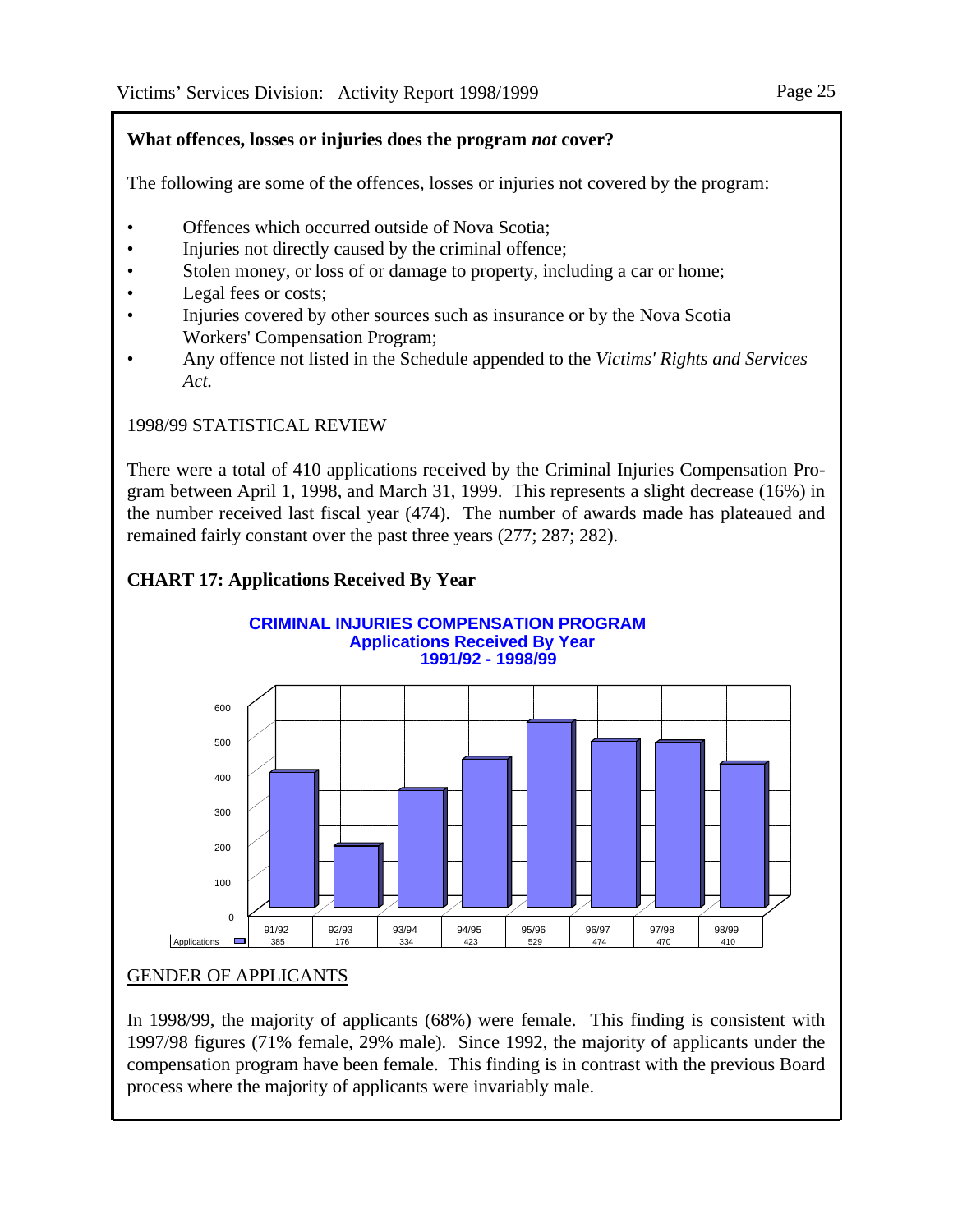

#### OFFENCE TYPE AND APPLICANT GENDER

The most common type of offence reported by a victim regardless of gender was physical assault (51% of all applications received). Of applications received in relation to physical assault 62.2% were submitted by female victims. In 63% of applications received from female victims of physical assault, the accused was a spouse or intimate partner. These findings are quite consistent with 1997/98 results: 46.8% of applications received were for physical assault, 66.8% were from female victims, and 68% of these female victims reported the accused as a spouse or intimate partner.



#### **CHART 19: Applications Received by Type of Offence and Gender**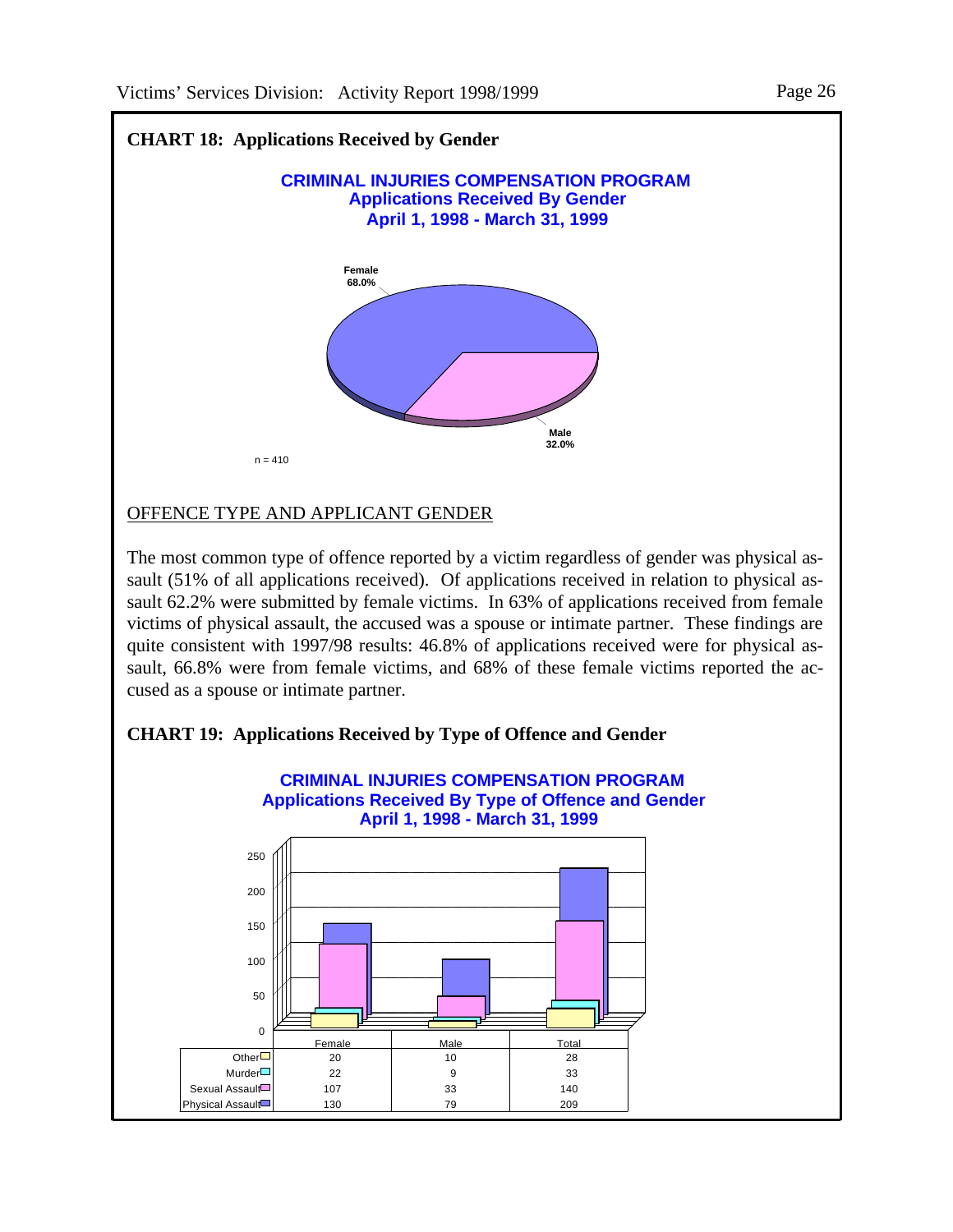# APPLICANT AGE

The majority of applicants (50.2%) were between the ages of 20 and 40 years when they applied for compensation as compared to 45% in this age group last year. There was a decrease in applicants under the age of 19 from 36.5% in 1997/98 to 30.5% this year.

### **CHART 20: Applications Received by Age**

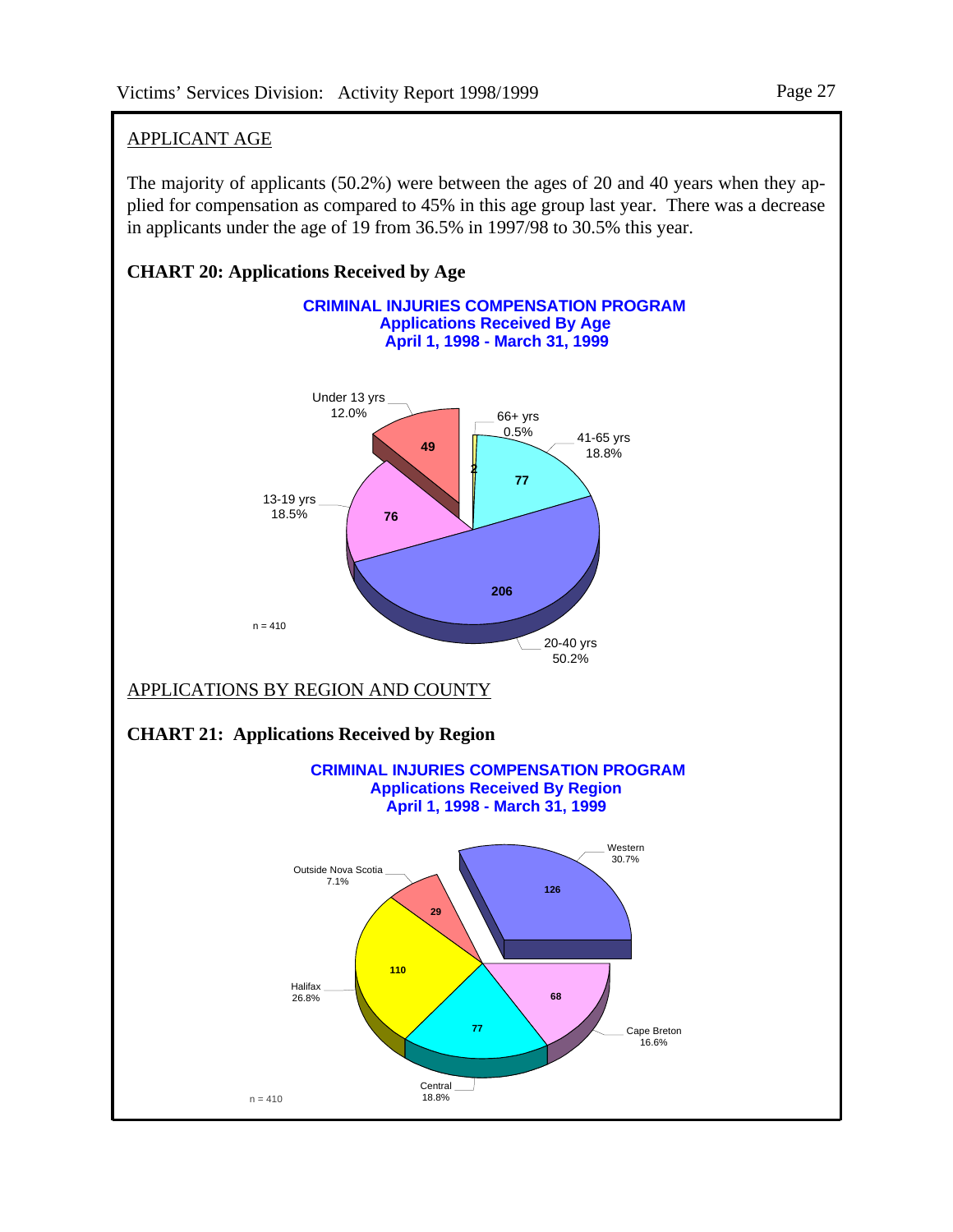The majority of applications per region were received from the Western region (30.7%) followed by the Halifax region (26.8%). Consistent with 1997/98 and 1996/97, the three counties from which the highest number of applications were received were Halifax, Cape Breton and Kings.

| <b>County</b>             | <b>Applications Received</b> | Percent |
|---------------------------|------------------------------|---------|
| Halifax                   | 110                          | 28.9    |
| Cape Breton               | 53                           | 13.9    |
| Kings                     | 41                           | 10.8    |
| Pictou                    | 28                           | 7.4     |
| Hants                     | 28                           | 7.4     |
| Colchester                | 25                           | 6.6     |
| Lunenburg                 | 23                           | 6.0     |
| Cumberland                | 16                           | 4.2     |
| Annapolis                 | 10                           | 2.6     |
| Digby                     | 9                            | 2.4     |
| Inverness                 | $\boldsymbol{7}$             | 1.8     |
| Queens                    | $\overline{7}$               | 1.8     |
| Yarmouth                  | $\boldsymbol{7}$             | 1.8     |
| Antigonish                | 6                            | 1.6     |
| Richmond                  | $\overline{4}$               | $1.0\,$ |
| Victoria                  | $\overline{4}$               | 1.0     |
| Guysborough               | $\sqrt{2}$                   | 0.5     |
| Shelburne                 | $\mathbf{1}$                 | 0.3     |
| <b>Total N.S.</b>         | 381                          | 100%    |
| <b>Outside N.S.</b>       | 29                           |         |
| <b>TOTAL APPLICATIONS</b> | 410                          |         |

# **CHART 22: Applications Received by County**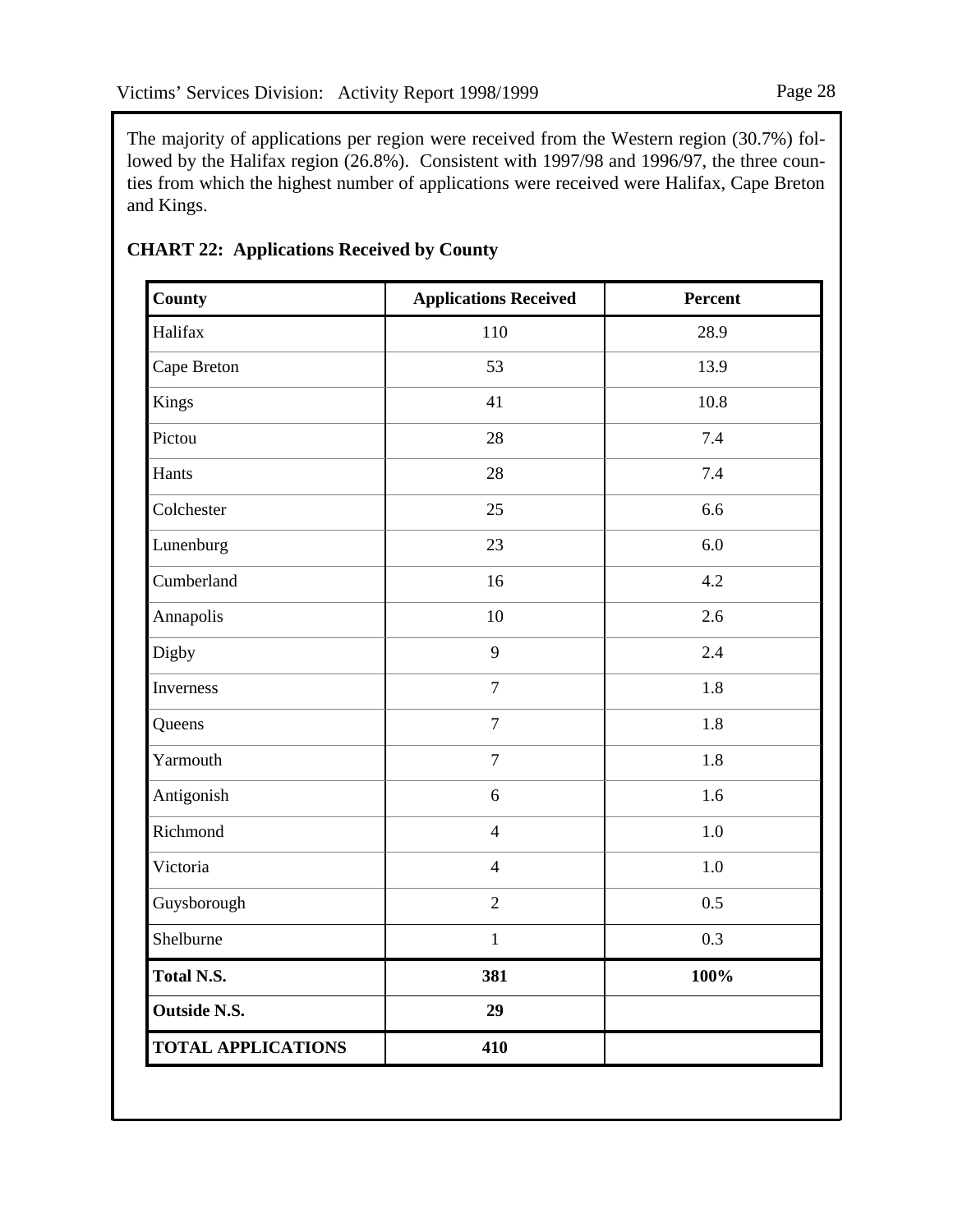# FAMILY RELATIONSHIPS

In keeping with the Department of Justice focus on family violence, for the past two years the Criminal Injuries Compensation Program has tracked family relationship between the accused and the applicant. Of all applications received in 1998/99, 141/410 or 34.4% reported a family member as the offender in the case. The family member most commonly reported as the offender in each of the past two years was the husband of the applicant (31.2% in 1998/99 and 24.2% in 1997/98). In both years, the husband, father and common-law spouse were ranked as the most common family relationship between the applicant and accused.

| <b>Offender</b>           | <b>Number of Applications</b> | Percent |
|---------------------------|-------------------------------|---------|
| Husband                   | 44                            | 31.2    |
| Father                    | 29                            | 20.6    |
| Common-Law Spouse         | 12                            | 8.5     |
| Uncle                     | 10                            | 7.0     |
| Cousin                    | 9                             | 6.3     |
| <b>Brother</b>            | 8                             | 5.6     |
| Step-Brother              | 6                             | 4.3     |
| Step-Father               | 6                             | 4.3     |
| Grandfather               | 5                             | 3.5     |
| Son                       | 3                             | 2.1     |
| Brother-In-Law            | $\overline{2}$                | 1.4     |
| Mother                    | $\overline{2}$                | 1.4     |
| Wife                      | $\overline{2}$                | 1.4     |
| <b>Foster Parent</b>      | $\overline{2}$                | 1.4     |
| Ex-Husband                | $\mathbf{1}$                  | 1.0     |
| <b>TOTAL APPLICATIONS</b> | 141                           |         |

**CHART 23: Applications Received where the Accused was a Family Member**

**(34.4% of Total Applications Received)**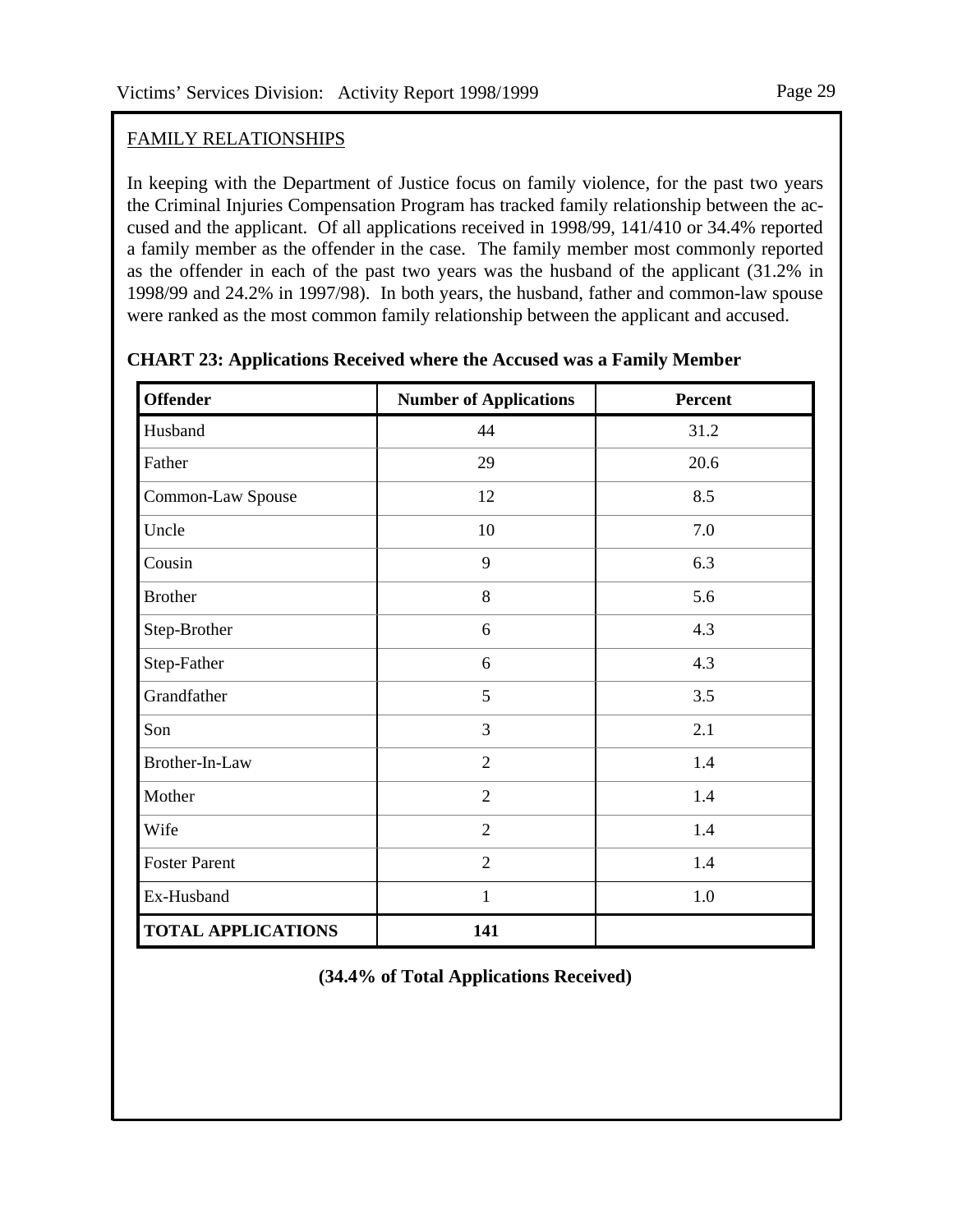# SPOUSE/INTIMATE PARTNER RELATIONSHIP

The Framework for Action Against Family Violence defines spouse or intimate partner as marital partners (including common-law spouse), as well as dating partners. There were 98 applications received by the program in which the accused was a spouse or intimate partner of the victim (23.9% of all applications received). The majority (44.9%) reported the husband of the applicant as the offender, followed by the boyfriend of the applicant (31.7%). These figures are consistent with last year in that husband/boyfriend were the most common categories of accused in spousal/intimate partner violence.

**Applications Received Where Accused was Spouse/Intimate Partner** Husband 44.9% Wife 2.0% Boyfriend 24.5% Girlfriend 2.0% Common-Law Spouse 12.2% Ex-Husband 1.0% Ex-boyfriend 10.2% Ex-girlfriend 3.1% **44 2 24 2 12 1 10 3 CRIMINAL INJURIES COMPENSATION PROGRAM April 1, 1998 - March 31, 1999** 

**CHART 24: Applications Received where Accused was Spouse/Intimate Partner** 

 $n = 410$  [# applications where accused was spouse/intimate partner = 98 (23.9% of total recceived)]

#### RELATIONSHIP IN MURDER CASES

Thirty-one applications were received by the program in relation to 21 murders which occurred in Nova Scotia. In at least 67% of these murder cases, the accused was known to the victim. In 1998/99, 1.4% (3/21) of these murders were allegedly committed by an intimate partner of the victim, whereas in 1997/98, 43% (6/14) of murder cases recorded by the program were allegedly committed by an intimate partner of the victim. In 1998/99, the most commonly reported accused in a murder case was an acquaintance of the victim (33.3% of cases).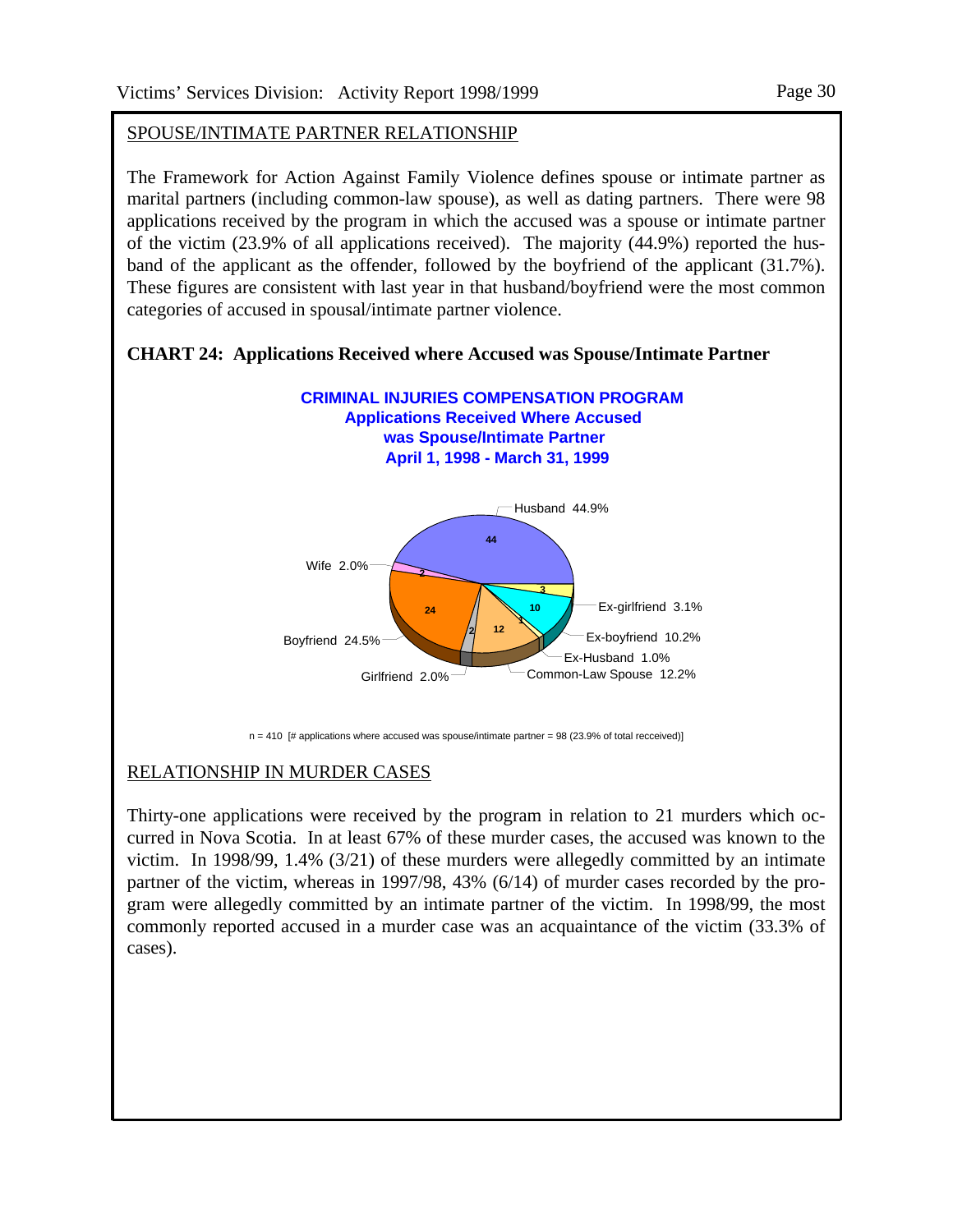

APPROVED COUNSELLORS

As of March 31, 1999, the Criminal Injuries Compensation Program had a total of 141 approved counsellors (124 in 1997/98). Most of the approved counsellors (128/141 or 90.8%) provide service in Nova Scotia. The largest increase in counsellors occurred in the Western region with 9 new counsellors added to the approved counsellor list since 1997/98. While the majority of counselling awards (34.5%) were granted to applicants from the Western region in 1998/99, only 19.9% of approved counsellors provide service in that area. In contrast, 44.7% of the counsellors provide service in the Halifax region, while only 24% of counselling awards were granted to residents of Halifax County. Cape Breton continues to be the county with the least number of approved counsellors (11/141 or 7.8%) although the program granted 13.4% of counselling awards to Cape Breton applicants in 1998/99.

#### **CHART 26: Number of Approved Counsellors by Region**

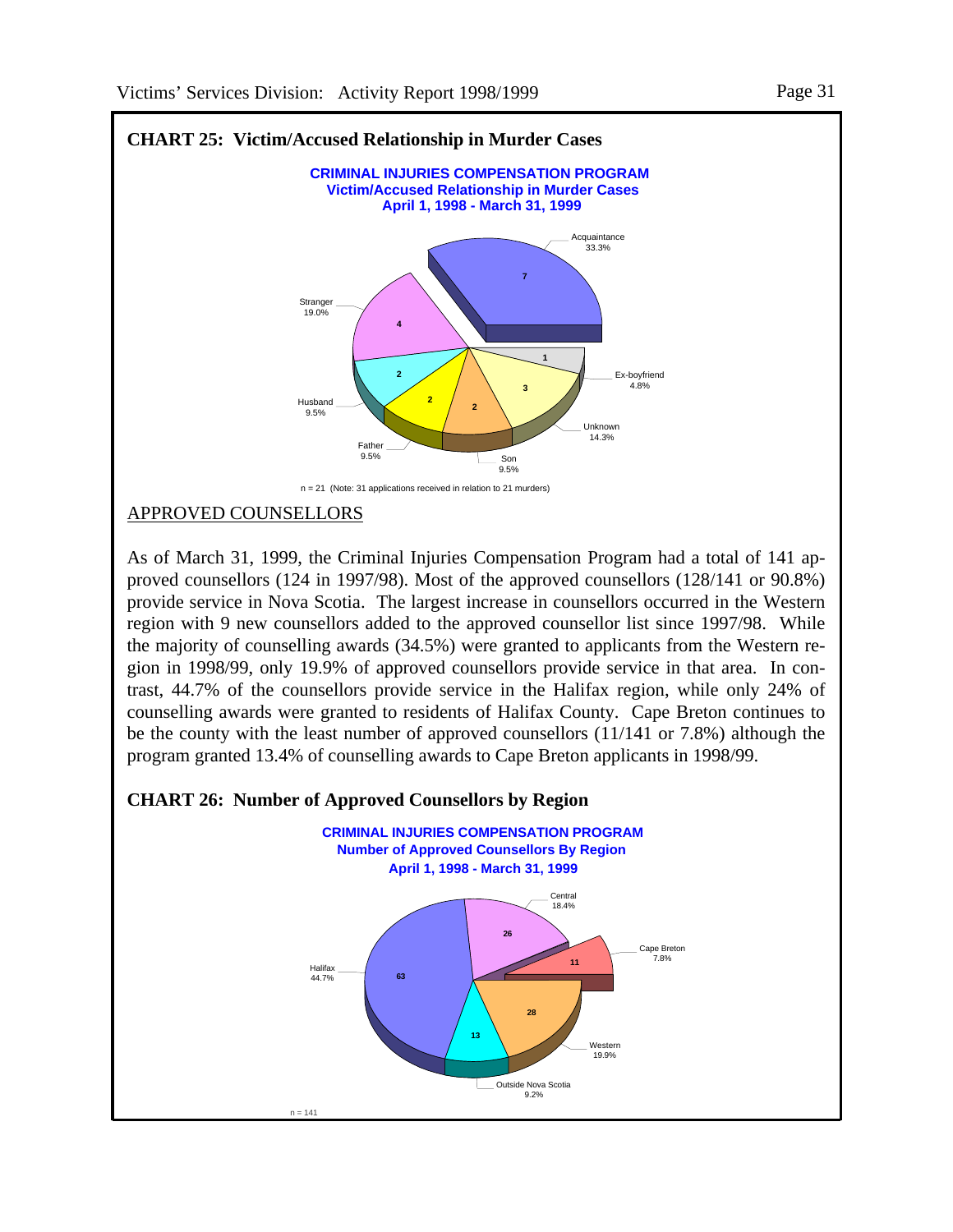#### Page 32

# DECISIONS

A total of 431 decisions were made by the Director of Victims' Services on CIC applications during the 1998/99 fiscal year. Of those decisions, 65.4% (282) were approvals for compensation which is consistent with 1997/98 figures (63.2% approved).



# **CHART 27: Applications By Type of Decision**

#### **DENIALS**

A change in administrative procedure to redefine the dismissal and denial categories resulted in a statistical increase in the number of denials versus dismissals but the percentage of denials/dismissals together has decreased in the past year. These two categories together represented 34.5% of decisions in 1998/99 - down from 36.8% in 1997/98.

# **CHART 28: Reasons for Application Denials**

| <b>Reason for Denial</b>                                 | # Applications Denied |
|----------------------------------------------------------|-----------------------|
| No proof of eligible offence                             | 79                    |
| Behavior of applicant                                    | 14                    |
| Application not received within one year of crime/injury | 14                    |
| Applicant did not cooperate with law enforcement agency  | 8                     |
| Other                                                    | 6                     |
| Ineligible secondary victim                              | 4                     |
| Referred to Workers' Compensation Board                  | 4                     |
| Eligible claim under minimum limit (\$50.00)             | 3                     |
| <b>TOTAL APPLICATIONS</b>                                | 132                   |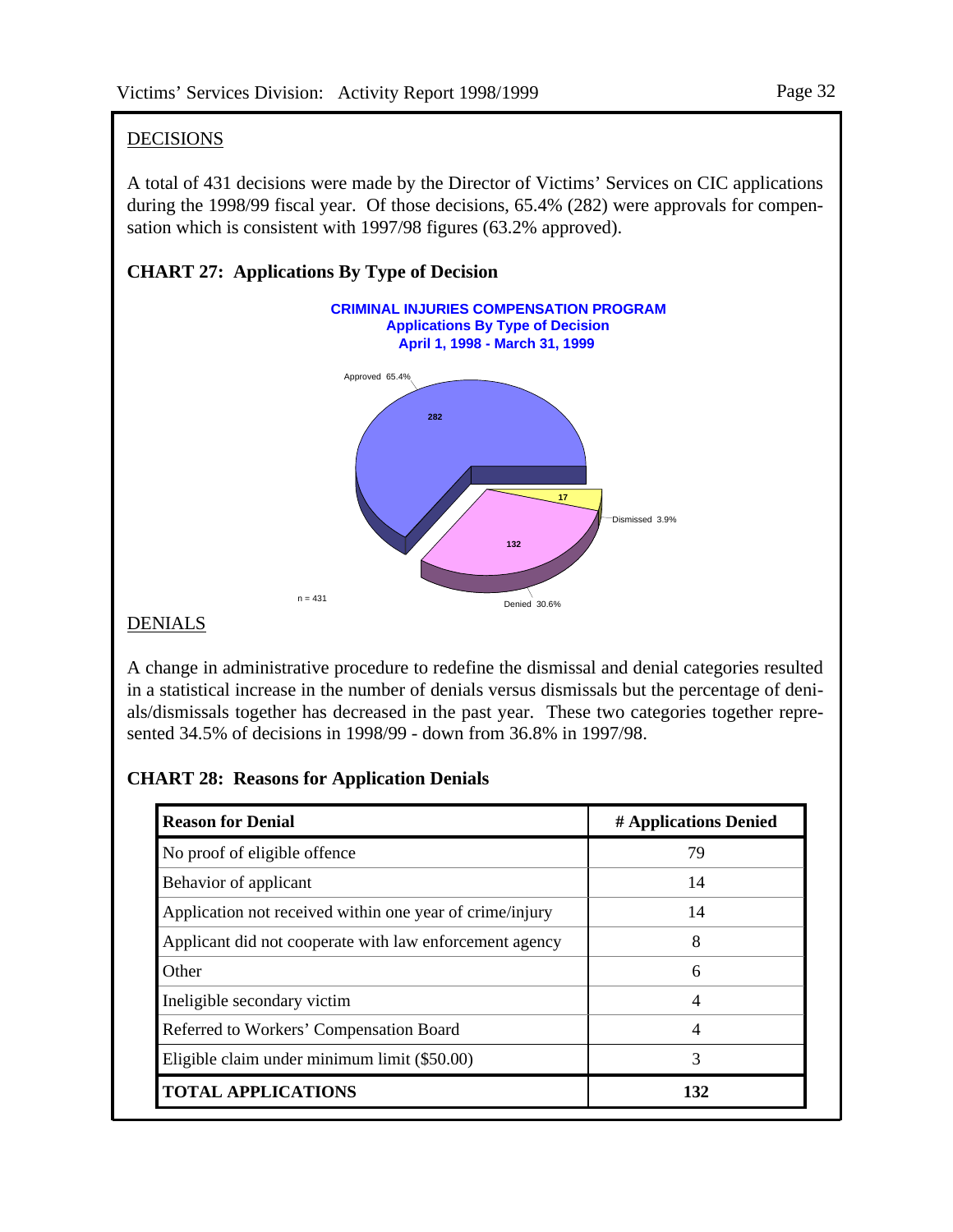A total of 132 applications were denied by the program in 1998/99. In the majority of denied applications (60%), there was insufficient evidence to conclude on the preponderance of evidence that the applicant was the victim of an eligible criminal offence, or that injuries resulted from an eligible criminal offence, or the crime/alleged crime committed was not covered by the program in accordance with the Schedule of Offences appended to the *Victims' Rights and Services Act*.

# NUMBER OF AWARDS

In 1998/99, 282 applications were approved by the Program. This figure is comparable to last fiscal year in which 287 applications were approved.

# **CHART 29: Approved Applications By Year**

#### **Approved Applications By Year CRIMINAL INJURIES COMPENSATION PROGRAM April 1, 1998 - March 31, 1999**



# AWARDS BY OFFENCE AND APPLICANT GENDER

Of awards granted in 1998/99, 49.4% were in relation to physical assault (*CC 266, 267, 268*). This represents an increase of 15.8% from 1996/97, and an increase of 4.9% from 1997/98. Of awards granted for physical assault in 1998/99, 65.5% were awarded to females.

Sexual offences (*CC 271, 272, 273, 151, 152, 153*) account for 37% of awards granted which is consistent with 1997/98 figures. Awards were granted to females in 79.8 % of awards made in relation to sexual offences. This represents an increase of 12.2% in awards granted to female victims of sexual offences since 1997/98.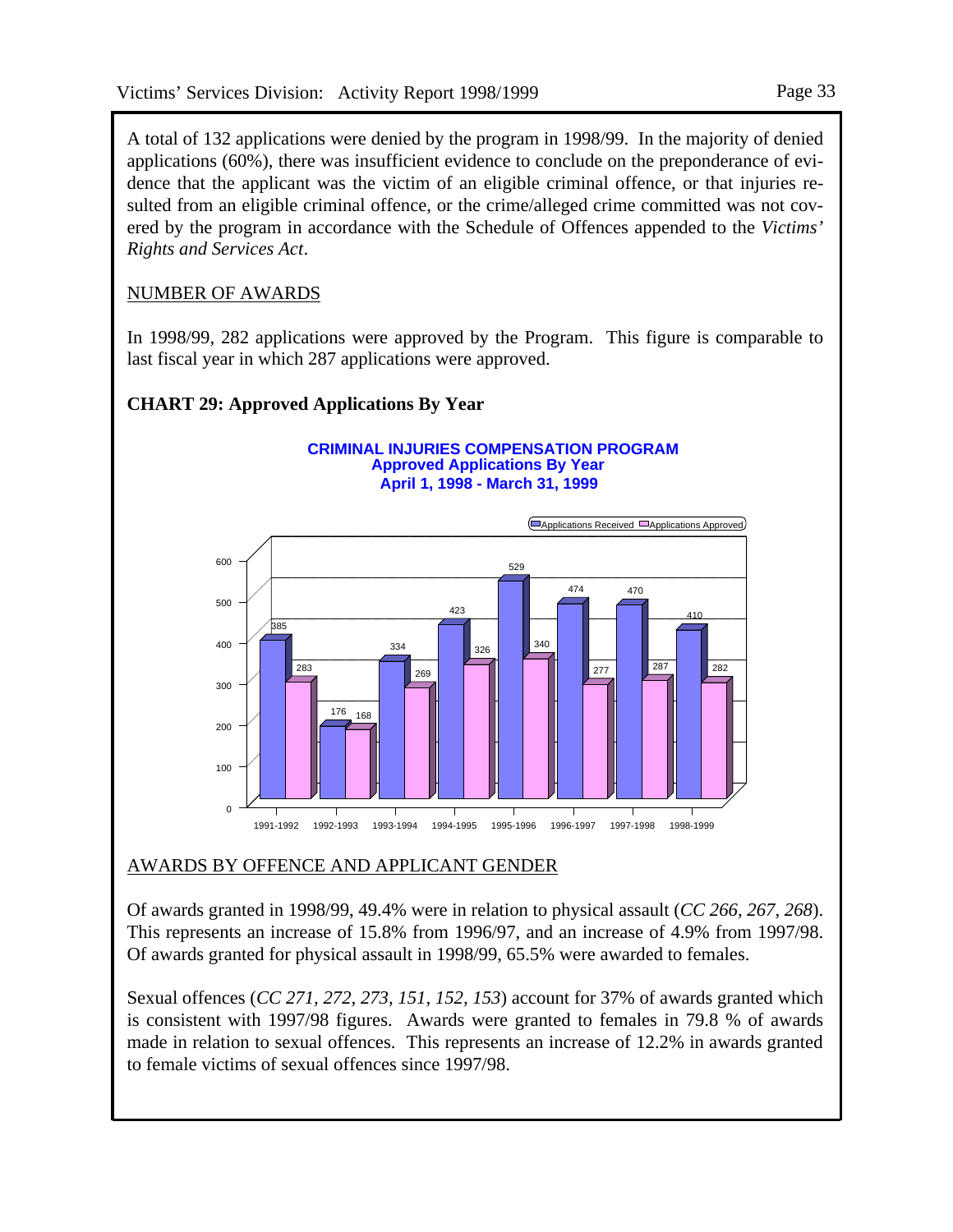Murder, manslaughter, and attempted murder represent 10% of awards granted. This percentage is down slightly from 1997/98 (12.8%) and 1996/97 figures (12.7%).

Female applicants received 72% of 1998/99 awards. Indeed, the Program consistently receives the majority of applications from females. Of the awards granted to female applicants in 1998/99, 44.8% of these applicants were victims of physical assault, and 40.9% were victims of a sexual offence. Male applicants represent 28% of total awards granted (1997/98 = 29.4%). Of awards given to male applicants, 60.7% were in relation to physical assault, while 26.6% of awards were granted for sexual offences.

| C.C.<br><b>Offence</b> | <b>Description of Offence</b>                               | <b>Female</b>  | <b>Male</b>    | <b>Total</b>   | <b>Percent</b> |
|------------------------|-------------------------------------------------------------|----------------|----------------|----------------|----------------|
| 271                    | <b>Sexual Assault</b>                                       | 75             | 16             | 91             | 32.3           |
| 266                    | Assault                                                     | 68             | 14             | 82             | 29.1           |
| 267                    | <b>Assault with Weapon or Causing</b><br><b>Bodily Harm</b> | 20             | 25             | 45             | 15.9           |
| 235                    | Murder                                                      | 18             | 6              | 24             | 8.5            |
| 268                    | <b>Aggravated Assault</b>                                   | $\overline{3}$ | 9              | 12             | 4.2            |
| 151                    | <b>Sexual Interference</b>                                  | $\overline{4}$ | 3              | $\overline{7}$ | 2.5            |
| 220                    | Causing Death by Criminal Negli-<br>gence                   | 3              | 1              | $\overline{4}$ | 1.4            |
| 239                    | <b>Attempted Murder</b>                                     | $\overline{2}$ | $\mathbf{1}$   | 3              | 1.0            |
| 272                    | Sexual Assault with a Weapon                                | $\overline{2}$ | $\overline{0}$ | $\overline{2}$ | 0.7            |
| 269                    | <b>Unlawfully Causing Bodily Harm</b>                       | $\mathbf{1}$   | $\mathbf{1}$   | $\overline{2}$ | 0.7            |
| 152                    | <b>Invitation to Sexual Touching</b>                        | $\mathbf{1}$   | $\mathbf{1}$   | $\overline{2}$ | 0.7            |
| 264                    | Criminal Harassment                                         | $\overline{2}$ | $\theta$       | $\overline{2}$ | 0.7            |
| 86                     | Dangerous Use of Firearms                                   | $\overline{2}$ | $\overline{0}$ | $\overline{2}$ | 0.7            |
| 273                    | <b>Aggravated Sexual Assault</b>                            | $\mathbf{1}$   | $\overline{0}$ | $\mathbf{1}$   | 0.4            |
| 153                    | <b>Sexual Exploitation</b>                                  | $\overline{0}$ | $\mathbf{1}$   | $\mathbf{1}$   | 0.4            |
| 236                    | Manslaughter                                                | $\overline{0}$ | 1              | $\mathbf{1}$   | 0.4            |
| 279                    | Kidnapping                                                  | $\mathbf{1}$   | $\overline{0}$ | 1              | 0.4            |
|                        | <b>Total</b>                                                | 203            | 79             | 282            | 100%           |

# **CHART 30: Approved Applications By Criminal Code and Gender**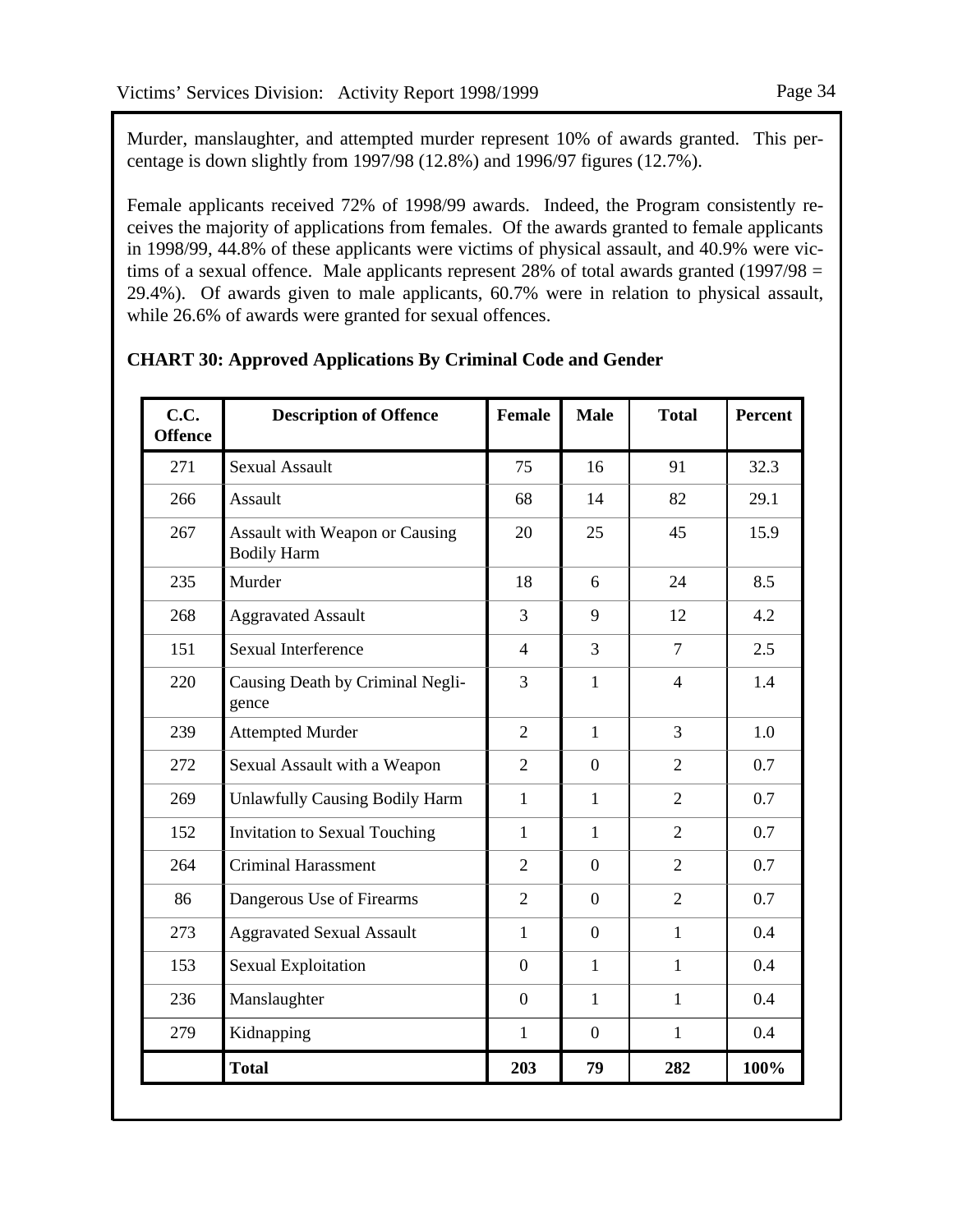### AWARD CATEGORIES AND AMOUNTS

The program granted 282 awards averaging \$1,357.42 each with a projected overall payout of \$382,791.62. These figures represent a significant decrease in projected payout from 1997/98 (\$707,576.74). This reduction may be attributed to the decline in awards granted for child maintenance and spousal maintenance. In 1998/99, only 5 awards were granted for child maintenance (projected payout of \$17,163.50) whereas in 1997/98, the program granted 15 child maintenance awards (projected payout of \$231,154.00). In addition, the program did not grant any awards for spousal maintenance in 1998/99; however, in 1997/98, 3 awards for spousal maintenance were granted.

Counselling was included in the award for 77% of approved applications. While the number of dental awards increased to 20 from 18 in 1997/98, the amount awarded this fiscal year (\$12,901.37) was significantly lower than that awarded in 1997/98 (\$26,167.64). A similar situation is found with medical/pharmaceutical awards. In 1998/99, 25 awards for a total award amount of \$3,408.48 were granted for this category. In 1997/98, only 15 awards were granted for medical costs but the award amount equaled \$7,358.01. Factors which may have influenced these inverted results may be a lesser degree of injury incurred by the victim and/ or financial coverage carried by the victim.

| <b>Award Category</b>                          | <b>Award Amount</b> | # Occurrences  |
|------------------------------------------------|---------------------|----------------|
| *Counselling (1)                               | \$217,000.00        | 217            |
| Funeral/Burial                                 | \$75,220.51         | 16             |
| *Counselling (2)                               | \$21,000.00         | 21             |
| <b>Child Maintenance</b>                       | \$17,163.50         | 5              |
| Travel (Medical, Dental, Counselling)          | \$14,131.97         | 38             |
| <b>Dental Fees</b>                             | \$12,901.37         | 20             |
| Damaged Clothing                               | \$5,966.01          | 48             |
| Lost Income                                    | \$5,760.01          | 20             |
| Other                                          | \$4,477.27          | 31             |
| <b>Moving Expenses</b>                         | \$4,000.00          | $\overline{2}$ |
| Medical/Pharmaceutical                         | \$3,408.48          | 25             |
| Child Care (Medical, Dental, Counsel-<br>ling) | \$1,762.50          | 14             |
| <b>Total</b>                                   | \$382,791.62        | 457            |

#### **CHART 31: Approved Awards by Category**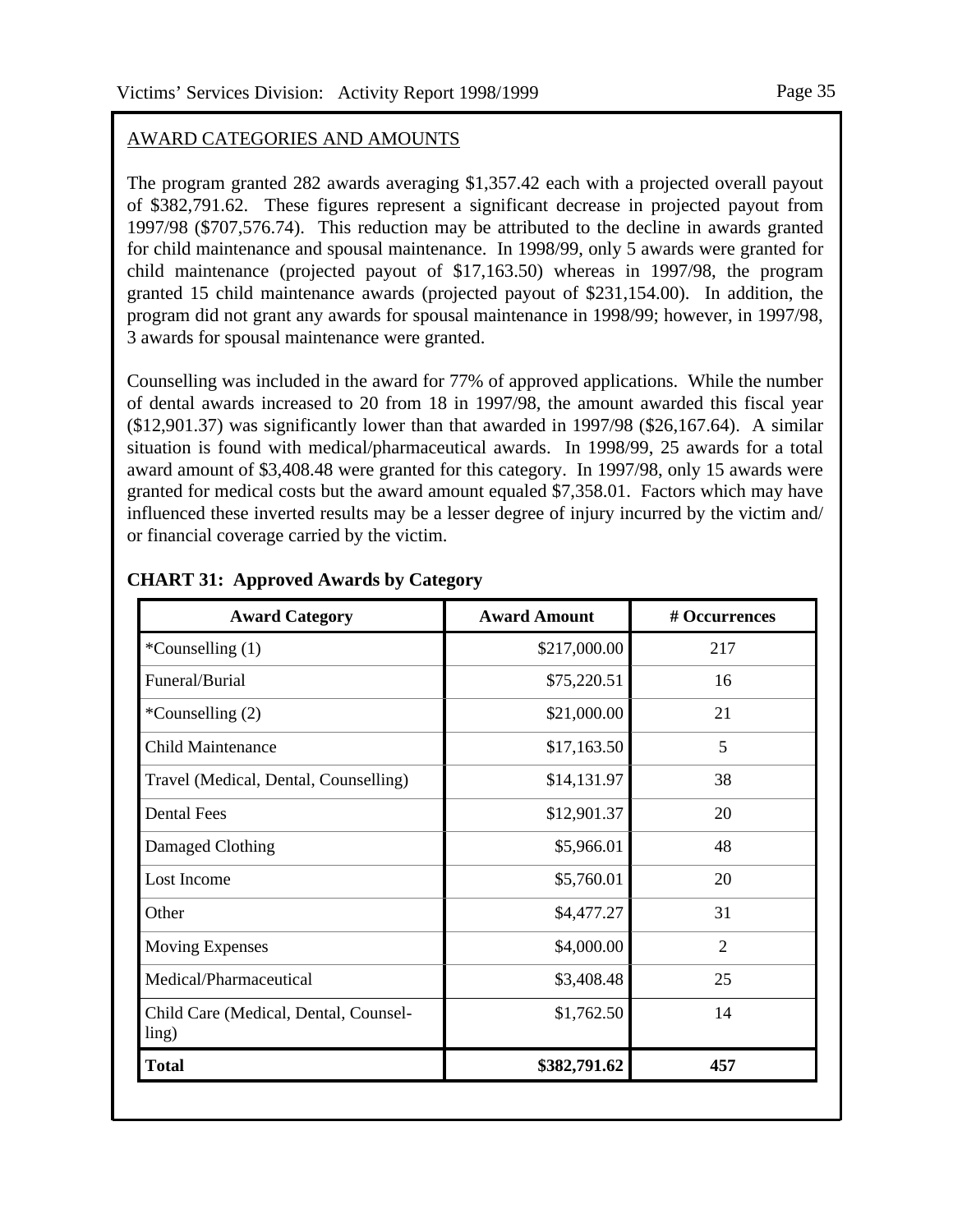There was a notable decrease in the amount awarded for lost income in 1998/99 (\$5,760.01- 1998/99; \$44,752.69 - 1997/98). This decrease may be attributed to a number of factors: a substantial award was granted to one applicant in 1997/98 (paid out in 1998/99); other income coverage carried by the victim which is deducted from compensation which could be payable (e.g. wage loss insurance, employment insurance benefits, social assistance); a lesser degree of injury incurred by the victim resulting in a shorter period of incapacity.

# AWARD EXPENDITURES

The total award expenditures for 1998/99 was \$490,093.00. This amount represents a 0.7% increase in spending in comparison with 1997/98 (\$486,926.00).

Overall, the program has been experiencing a slight decline in expenditures in counselling, \*support services, and \*periodic payments since 1995/96. This reduction in expenditures may be expected since the number of applications received per year since 1995/96 has also experienced a decline.

\*Support Services - including medical/pharmaceutical, dental, funeral/burial, travel, moving, damaged clothing, child care, other.

\*Periodic Payments – ongoing monthly payments for child maintenance, spousal maintenance, lost income, and medical expenses.

# **CHART 32: Award Expenditures**

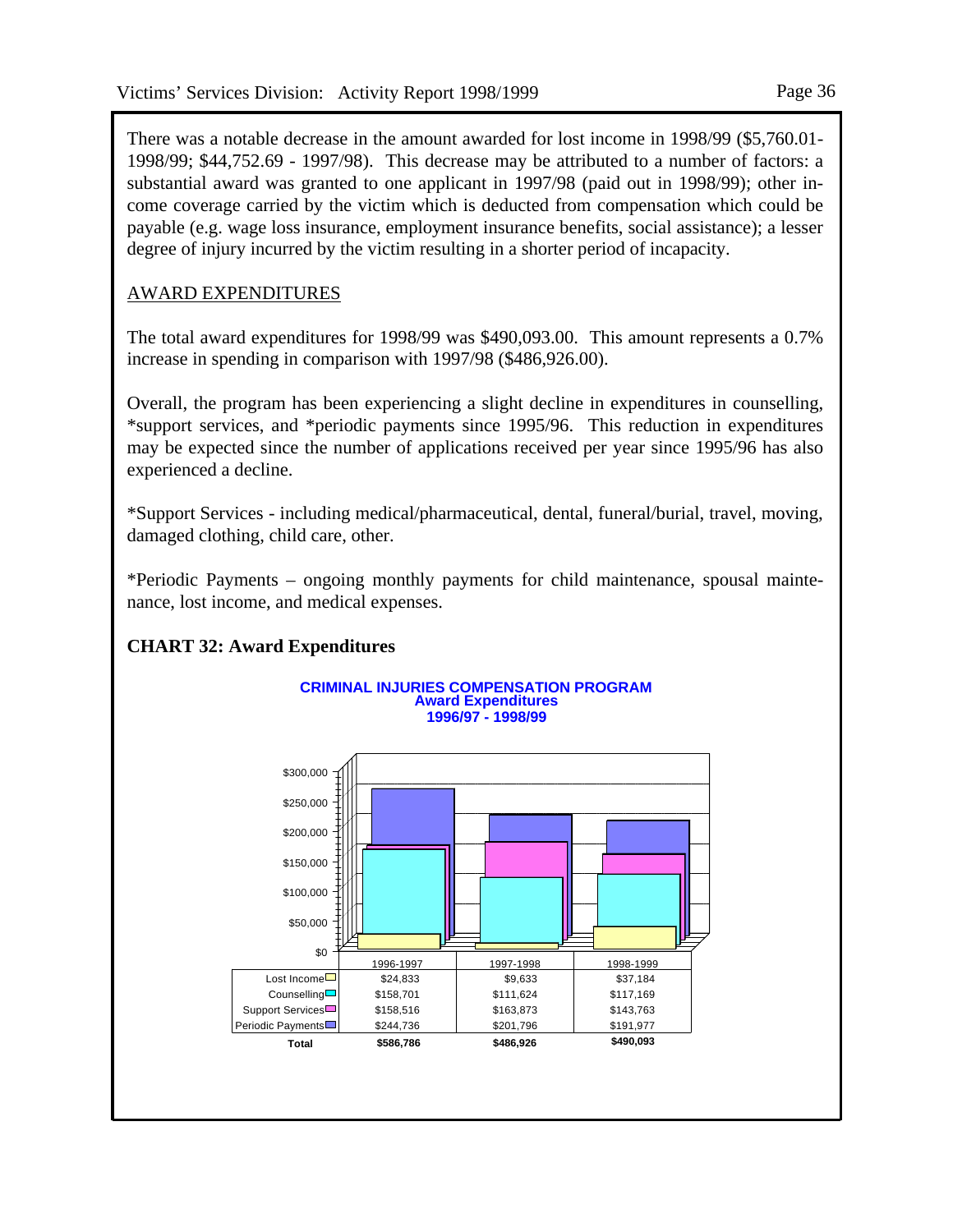#### CRIMINAL INJURIES COMPENSATION PROGRAM DECISIONS

The following are a sample of Criminal Injuries Compensation Program decisions in 1998/99:

#### **Physical Assault File # 97/11-324**

The applicant was physically assaulted by his cousin and received injuries in the facial area, with particular damage to his teeth and one of his eyes. The offender was convicted on the charge of assault causing bodily harm, *Criminal Code Section 267*. The applicant did not have any other financial coverage for costs resulting from his injuries.

The following compensation award was approved by the Director of Victims' Services:

| <b>Dental Fees</b>                                      | \$1,620.00  |
|---------------------------------------------------------|-------------|
| Counselling                                             | \$1,000.00  |
| Travel to attend approved dental & medical appointments | \$626.98    |
| Damaged Glasses                                         | \$245.00    |
| Damaged Clothing                                        | \$95.00     |
| <b>Prescription Costs</b>                               | 85.00       |
| <b>Ambulance Fees</b>                                   | 60.00<br>S. |
| <b>TOTAL</b>                                            | \$3,7321.98 |

#### **Sexual Assault File # 98/04-001**

The applicant reported that she had been sexually abused by her brother over a number of years. At the time the application was submitted to the program, the accused was awaiting trial on a charge of sexual assault, *Criminal Code Section 271(1)(a).* Information was obtained from the police and the Director of Victims' Services determined on the preponderance of evidence that the applicant was a victim of sexual assault, and approved the application for compensation.

The following compensation award was granted:

| Counselling                         | \$1,000.00 |
|-------------------------------------|------------|
| <b>Travel to attend Counselling</b> | \$324.00   |
| <b>TOTAL</b>                        | \$1,324.00 |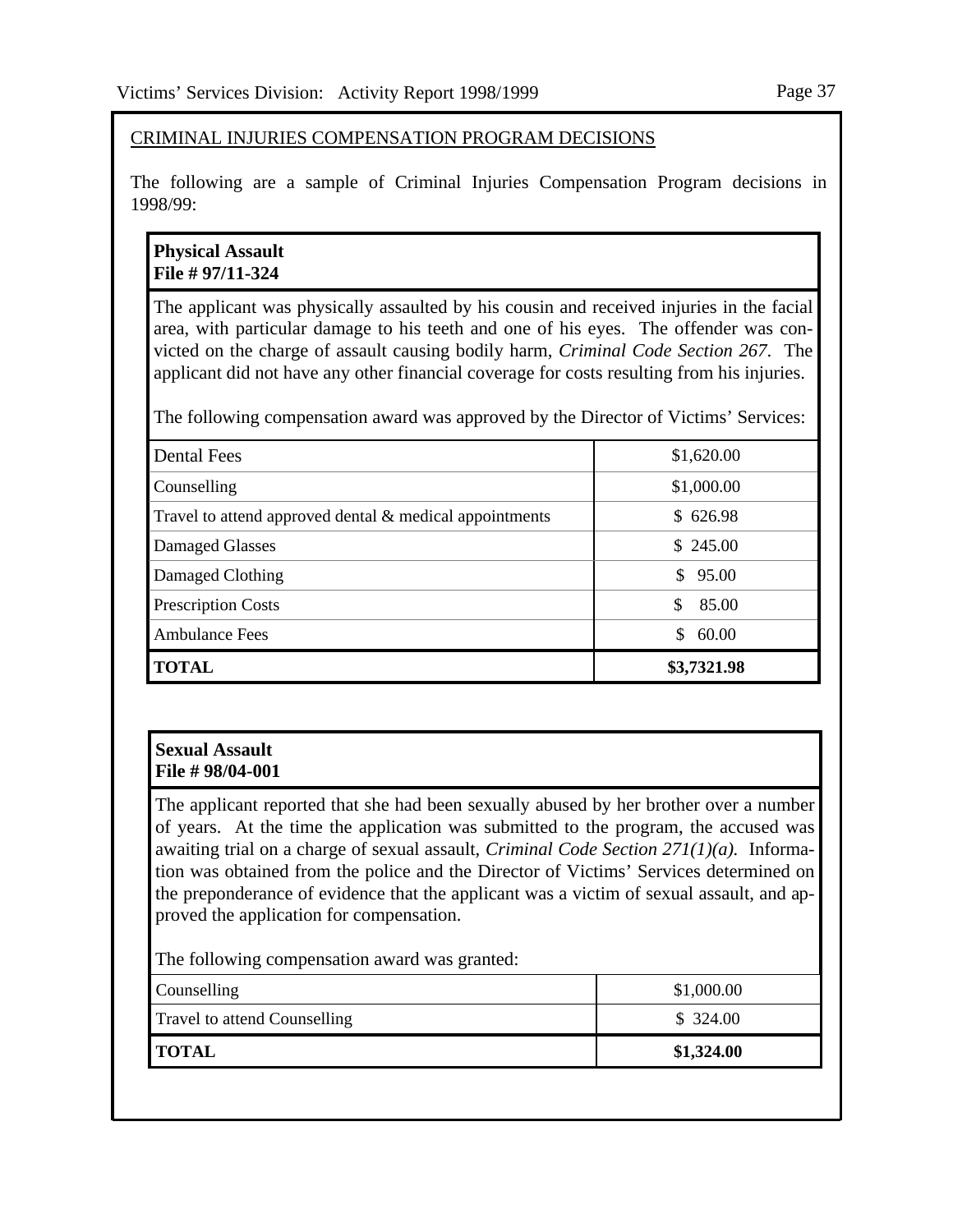#### **Murder File # 98/10-235**

The applicant in this case was an 18 year old who was attending university at the time her parents were murdered. The accused was charged with first degree murder, *Criminal Code Section 235*, and the case was pending a preliminary hearing at the time the application was submitted.

Child maintenance payments are payable through the program at a maximum of \$196.00 per month until age 18. This payment can be extended to age 21 if the applicant is in full time attendance at an approved educational institution. In this case, the applicant was in full time university for two months following the death of her parents.

The maximum payable for funeral expenses through the program is \$6,000.00 (not including HST). A portion of the funeral costs were covered by the deceased's insurance plan.

The following award for compensation was approved by the Director of Victims' Services:

| <b>'TOTAL</b>               | \$6,491.88 |
|-----------------------------|------------|
| <b>Child Maintenance</b>    | \$392.00   |
| <b>Counselling Fees</b>     | \$1,000.00 |
| <b>Funeral/Burial Costs</b> | \$5,099.88 |

#### **Insufficient Evidence of an Eligible Criminal Offence/Insufficient Evidence of Injuries Resulting from an Eligible Criminal Offence File #98/09-209**

The applicant applied for compensation for costs resulting from an alleged physical assault by an acquaintance of the applicant. A report was made to police, but no charges were laid by police. There were no witnesses to the incident. The applicant, however, initiated his own private prosecution and a charge of common assault, *Criminal Code Section 266(b)* was laid against the accused. When the matter went to trial, the applicant offered no evidence to the court and the accused agreed to a peace bond order for no contact with the applicant for a period of a year.

The Director of Victims' Services reviewed the police report, court outcome, and medical documentation on file and determined that, on the preponderance of evidence, there was insufficient evidence of an eligible criminal offence or injuries resulting from an eligible criminal offence. The applicant appealed this decision to the Utility and Review Board, and the decision of the Director was upheld by the Board.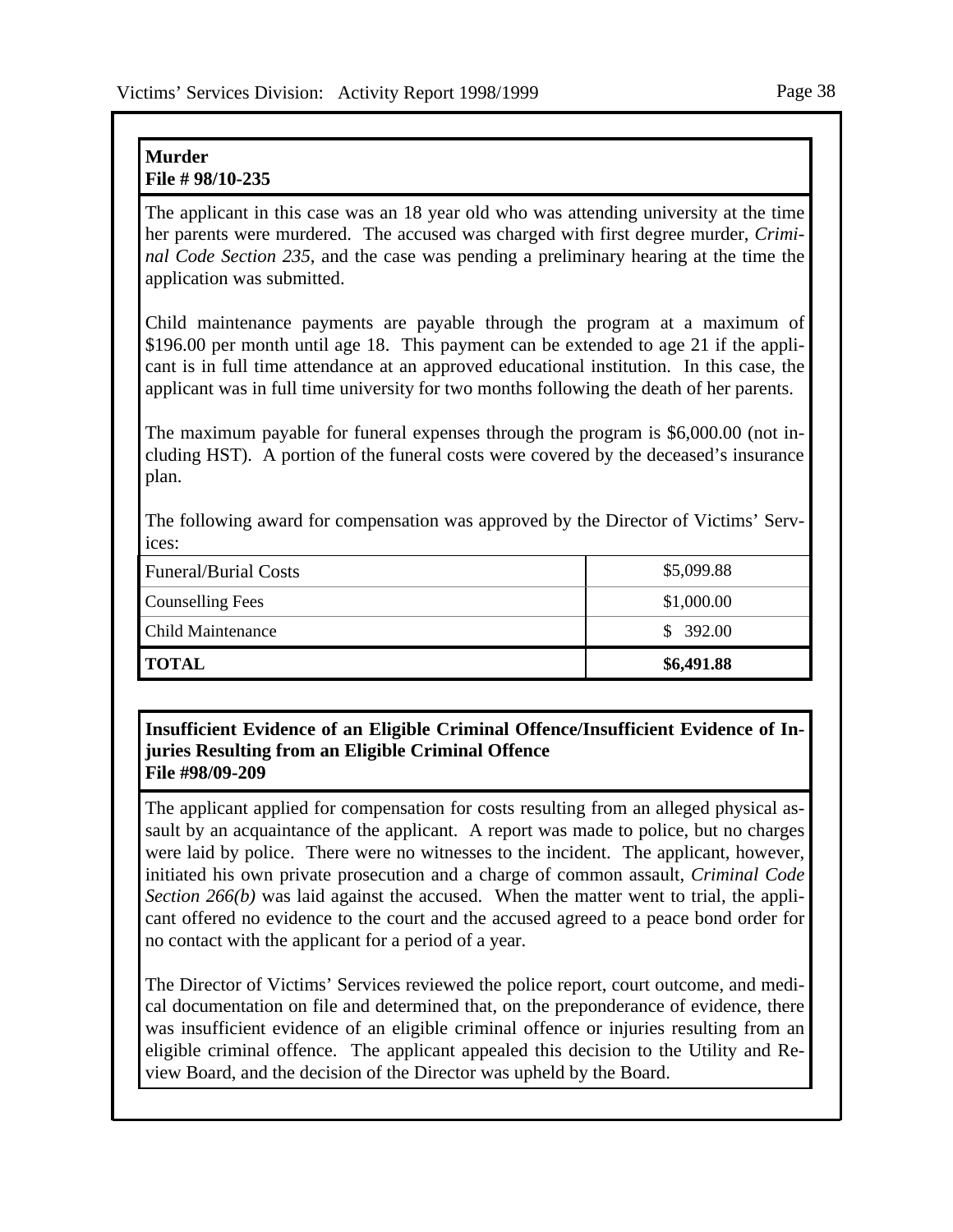#### **Contributory Behavior File # 98/02-406**

The applicant applied for compensation for costs resulting from a physical assault. He suffered facial injuries and incurred dental costs as a result of the assault. The accused was charged with assault causing bodily harm, *Criminal Code Section 267*.

The evidence received from police, the applicant, and witnesses to the incident indicated that the applicant was involved in a consensual fight.

The *Victims' Rights and Services Act* provides that compensation is payable where an applicant is injured by an act or omission of a person in the commission of an offence, which is set out in the Schedule to the *Act*. In determining whether to award compensation, the Director is required to consider all circumstances relevant to the making of an award, including any behavior of the person injured which directly or indirectly contributed to that person's injury.

The Director of Victims' Services determined that the behavior of the applicant directly contributed to the applicant's injuries, and the application for compensation was denied.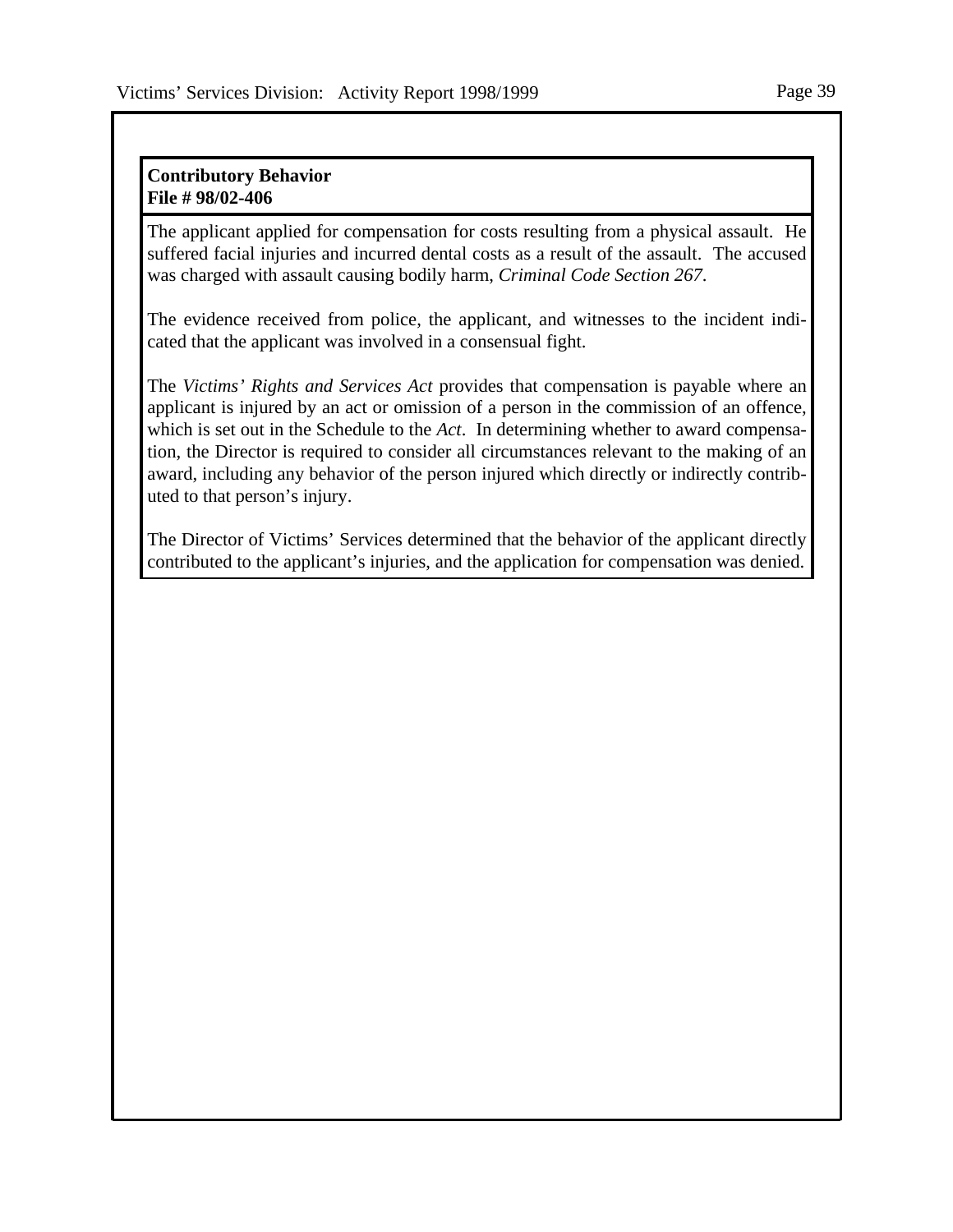# **Victims' Services Division Special Initiatives 1998/99**

# **FRAMEWORK FOR ACTION AGAINST FAMILY VIOLENCE – Victim Support Projects**

Framework for Action Against Family Violence was initially implemented in September, 1995 as a Department-wide initiative under the direction of the Policy, Planning and Research Division. The mandate of the Framework was to improve the response of the justice system to incidents involving spousal/intimate partner violence. A pro-arrest, proprosecution policy was adopted, and specific procedures were developed by Police, Crown Attorneys, Court, Corrections, and Victims' Services.

To support the Framework for Action Against Family Violence, eight Victim Support Service Projects were funded for an eighteen month period by the Department of Justice from the Victims Assistance Fund, beginning in April, 1996. The projects were co-managed by the Departments of Justice and Community Services. An independent review, completed by Gardner Pinfold Consulting Ltd. in December, 1997, was conducted to assess the relevance, success, and cost-effectiveness of the projects, and to determine the extent to which the funding program met its objectives.

# **Objective of the Projects**

The objective of the Victim Support Service Project funding was to provide enhanced services to victims of family violence to support their participation in the justice process. Assistance to victims to support the pro-arrest, pro-prosecution policy was intended to reflect interagency coordination and to address gaps in service at the local level. The following is a list of projects and annual funding amounts:

Sponsor Funding Amount

| Bridgewater Police Department (Lunenburg/Queens Counties), Bridgewater | \$35,000.00 |
|------------------------------------------------------------------------|-------------|
| Bryony House (Halifax Transition House Association), Halifax           | \$70,000.00 |
| Cape Breton Inter-Agency on Family Violence, Sydney                    | \$70,000.00 |
| Chrysalis House Association, Kentville                                 | \$52,500.00 |
| <b>Cumberland County Transition House Association, Amherst</b>         |             |
| RCMP 'H' Division, Colchester/East Hants Project, Truro                | \$35,000.00 |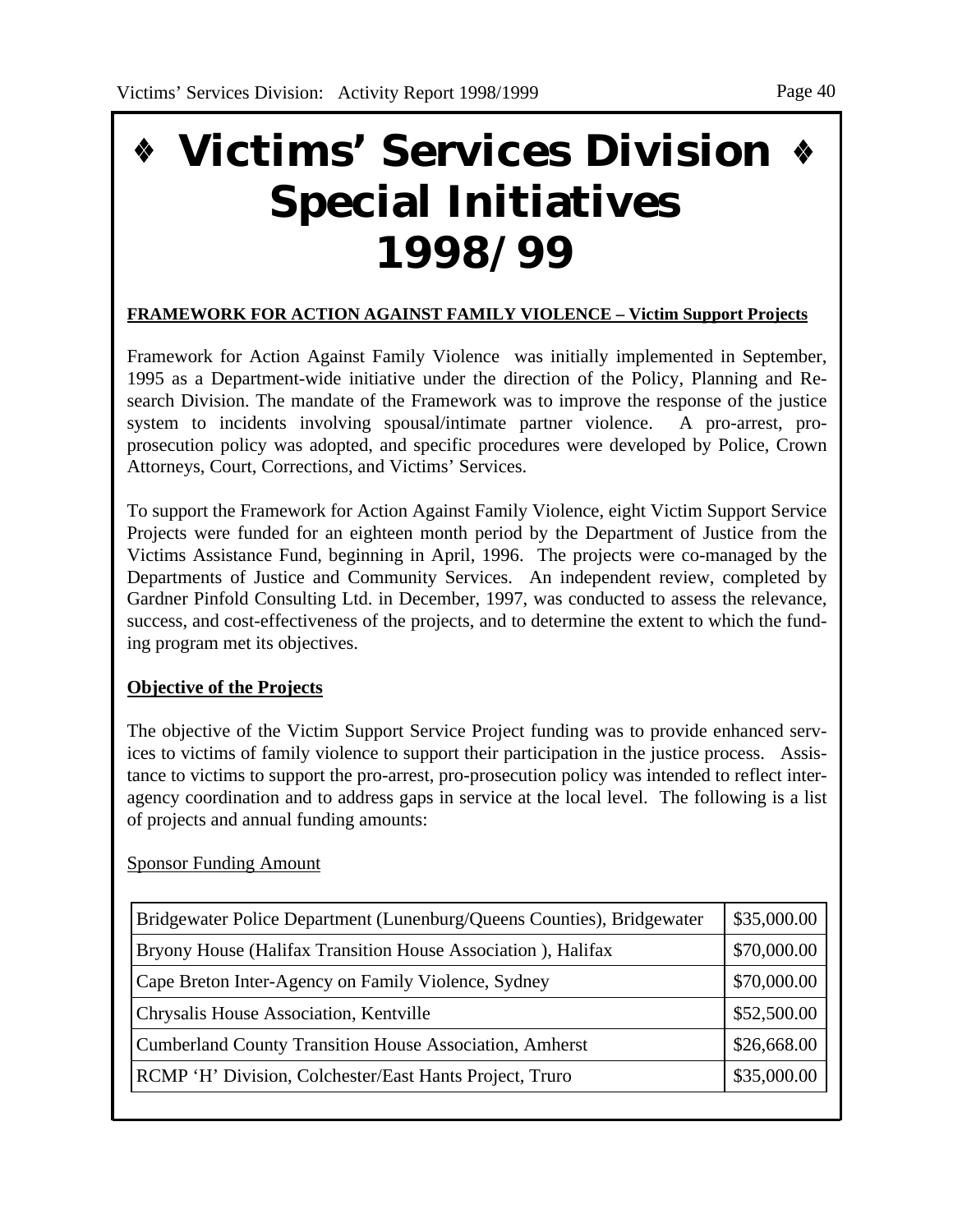| RCMP 'H' Division, Yarmouth/Shelburne/Barrington Project, Barrington | \$35,000.00 |
|----------------------------------------------------------------------|-------------|
| Tearmann Society for Battered Women, New Glasgow                     | \$52,500.00 |

#### **Review Mandate**

Funding for the Victim Support Service was extended for the fiscal year 1998/99, with the provision that a review be completed to determine the continued relevance of the service. It was agreed the projects would be co-managed and co-funded by the two departments. Victims' Services assumed responsibility for the projects within the Department of Justice in April, 1998.

*Project Guidelines* were developed, based on the recommendations contained in the Gardner Pinfold report. Funding to the projects for 1998/99 was approved based on proposals submitted according to the *Project Guidelines*.

For the purpose of the 1998/99 review continued relevance of the projects was defined as proactive response, meeting client need during the early intervention stage of the criminal justice process, coordinated follow up with other community agencies, and non-duplication of service with existing programs. These aspects, in conjunction with an assessment of the cost effectiveness of the service, formed the basis of an appraisal of the service to victims provided by the projects through the Framework for Action Against Family Violence.

Projects were involved in the design of the review and provided the majority of the data from their case files. The review was completed in March, 1999.

#### **Results of the Review**

The study concluded that although, in general, the projects provided a proactive response as defined in the Gardner Pinfold report there were some notable deviations where lengthy response times were reported. The definition of proactive required projects to develop referral mechanisms with police, and this occurred in five of the eight projects. In many projects this required having project coordinators search police files for referrals. While this process provided the advantage of identifying clients who might not have been served otherwise, it may be viewed as counterproductive as this relieves police agencies of the responsibility of actively referring victims of spousal/intimate partner violence to a victims' services program as required by policy under the Framework for Action Against Family Violence.

It was evident from the study that the overall service was primarily a telephone service related to client needs for information and emotional support. To a lesser extent, the projects also provided safety planning and case advocacy. Overall, projects reported providing follow up services more frequently than early intervention services, with services being coordinated with other agencies in just over half of the cases. There was little indication from the data received of immediate response/crisis intervention having been provided.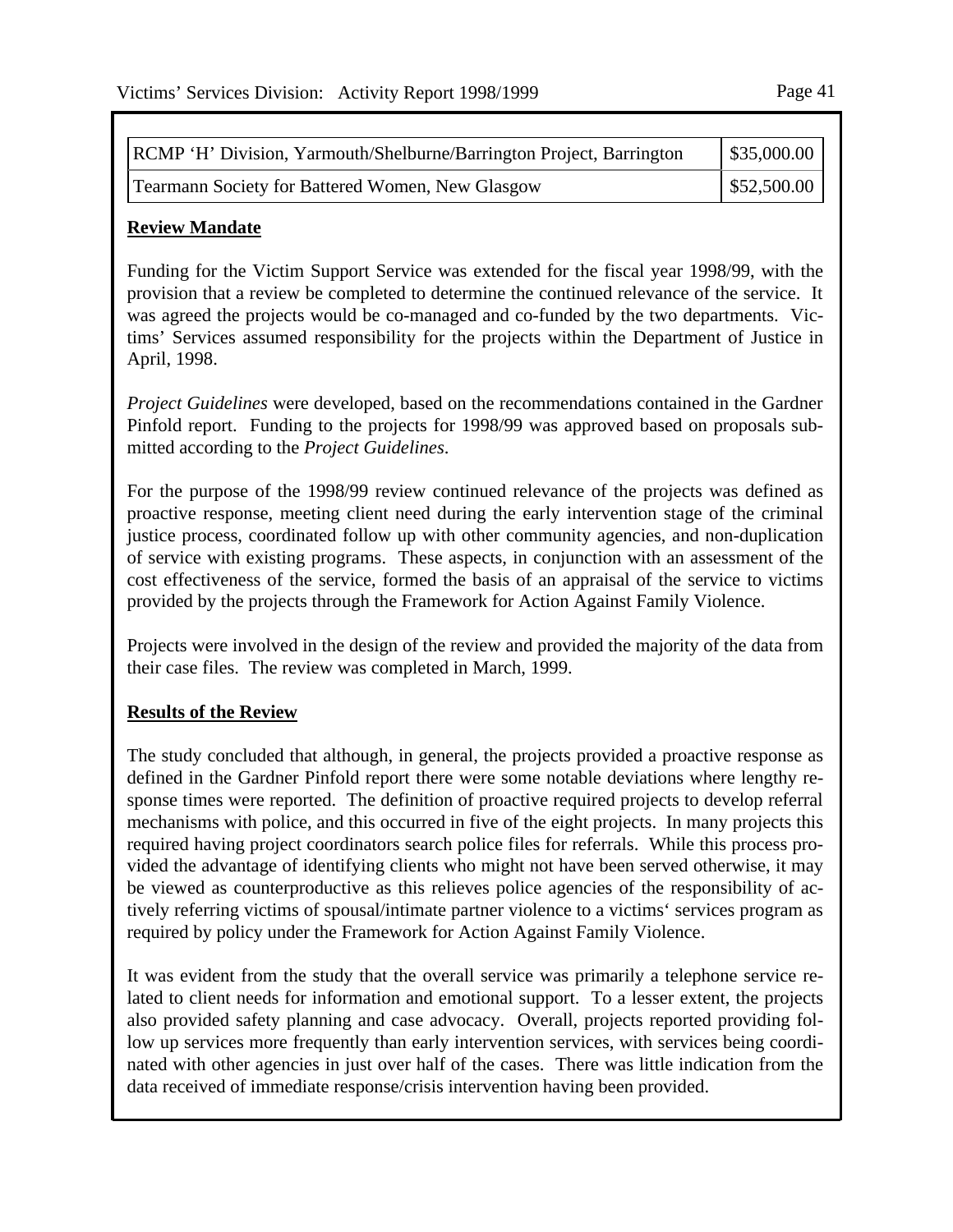Funding to the initiative supported cases both within, and outside of the Framework for Action. Nearly one quarter of the cases served under this initiative fell outside of the funding mandate. In only 64% of the sample was the case reported to involve intimate partners or another family relationship.

The average cost of the service per case was \$235.83. The projects spent 4.2 hours per case, with 3.1 of these hours on average being devoted to client contact. Projects reported that on average 53.1% of time was spent on service delivery, 35.6% on administration, and 11.3% on travel. It was concluded that a significant portion of the funding was being diverted from client service to support the management and administration of a separate project structure.

There was a lack of clarity on how the work is defined as distinct from services provided by Transition House Outreach programs, RCMP Victim Assistance programs, and Provincial Victims' Services. An examination of the core services provided by these agencies revealed the projects provided a similar rather than enhanced service, a finding made evident by the data in the study. With the exception of case advocacy, which was a reported need in 30% of sample cases, the services provided by the projects were within the mandate of existing agencies. Eighteen percent of community agencies indicated services of the projects were a duplication of services already existing. Client confusion in distinguishing the services was also noted by service providers.

This study concluded that while the projects are primarily offering a service to victims of spousal/intimate partner violence, when relevance was defined as proactive response, meeting client need during the early intervention stage of the criminal justice process, coordinated follow up, and non-duplication of service, the relevance of the service as currently structured, is in question. Though response was generally proactive, there was often an extended period between referral and client contact, the service was most often provided as a followup rather than an early intervention service, and not all cases indicated police involvement, or reportedly involved intimate partners or any family relationship. Finally, as the services provided were primarily services offered by existing agencies, duplication in service was evident.

# **Next Steps**

Based on the results of the review, a consultative process with the projects will be initiated by the Departments of Justice (Victims' Services Division) and Community Services to identify a service model for enhanced victim support which reflects the critical success factors and builds on the experience of the projects. Efforts will be made to ensure victim access to service province-wide; to eliminate duplication of service with existing agencies; and to optimize resources for service delivery as opposed to administration.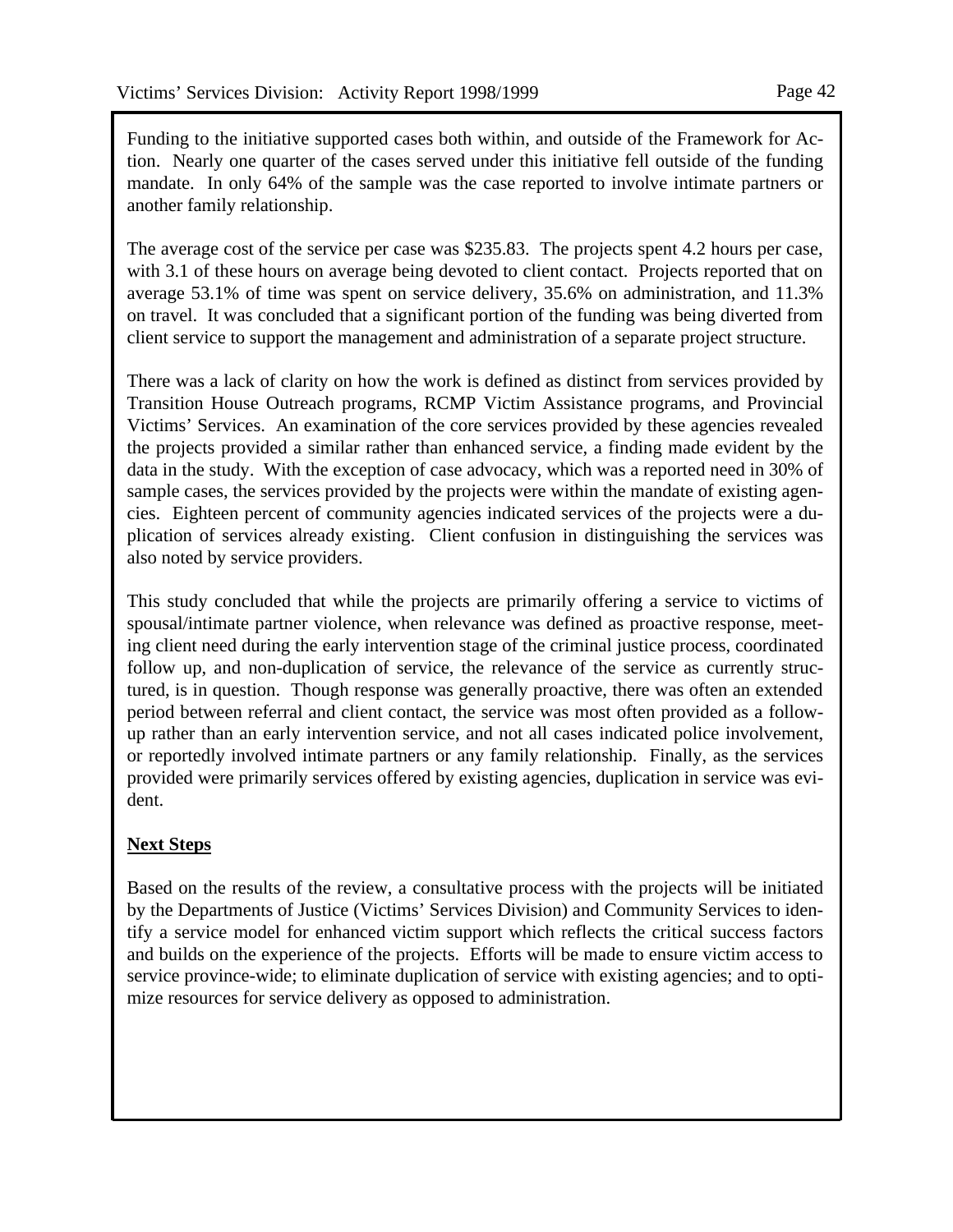# **VICTIMS 1st EMERGENCY CELLULAR TELEPHONE PILOT PROGRAM**

Victims 1<sup>st</sup> Emergency Cellular Telephone Pilot Program was launched in the Halifax Regional Municipality in June, 1998 through partnership of Bryony (Transition) House, MT&T Mobility, and the Victims' Services Division of the Department of Justice.

The program was designed to offer added protection to high risk victims of stalking and domestic/intimate partner violence by supplying them with free cellular telephones to facilitate access to 911 emergency services during times of extreme risk.

Twenty five cellular telephones were made available during the pilot phase, with 22 distributed to Bryony House for use by female victims, and three to the Dartmouth Regional Victims' Services Office for use by male victims.

The program was piloted in the Halifax Regional Municipality with the support of the Halifax Regional Police Service and the RCMP. MT&T operators, 911 call takers, and police dispatchers in the Halifax Regional Municipality received briefings on the program.

Numerous consultations were held with the 911 call takers within the pilot area, and with the Manager of the 911 Program regarding the "flagging system" whereby clients would be identified by 911 call takers as "DVV" (domestic violence victims). This designation was intended to alert police agencies and initiate a system for police to retrieve Subject Information.

It was stressed that clients under this program would receive the same protection as any other member of the public would receive when making a cellular call to 911. Under this program however, police would be alerted in advance of potential high risk situations and have been provided with a completed "Subject Information" form. Prior to the implementation of the pilot it was determined that, due to the technical aspects of the 911 service, and the possibility of clients traveling outside of the pilot area, it would be necessary to provide the Subject Information form to all police agencies within the province. This was arranged in consultation with the Police and Public Safety Division, Department of Justice.

A decision regarding expansion of the program on a province-wide basis was to be made following a review of the pilot phase.

#### **Program Overview**

While the primary client referral sources were expected to be the police and transition houses, referrals were also expected from other social agencies within the Halifax Regional Municipality. It was expected the program would be accessed when staff of distributing agencies assess that all other methods of protection are inadequate and there is an extremely high risk that the victim may be physically harmed.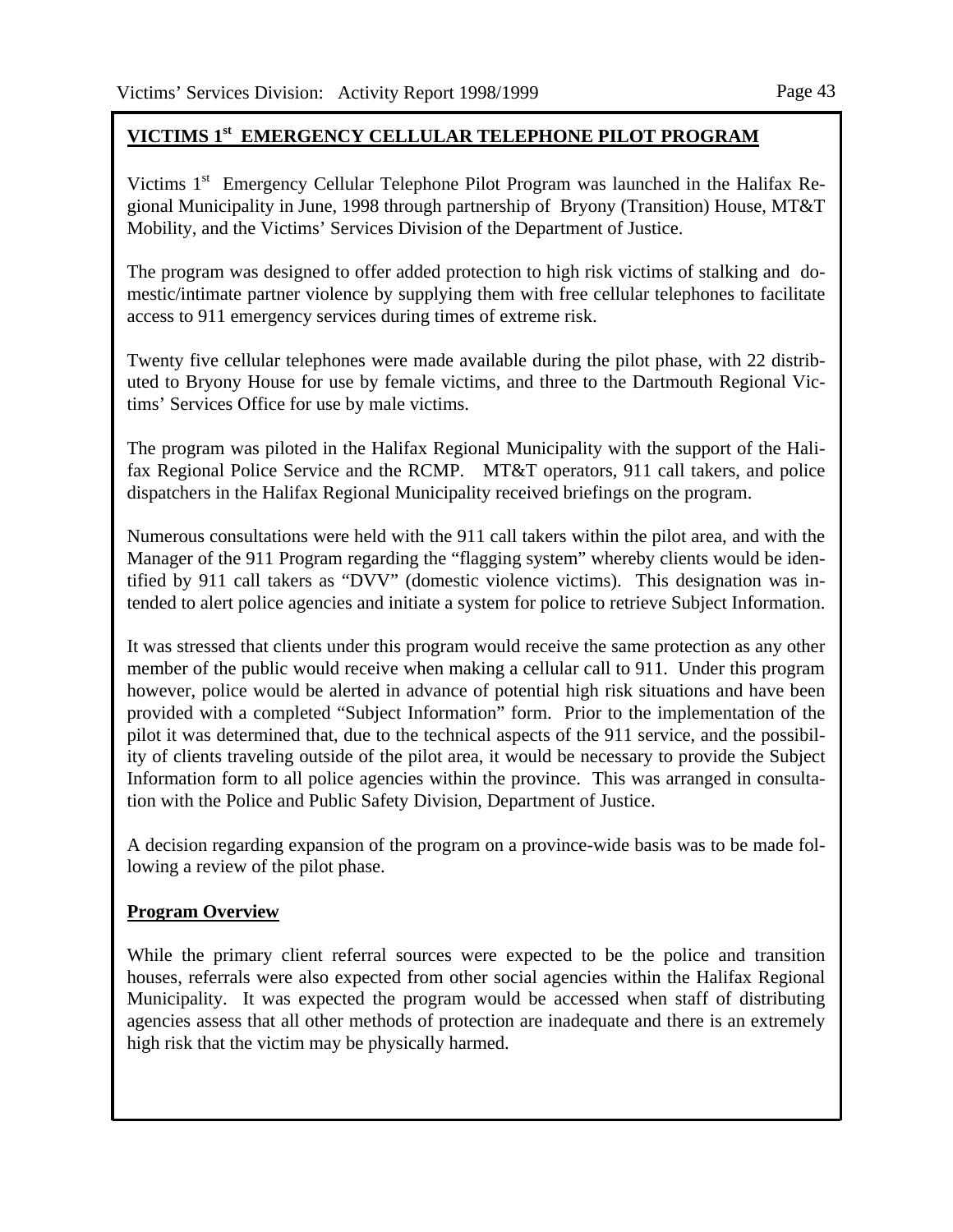Clients were admitted into the program based on an established eligibility criteria, and the cellular telephones were issued for a two month period. Initial placements were extended based on the circumstances of the situation and telephone availability. A list of criteria for program termination was developed and explained carefully to clients during the application process.

Partnership roles were defined to support the program design. MT&T Mobility supplied the cellular telephones and cellular telephone service at no cost to victims, Bryony House, or the Victims' Services Division. Bryony House (female victims) and the Dartmouth Regional Victims' Services office (male victims) assessed client eligibility, assisted with and approved applications, distributed and retrieved the cellular telephones, and forwarded applications and updated information to Victims' Services. Victims' Services acted as the contact for MT&T Mobility, received client application forms, transferred client information to police agencies, received follow-up calls from clients on a bi-monthly basis, and compiled statistics on the program for evaluation purposes.

# **Cellular Telephone Distribution**

During the period September 15 - March 31, 1999, cellular telephone distribution was as follows:

| Total number of clients in the program<br>(initial two month placement) | 26 |
|-------------------------------------------------------------------------|----|
| Number of extensions                                                    |    |
| Number of terminations                                                  |    |
| Number of current clients                                               |    |

At the conclusion of the review period all cellular telephones had been distributed by Bryony House. No cellular telephones had been distributed to male clients by Dartmouth Regional Victims' Services office. It was reported that the current number of cellular telephones is sufficient to meet the demand. Further, it was indicated Bryony House would not have the resources to handle additional clients at this time.

There have been no calls made to 911 by clients using cellular telephones under this program to date.

# **Program Review**

A program review involving questionnaires distributed to clients, program partners, and police and 911 personnel, will be completed in the summer of 1999 to assess the feasibility of expanding the service on a province-wide basis.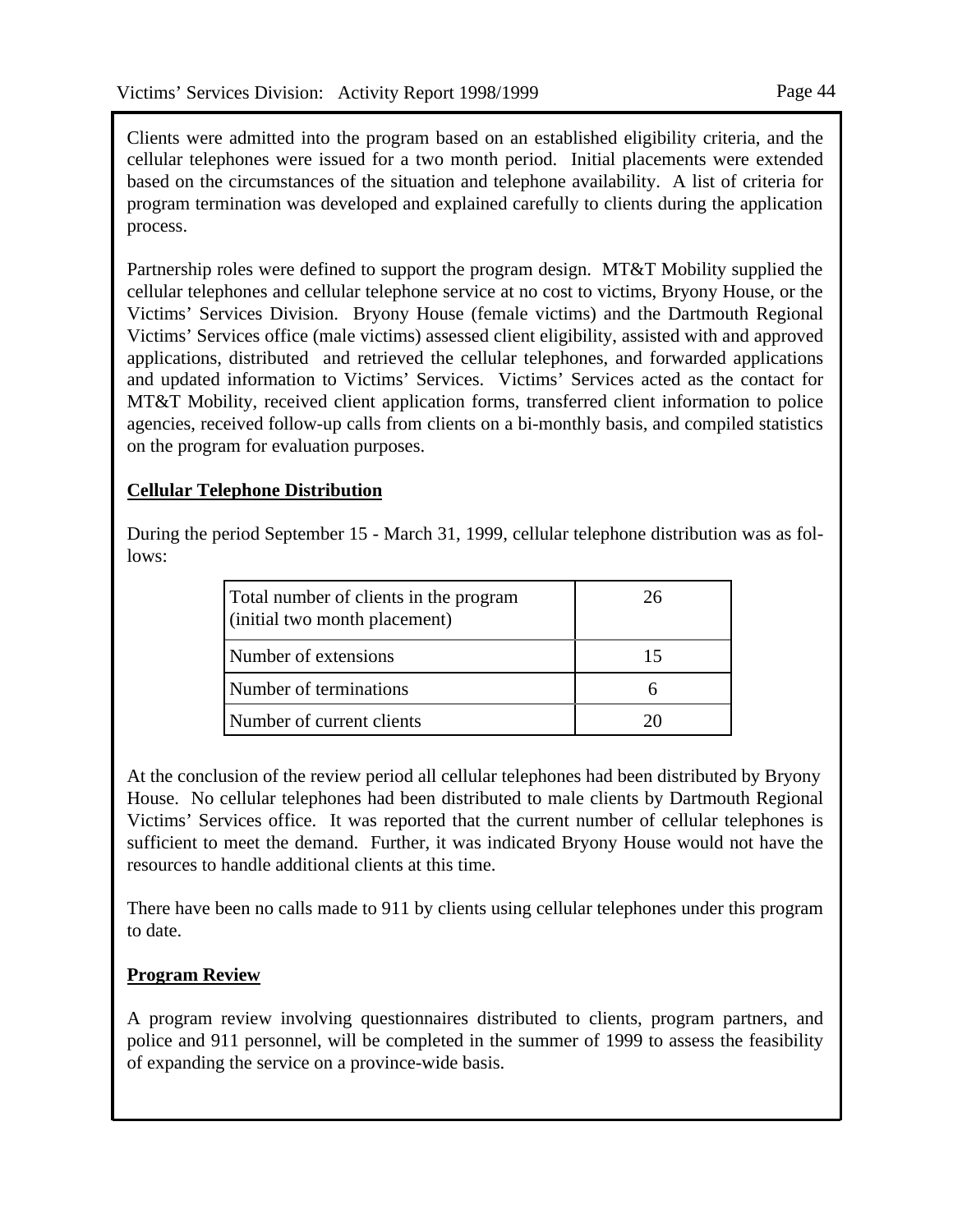#### **PRISO (Production of Records in Sexual Offences) PILOT PROGRAM**

In June 1998 the Victims' Services Division implemented a pilot program for the provision of legal representation for sexual assault complainants in relation to applications for production of their medical, therapeutic and counseling records in sexual offence proceedings. The pilot program was developed in response to a Supreme Court of Canada decision (*R. v. O'Connor*) in December 1995 which established guidelines for these applications, generally referred to as O'Connor applications. In May 1997, the *Criminal Code* was amended to codify the process and complainants were granted standing before the courts regarding O'Connor applications.

As it is not the role of the Crown Attorney to represent the victim, and the interest of the Crown and the complainant may conflict with reference to production of the complainant's private records, complainants require their own legal representation for records production applications made in accordance with *S. 278.3* of the *Criminal Code*. The pilot program was developed in response to a concern that the lack of protection against disclosure of a complainant's private therapeutic records could discourage some victims of sexual assault from reporting the offence or participating in the prosecution. In addition, records production applications could be used by the accused to intimidate the complainant.

In June 1998, approval was granted to fund a pilot program from the Victims' Assistance Fund in the amount of \$100,000 for a twelve month period or until the funds are expended, whichever is sooner. Although the *Criminal Code* provisions relate to a wide-range of private records, the pilot program provides legal representation only in relation to medical/ therapeutic/counselling records as those are generally viewed as the most intrusive. As well as providing legal representation, the purpose of the pilot is to assess the need and to make recommendations for appropriate parameters for such a program.

In August, a lawyer was contracted on a part-time basis for a period of six months to develop and operate the program. The contract was not renewed in February, 1999, due to the limited number of applications that proceeded to the point of a court hearing. Since that time, requests for legal representation have been handled through Legal Aid providing certificates for lawyers and billing back to the Victims' Services Division for their services.

Up to March 31, 1999, the program had received 14 requests for legal representation and 11 were approved. Two of the denials were because the records sought were outside of the parameters of the program (child welfare and school records) and one was for a non-sexual offence (criminal harassment) which is not covered by the records production provisions in *S. 278.2* of the *Criminal Code*. Six of the approved requests for legal representation did proceed to a hearing. At the conclusion of the fiscal year approximately \$33,000 had been expended for the program. Recommendations for an ongoing program are dependent upon the decision of the Supreme Court of Canada in *R. v. Mills* in which the constitutionality of the present law is being challenged.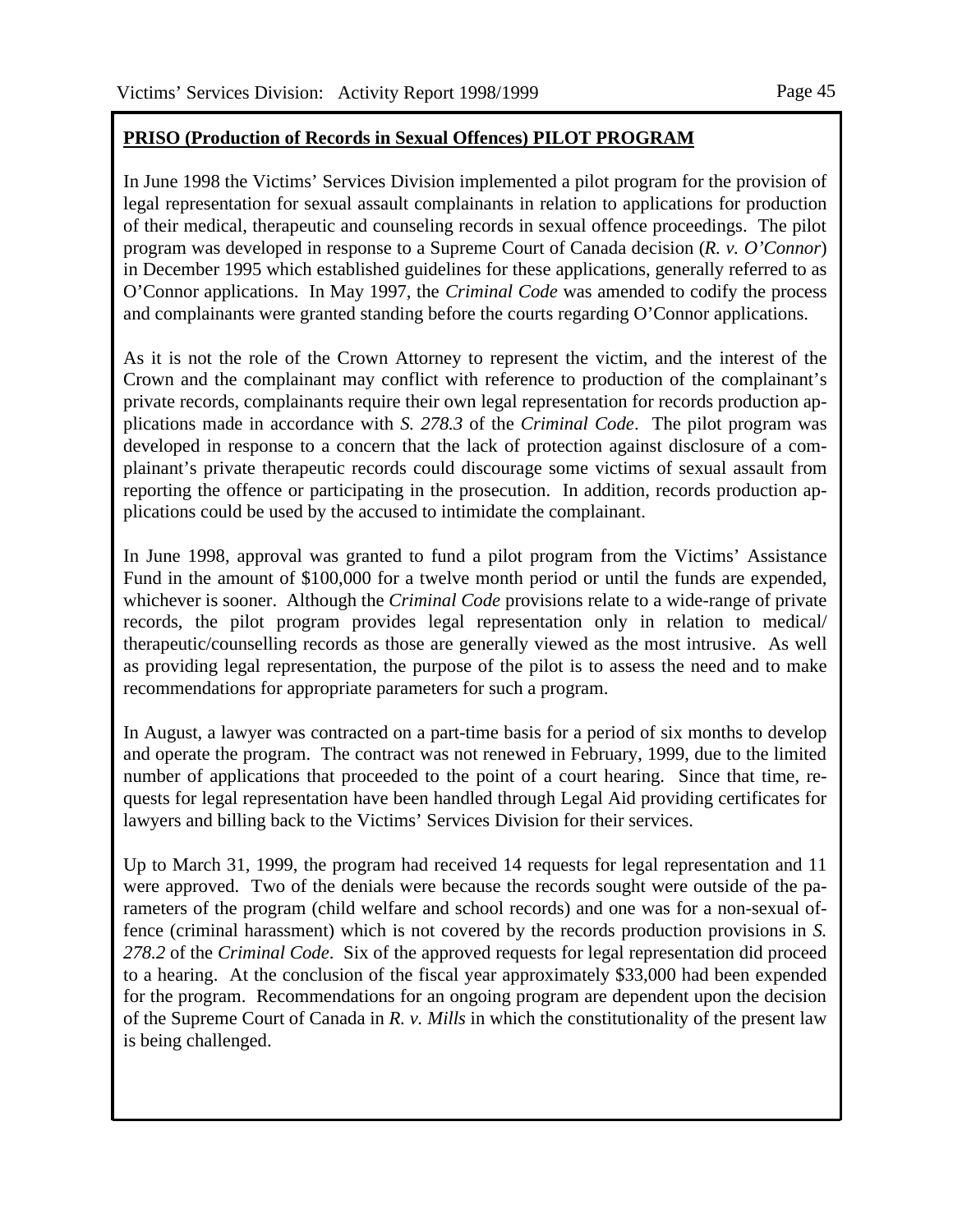| <b>CHART 33: Legal Representation Requested</b> |          |               |                                                                       |                       |
|-------------------------------------------------|----------|---------------|-----------------------------------------------------------------------|-----------------------|
| <b>Requested</b>                                | Approved | <b>Denied</b> | <b>Reasons Denied</b>                                                 | <b>Heard in Court</b> |
| 14                                              | 11       |               | Child Welfare Records<br><b>School Records</b><br>Non Sexual Offences |                       |

# **CHART 33: Legal Representation Requested**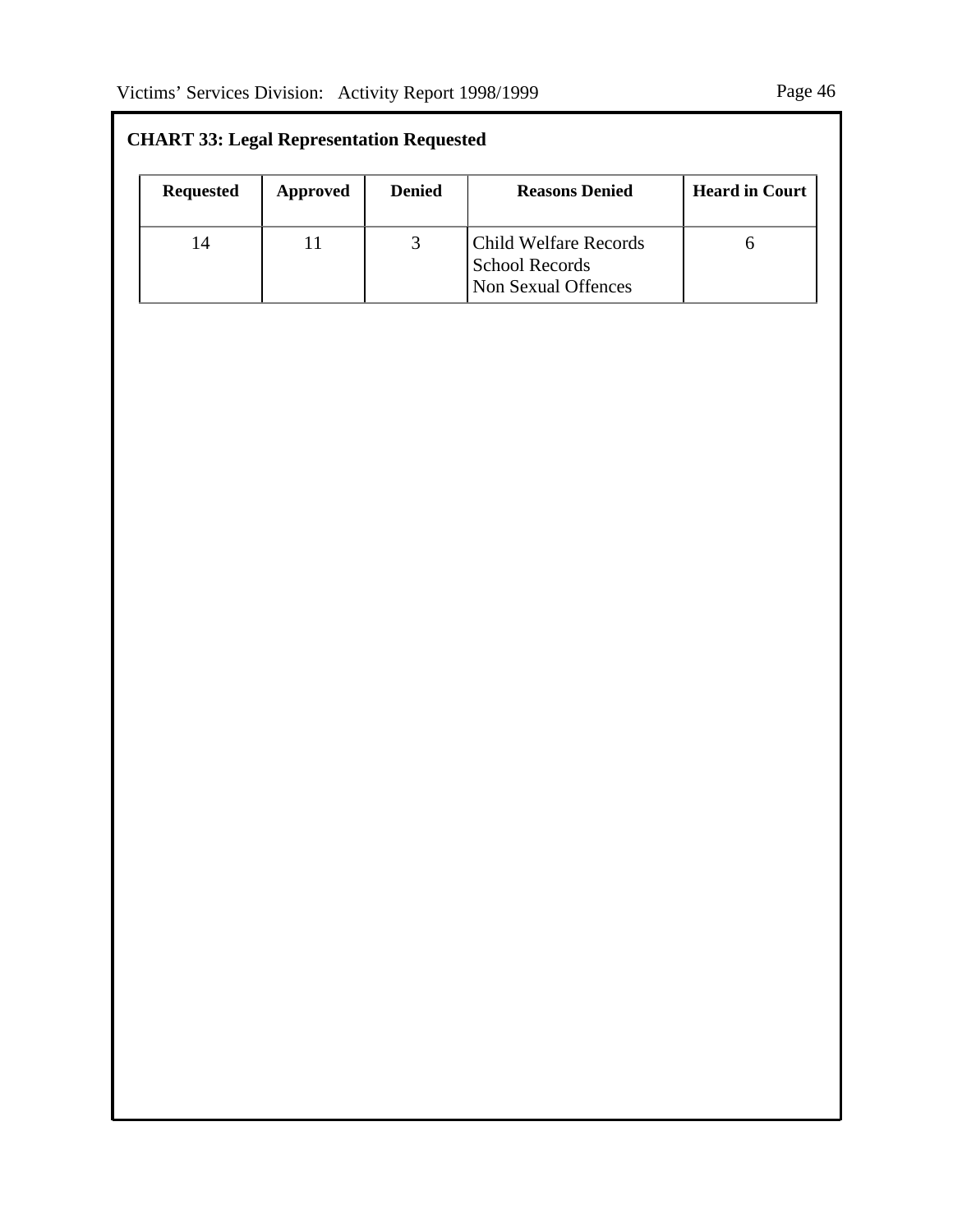# **Victims' Assistance Fund**

ictims' Assistance Fund was established on January 1, 1990, when the *Victims' Rights and Services Act* was proclaimed in force. Revenue for the Fund is generated through a victim fine surcharge on both Federal and Provincial offences. The surcharge applies to fine and non-fine dispositions.

*S. 737* of the *Criminal Code* requires that the surcharge be imposed at sentencing in relation to all offences under the *Criminal Code* or the *Controlled Drugs and Substances Act. S. 7* of the *Victims' Rights and Services Act* applies the surcharge to all Provincial offences with the exception of parking offences or offences under the *Young Persons Summary Proceedings Act.* The surcharge can be waived in relation to any offence if the offender demonstrates to the court that payment would cause undue hardship. If the surcharge is waived, the court is required to provide reasons on record for the exemption.

Where the disposition of the court includes a fine, the amount of the surcharge on the fine is up to a maximum of 15% on Federal offences and a set 15% on Provincial offences. On non-fine dispositions, the Federal surcharge can be up to \$10,000 but it is currently set by regulation at \$35. There is no victim surcharge on Provincial offences where no fine is imposed; however, the *Victims' Rights and Services Act* does allow for a surcharge on non-fine dispositions to be prescribed by regulation.

Revenue generated by the Federal and Provincial surcharge provisions is deposited by the courts into a trust account with the Provincial Department of Finance. The Fund is administered by the Director of the Victims' Services Division. As prescribed by the *Victims' Rights and Services Act*, expenditures from the Fund require the approval of the Governor-in-Council and must be for research, promotion or provision of services to victims of crime. Unlike some other provinces, in Nova Scotia the surcharge cannot be used as general Provincial revenue or to directly provide compensation to individual victims of crime.

The Victims' Assistance Fund provides the resources on an ongoing basis for the Child Victim Witness Program and salaries for the Regional Victims' Services Program. Currently, the Regional Program salaries are an annual commitment from the Fund while the Child Victim Witness Program is supported from surplus revenue in the Victim's Assistance Fund. Beginning in the fiscal year 2001/2002, the children's program will require annual funding and that commitment, together with the annual commitment to the Regional Program, will absorb all of the revenue generated by the surcharge on an annual basis. Unless there is an increase in surcharge revenue, the Victims' Assistance Fund will no longer generate the surplus revenue which has traditionally been used to fund new initiatives.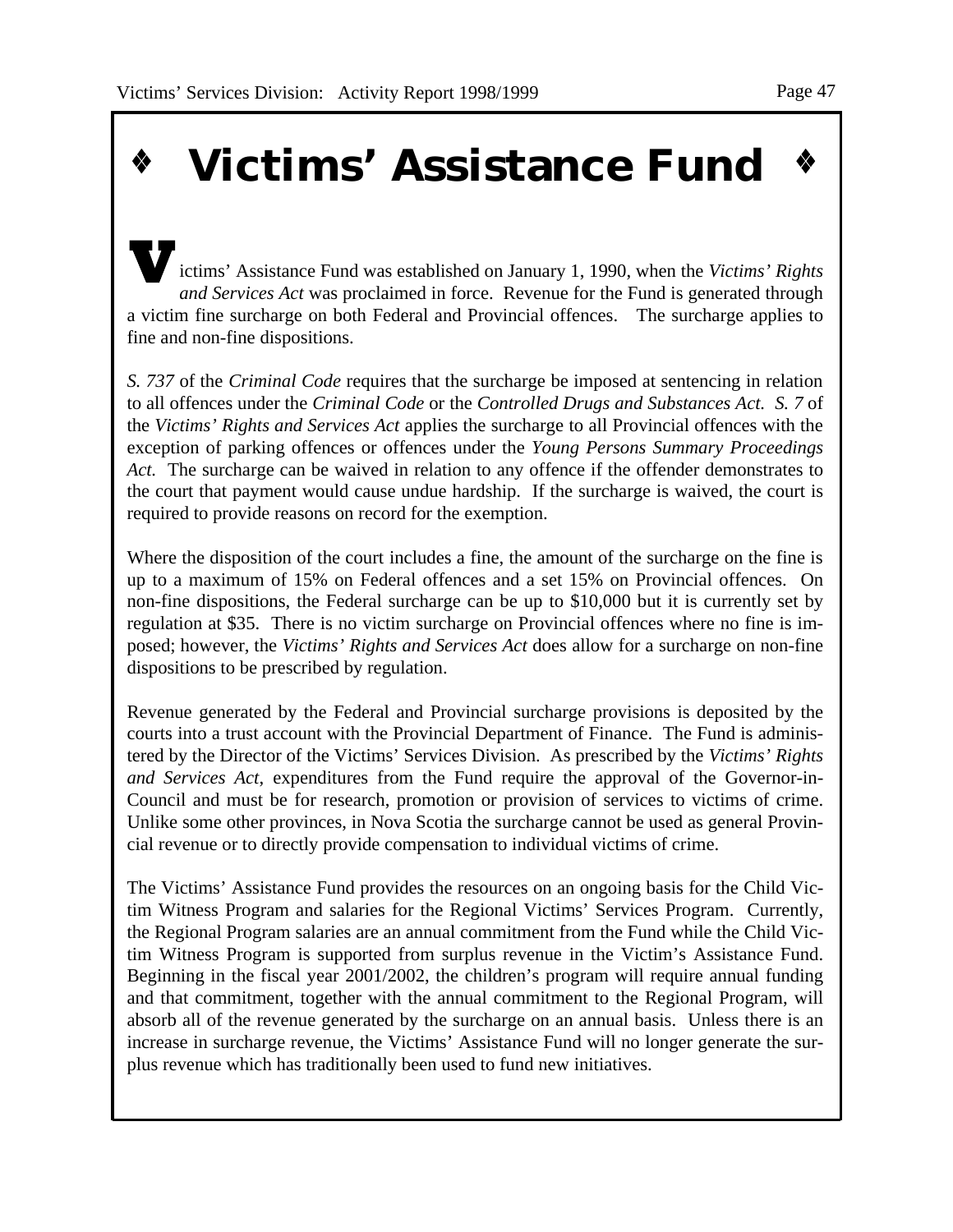The Framework for Action Against Family Violence is a major initiative funded through the surcharge since 1995. To date, expenditures from the Fund for the Framework have totaled \$1,035,772. One new initiative funded this past year was the PRISO Pilot Program which provides legal representation for sexual assault complainants in criminal proceedings with regard to production of their private therapeutic records.

Although the amount of surcharge collected in 1998/99 was \$715,918, expenditures from the fund for the same period totalled \$907,785.



**CHART 34: Victims' Assistance Fund, Expenditures '98/99**

Unfortunately, the amount of surcharge generated has been well below the amounts initially projected when the relevant provisions came into force in 1989 and 1990 respectively. Total revenue and interest generated from August 1, 1989, to March 31, 1999, is \$7,651,361. Of that amount, expenditures and commitments total \$7,398,330 leaving \$253,031 in uncommitted funds. The following chart illustrates total expenditures and commitments from the Fund between 1989 and 1999 according to category.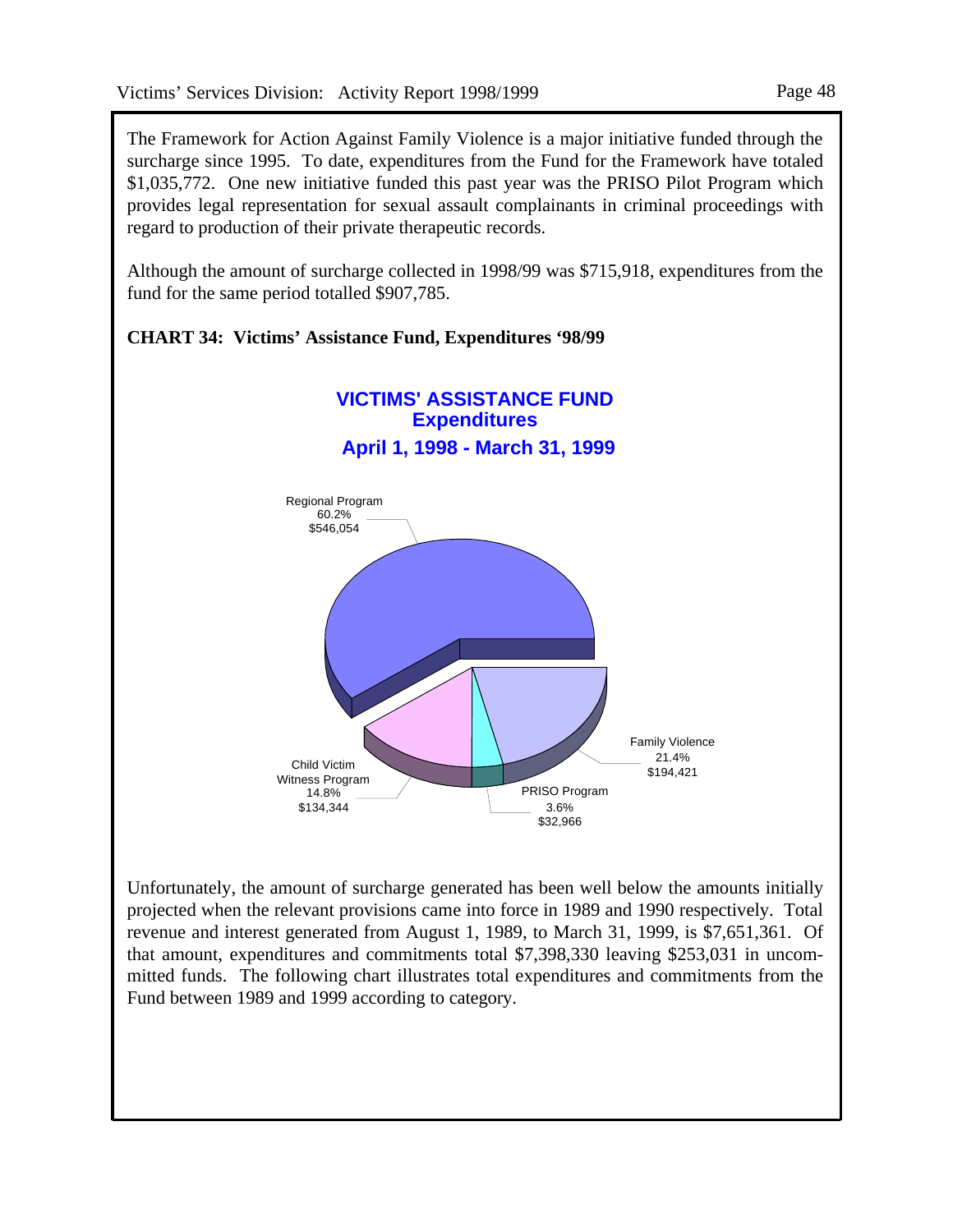

**Chart 36** shows the annual amounts of surcharge collected in each of the past 10 years. As indicated on the chart, in the past year there was an increase in the surcharge collected. This increase is in contrast to the decreases demonstrated in each of the previous five years.

The total annual surcharge collected includes amounts realized through the Fines Collection Project which was implemented in 1997 to collect past due accounts. When the amounts collected through the Fine Collection Project (\$67,158 in 1997/98; \$118,114 in 1998/99) are deducted, there is only a modest increase in surcharge in the past fiscal year and a significant decrease from the peak level attained in 1992/93. The portion of surcharge income that was realized through the Fine Collection Project is shown on **Chart 36** as a portion of surcharge collected for the past two years. **Chart 37** provides an overview of the decrease/increase in annual surcharge collected (not including amounts realized through the Fine Collection Project) in each of the past six years.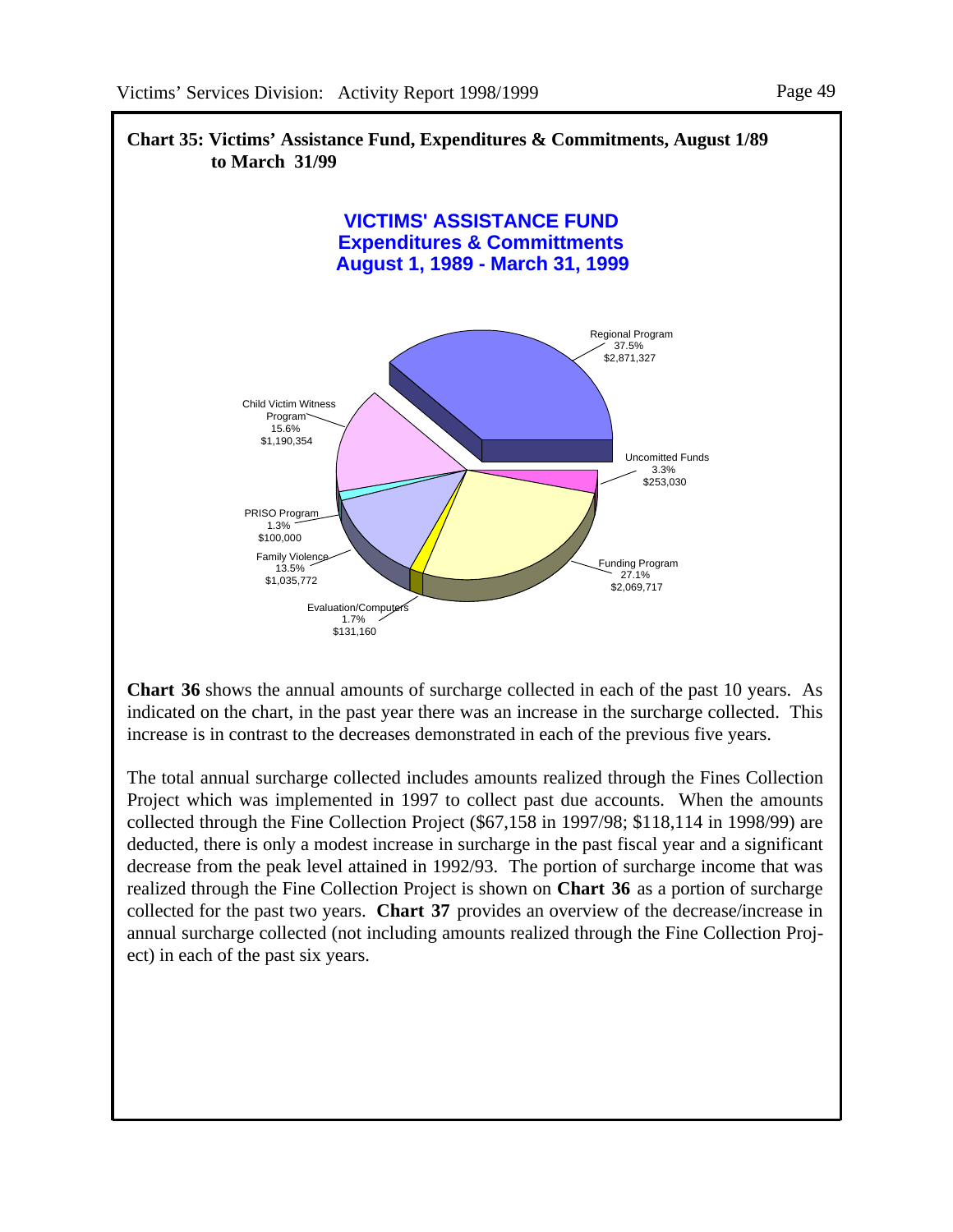

The proposed changes to the *Criminal Code* with reference to victim surcharge, that are expected to be implemented in 1999, could have a positive effect on the amount of surcharge generated on an annual basis. As the provisions will not be retroactive and, therefore, will only apply to dispositions on charges that were laid after the coming into force of the revised provisions, it may take some time for any increase in revenue to be realized.